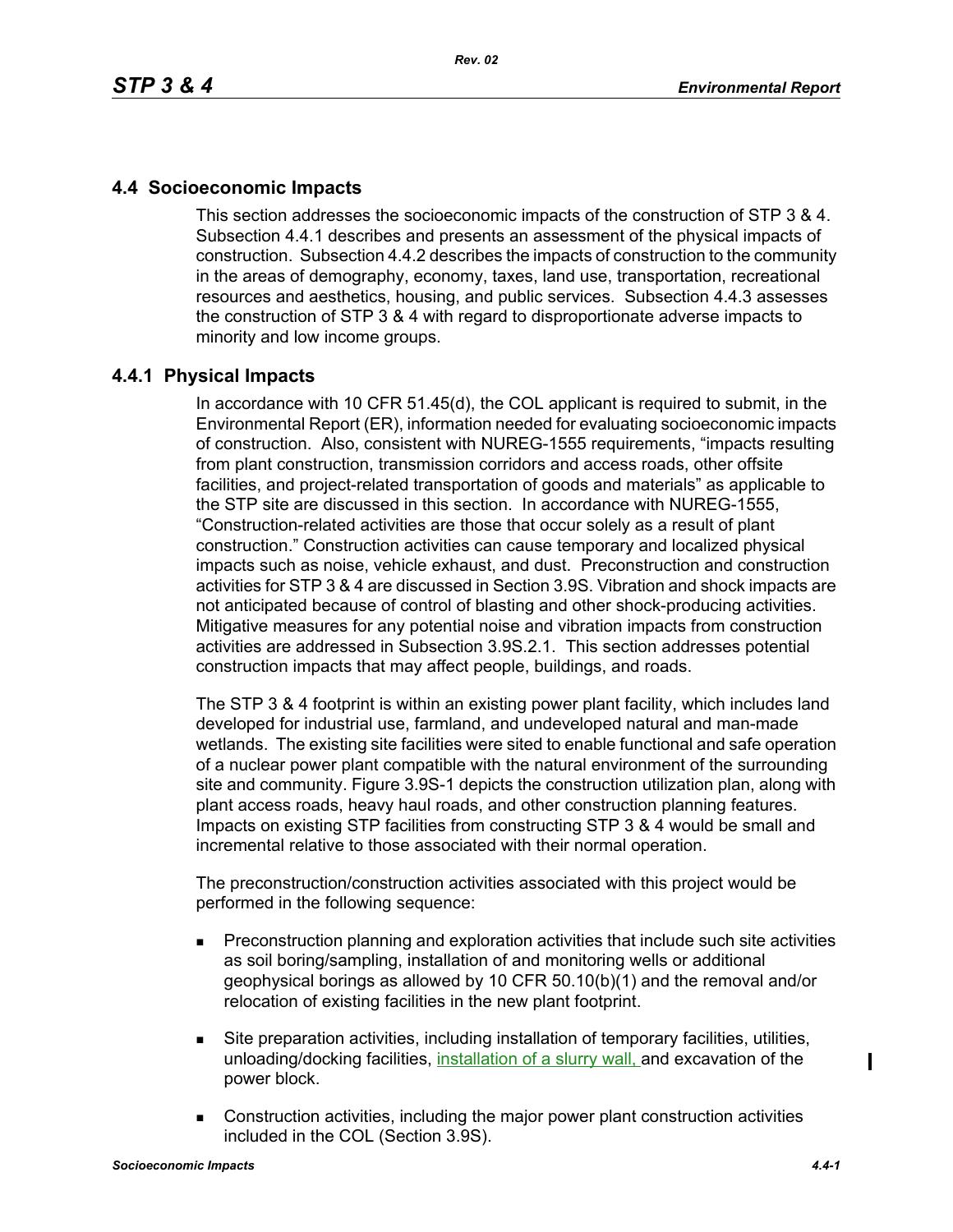# **4.4.1.1 Groups or Physical Features Vulnerable to Physical Impacts**

## **4.4.1.1.1 People**

According to 2005 census data, approximately 5170 people live within 10 miles of STP (Table 2.5-2). Population distribution details are given in Subsection 2.5.1. The nearest full-time residence is approximately 1.5 miles (west-southwest) from the Exclusion Area Boundary (EAB). There are 10 residences within a 5-mile radius of STP 1 & 2 (Reference 4.4-1). The Lower Colorado River Authority (LCRA) Park (FM 521 River Park) is approximately 6 miles east of the STP site. Road systems in the vicinity of the site are discussed in Subsection 2.2.1. The vicinity is predominantly rural and characterized by farmland with occasional wooded tracts. There are three offsite industrial facilities within the 10-mile radius.

People who could be vulnerable to noise, fugitive dust, and gaseous emissions resulting from construction activities are listed below in order of most vulnerable to least vulnerable:

- *(1)* Construction workers and personnel working on site
- *(2)* People working or living immediately adjacent to the site
- *(3)* Transient populations (i.e., temporary employees, recreational visitors, tourists)

Construction workers would have required training and would don personal protective equipment to minimize the risk of potentially harmful exposures. As presented in Subsection 3.9S.2.1, procedures related to mitigating noise and vibration impacts from construction activities may include measures such as restricting noise and vibration generating activities to daylight hours, prohibiting construction traffic from driving on specific roads and through specific neighborhoods, use of less vibration producing equipment and/or methods (e.g., dampeners, staggering activities), and verifying that noise control equipment on vehicles and equipment is in proper working order. Notifications to regulatory agencies (e.g., Texas Commission on Environmental Quality [TCEQ]) and nearby residents regarding atypical noise and vibration events (e.g., pile driving, steam/air blows) may also be performed.

Emergency first-aid care would be available at the construction site, and regular health and safety monitoring would be conducted during construction. Also, in an effort to minimize traffic congestion and any potential accidents resulting from STP 3 & 4 construction-related activities, the construction labor force would use the existing south extension from Farm-to-Market (FM) 521 to access STP 3 & 4 (see Figure 3.9S-1). The construction labor force would avoid the existing East Site Access Road to minimize disruption of traffic patterns to STP 1 & 2 (Subsection 3.9S.3.2).

People working on site or living near the STP site would not experience any physical impacts greater than those that would be considered an annoyance or nuisance. In the event that atypical or noisy construction activities would be necessary, public announcements or notifications may be provided. These construction activities would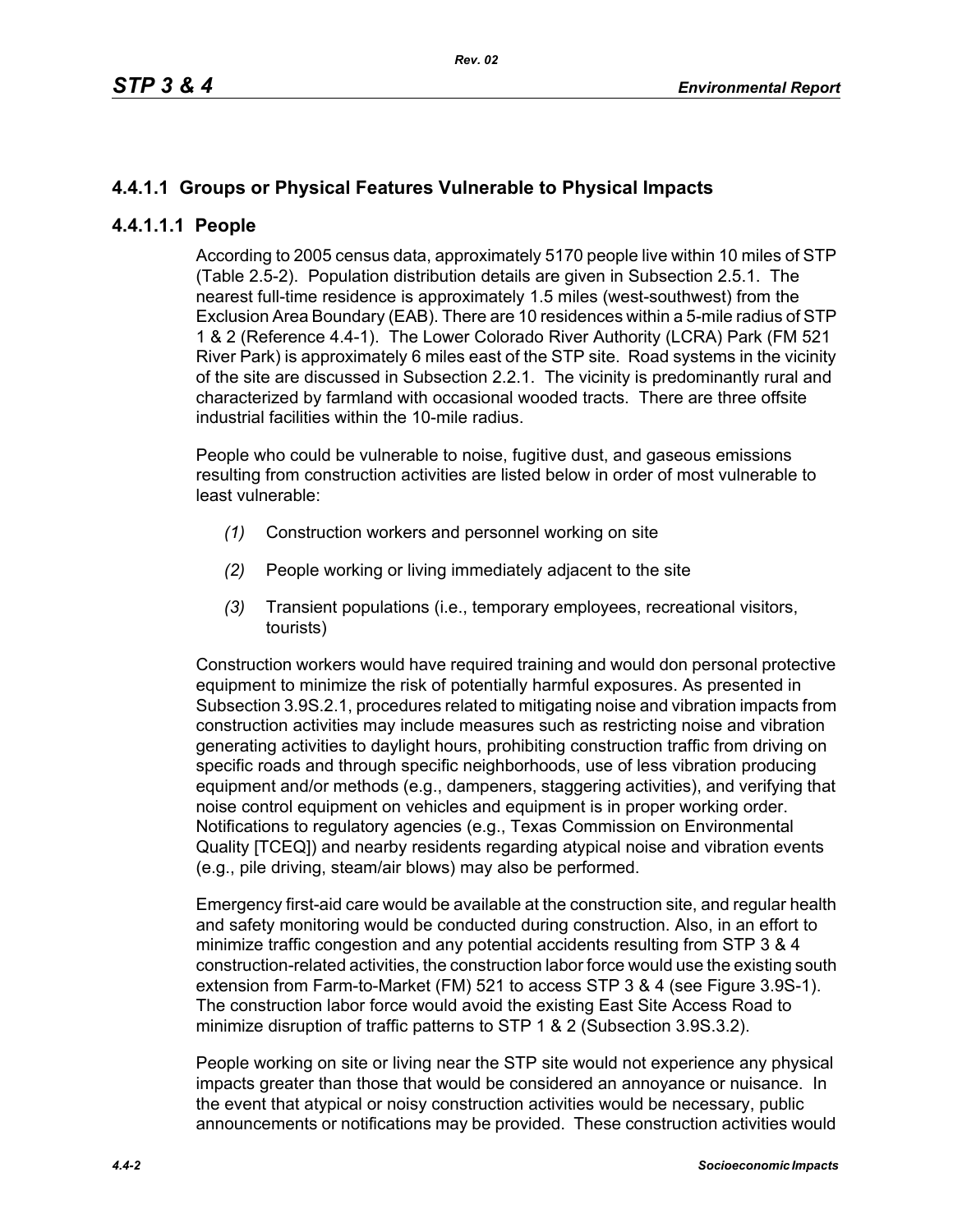be performed in compliance with local, state, and federal regulations, and site-specific permit conditions.

Fugitive dust and odors could be generated as a result of normal construction activities. Odors could result from exhaust emissions and would dissipate on site.

Mitigation measures to minimize fugitive and vehicular emissions (including paving disturbed areas, water suppression, covering truck loads and debris stockpiles, reduced material handling, limiting vehicle speed, and visual inspection of emission control equipment) would be instituted. Additional mitigation control measures would address any nuisance issues case by case.

All equipment would be serviced regularly and operated in accordance with local, state, and federal emission requirements discussed in detail in Subsection 4.4.1.3. Given the fugitive/exhaust emission control measures discussed above, it is anticipated that no discernible impact on the local air quality would be realized.

As discussed in Subsections 2.2.2 and 4.1.2, no new transmission corridors would be constructed for STP 3 & 4; however, some upgrading of transmission line conductors and replacement of towers would be necessary in the STP to Hillje transmission line corridor. This kind of work normally involves a crew with several flatbed "conductor trucks" (carrying large cable spools) and large bucket trucks. There would be a small impact associated with noise/movement of construction equipment and workers involved in changing out conductors.

Any effects of physical impacts to people from construction activities would be SMALL and would not warrant mitigation other than that discussed above.

## **4.4.1.1.2 Buildings**

Construction activities would not impact any offsite buildings because of distance to any such structures. The nearest full-time residence is approximately 1.5 miles from the EAB (Figure 2.1-1). In the event that pile-driving is necessary, the building(s) most vulnerable to shock and vibration would be those within the STP site boundary. Onsite buildings have been constructed to safely withstand possible impacts, including shock and vibration, from construction activities associated with the proposed activity.

Table 3.9S-2 presents data on attenuated noise levels expected from operation of construction equipment. Applying the Inverse-Square Law to the highest level listed in Table 3.9S-2 (84 dBA) at 400 feet), a decrease in noise levels of over 20 decibels would be expected at the EAB, with even greater decreases occurring at the site boundary.

Although there are cultural resources located within the 10-mile radius of the site (see Subsection 2.5.3), none are located adjacent to the STP site. The closest historical landmark is the St. Francis Catholic Church, which is located 6 miles to the east of the site. No impacts due to vibration or shocks from construction activities would be expected.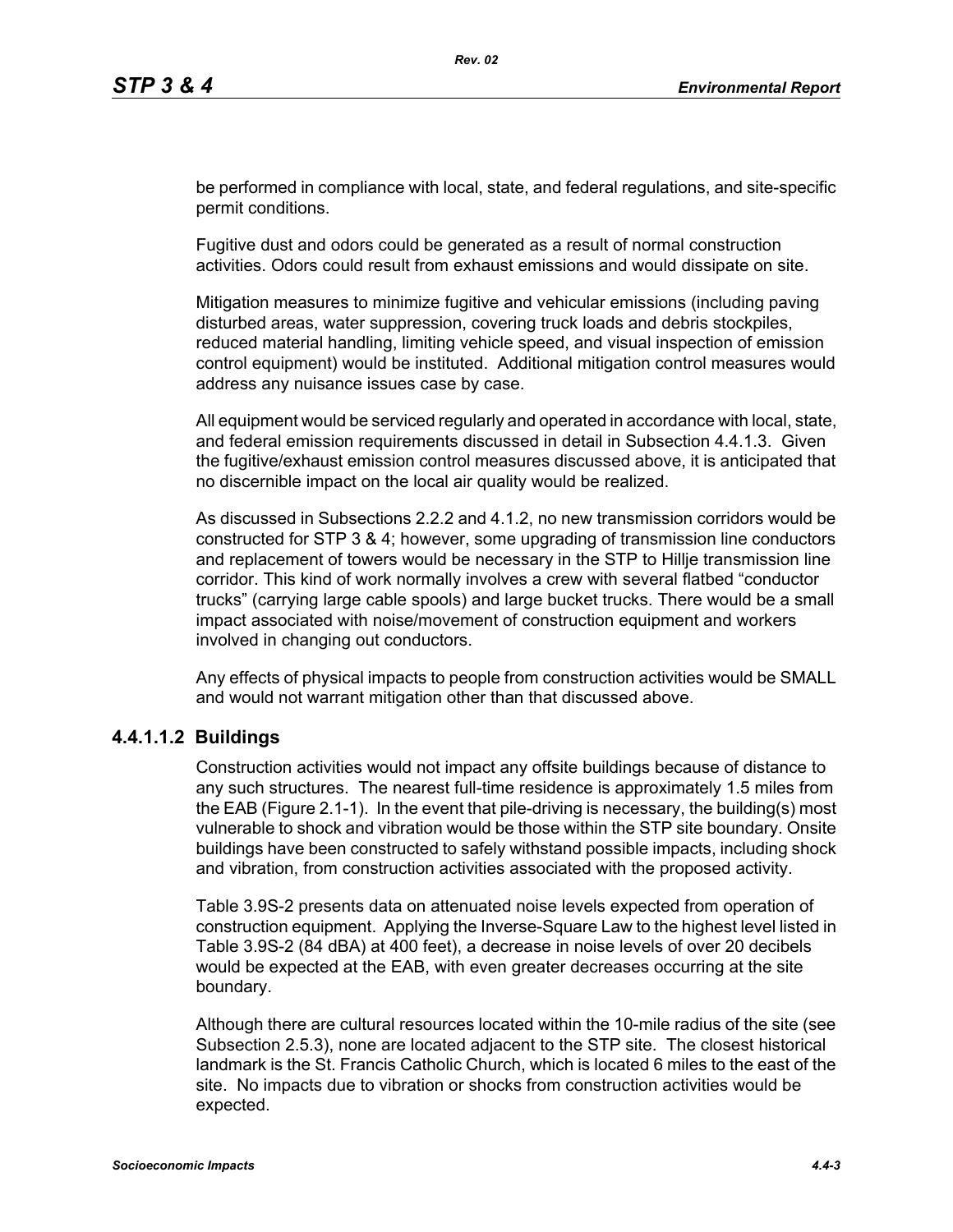Any effects of physical impacts to buildings from construction activities would be SMALL and would not warrant mitigation.

# **4.4.1.1.3 Transportation Routes**

The transportation network in Matagorda and Brazoria counties is rural, fed by traffic from urban roadways. Material transportation routes (haul routes) would be selected based on equipment accessibility, existing traffic patterns, and noise restrictions, logistics, distance, and costs. Methods to mitigate potential impacts include: (1) avoiding routes that could adversely affect sensitive areas (e.g., housing, hospitals, schools, retirement communities, businesses) to the extent possible, and (2) restricting activities and delivery times to daylight hours.

As discussed in Subsection 4.4.2.2.4, it has been determined that construction workers would have a MODERATE to LARGE impact on the two-lane roadways in Matagorda County, particularly FM 521 and its feeder roads. Mitigation may be necessary to accommodate the additional vehicles on Matagorda County roads, particularly FM 521.

Mitigation measures would be included in a construction management traffic plan developed before the start of construction. Potential mitigation measures could include installing turn lanes at the construction entrance, establishing a centralized parking area away from the site and shuttling construction workers to the site in buses or vans, encouraging carpools, and staggering construction shifts so they do not coincide with operational shifts. STPNOC could also establish a shuttle service from the Bay City area, where many of the construction labor force is likely to reside. The operations work force would continue to enter the plant at the current entrance on FM 521 (Subsection 3.9S.3.2).

No new public roads would be required as a result of construction activities. Public roads may be altered (e.g., widened, turn lanes installed) as a result of construction activities. Minor road repairs and improvements in the vicinity of STP (e.g., patching cracks and potholes, adding turn lanes, reinforcing soft shoulders) may be necessary to enable equipment accessibility and reduce safety risks. Any damage to public roads, markings, or signs caused by construction activities would be repaired to preexisting conditions or better. The construction site exit onto FM 521 would be marked clearly with signs maintained such that they are clear of debris and markings are visible.

A heavy haul route from the barge facility on the Colorado River would support construction activities (Figure 3.9S-1). This road would be private and fully contained within the existing site boundary. If barge shipments of Nuclear Steam Supply System heavy components are consistent with STP 1 & 2 levels (approximately 10 shipments), impacts on river traffic would be minimal (Reference 4.4-2). Refurbishment of the rail spur would result in minimal impacts.

As stated above, the impact construction workers would have on the two-lane roadways in Matagorda County, particularly FM 521 and feeder roads, would be a MODERATE to LARGE impact and mitigation would be required. The effects of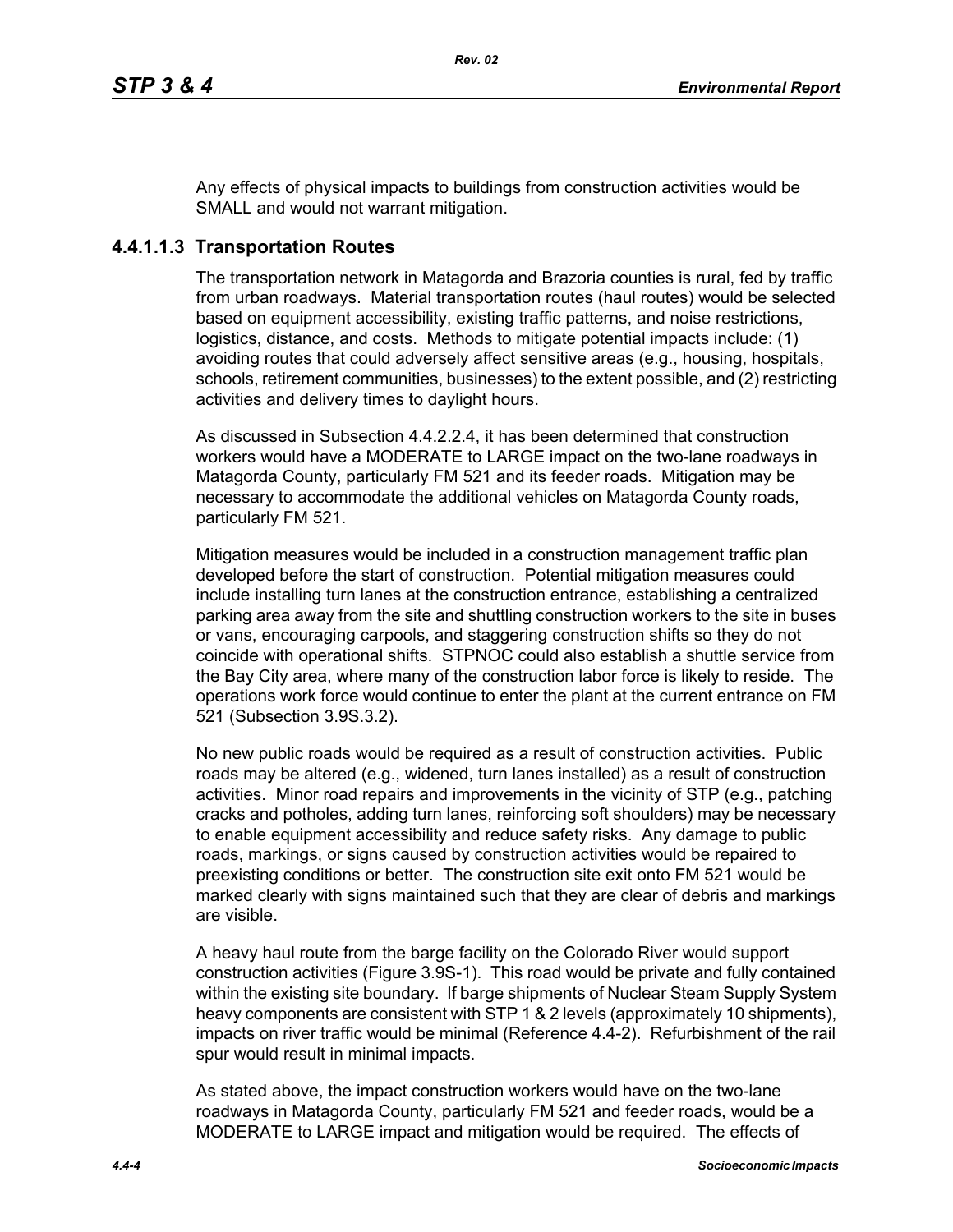physical impacts from other transportation routes would be SMALL and would not warrant mitigation.

# **4.4.1.2 Predicted Noise Levels**

As presented in Section 2.2, Matagorda and Brazoria counties are predominantly rural and characterized by farmland with occasional wooded tracts. Areas that are subject to farming are prone to seasonal noise-related events such as planting and harvesting. Wooded areas provide natural noise control to reduce noise propagation. Table 4.4.1 identifies expected noise levels in the immediate vicinity (less than 10 feet) of a variety of construction tools that might be used (Reference 4.4-3).

Noise level attenuates with distance. A 3-decibel (dBA) decrease is perceived as roughly halving loudness; a 3 dBA increase doubles the loudness. The noise from an earthmover can be as high as 94 dBA from 10 feet away, and 82 dBA from 70 feet away. A crane lifting a load can make 96 dBA of noise; when idling, it may make less than 80 dBA. Moderate auto traffic at a distance of 100 feet (30 m) rates about 50 dBA. To a driver with a car window open or a pedestrian on the sidewalk, the same traffic rates about 70 dBA (Reference 4.4-3); that is, it sounds four times louder. The level of normal conversation is about 50 to 60 dBA.

Section 3.9S discusses noise levels during construction, which could be as high as 113 dBA in the immediate area of the equipment listed. Construction workers would use hearing protection in accordance with good construction practices. Noise attenuates quickly with distance (see Table 3.9S-2) so that the loudest construction noise would register 55–85 dBA 400 feet from the source, and would continue to attenuate with distance.

The EAB is greater than 1,000 feet in all directions from the STP 3 & 4 footprint. No major roads, public buildings, or residences are located within the exclusion area. Attenuation of noise, through distance, associated with STP 3 & 4 construction activities is expected to result in noise levels less than 65 dBA to the EAB. As reported in NUREG-1437 (Reference 4.4-4), and referenced in NUREG-1555 (Reference 4.4- 5), noise levels below 65 dBA are considered of small significance.

The following controls or similar ones could be incorporated into activity planning to further minimize noise and associated impacts:

- Regularly inspecting and maintaining equipment to include noise aspects (e.g., mufflers)
- Restricting noise-related activities (e.g., pile-driving) to daylight hours
- Restricting delivery times to daylight hours

Impacts from the noise of construction activities would be SMALL and temporary and would not require mitigation.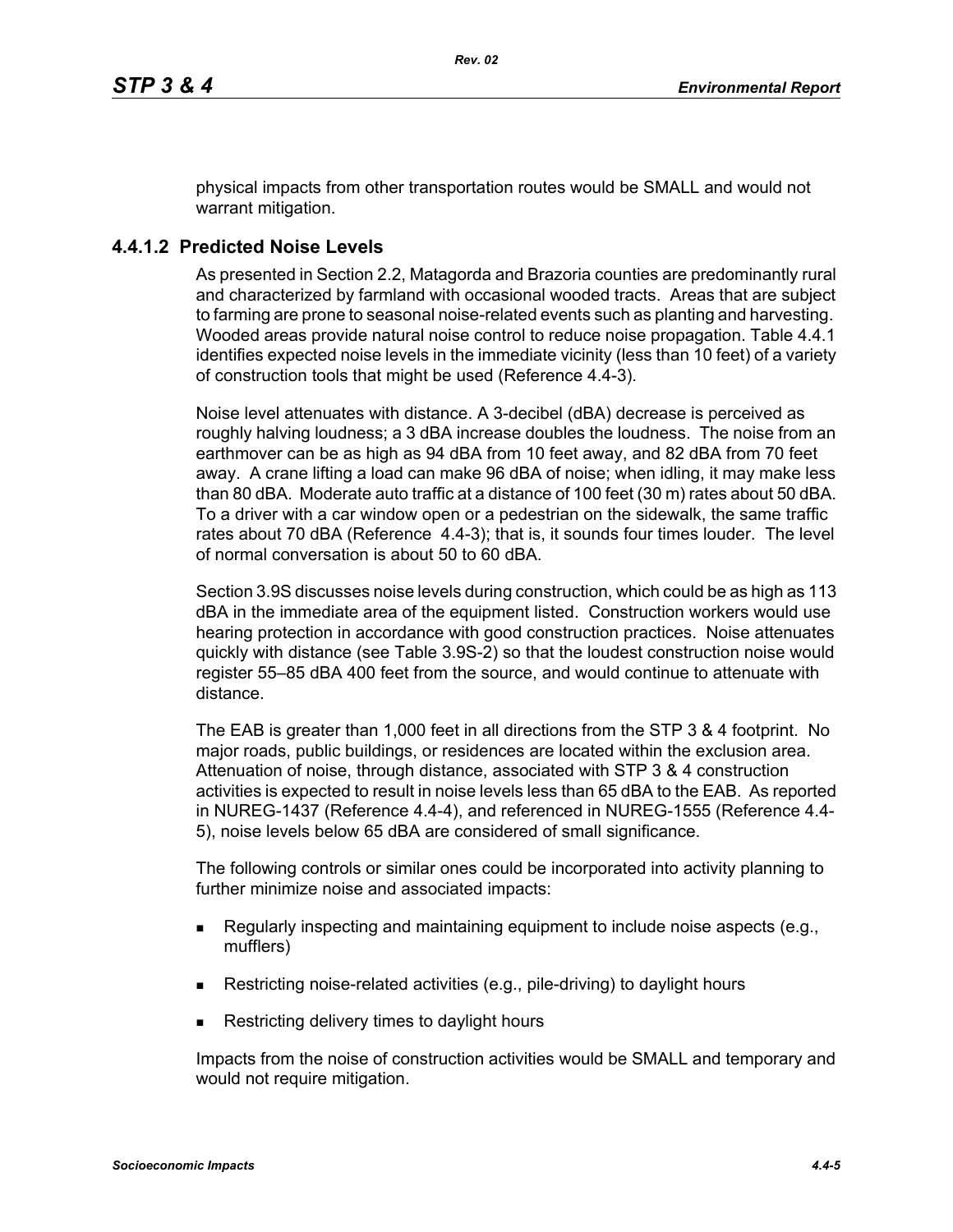# **4.4.1.3 Air Quality**

Matagorda and Brazoria Counties are part of the Metropolitan Houston-Galveston Intrastate Air Quality Control Region (AQCR) (Reference 4.4-6). All areas within the Metropolitan Houston-Galveston AQCR are classified as achieving attainment with the National Ambient Air Quality Standards (NAAQS), with the exception of the Houston-Galveston-Brazoria 8-Hour Ozone Non-attainment Area (Reference 4.4-7). A discussion of current and projected regional air quality conditions is contained in Subsection 2.7.2.

The NAAQS define ambient concentration criteria for sulfur dioxide  $(SO<sub>2</sub>)$ , particulate matter with aerodynamic diameters of 10 microns or less ( $PM_{10}$ ), particulate matter with aerodynamic diameters of 2.5 microns or less ( $PM<sub>2.5</sub>$ ), carbon monoxide (CO), nitrogen dioxide (NO<sub>2</sub>), ozone (O<sub>3</sub>), and lead (Pb). These pollutants are generally referred to as "criteria pollutants." Areas of the United States having air quality as good as, or better than, the NAAQS are designated by the U.S. Environmental Protection Agency (EPA) as attainment areas. Areas having air quality that is worse than the NAAQS are designated by EPA as non-attainment areas (Reference 4.4-8). The Houston-Galveston-Brazoria area holds non-attainment status for ground-level ozone under the 8-hour standard, which became effective June 15, 2005. Counties affected under this status are Brazoria, Chambers, Fort Bend, Galveston, Harris, Liberty, Montgomery, and Waller. The region was classified as being in "moderate" nonattainment of the 8-hour standard and was given a maximum attainment date of June 15, 2010.

Temporary and minor impacts to local ambient air quality could occur as a result of normal construction activities. Fugitive dust and fine particulate matter emissions– including those less than 10 microns ( $PM_{10}$ ) in size, would be generated during earthmoving and material-handling activities. Construction equipment and offsite vehicles used for hauling debris, equipment, and supplies also produce emissions. The pollutants of primary concern include  $PM_{10}$  fugitive dust, reactive organic gases, oxides of nitrogen, carbon monoxide, and, to a lesser extent, sulfur dioxides. Variables affecting construction emissions (e.g. type of construction vehicles, timing and phasing of construction activities, and haul routes) cannot be accurately determined until the project is initiated. Actual construction-related emissions cannot be effectively quantified before the project begins. General estimates are available and the impacts on air quality can be minimized by compliance with all federal, state, and local regulations that govern construction activities and emissions from construction vehicles.

Specific mitigation measures to control fugitive dust would be identified in the Construction Environmental Controls Plan, which implements TCEQ requirements and would be prepared before project construction. Mitigation measures could include any or all of the following:

- **Stabilize construction roads and spoil piles**
- **EXECUTE:** Limit speeds on unpaved construction roads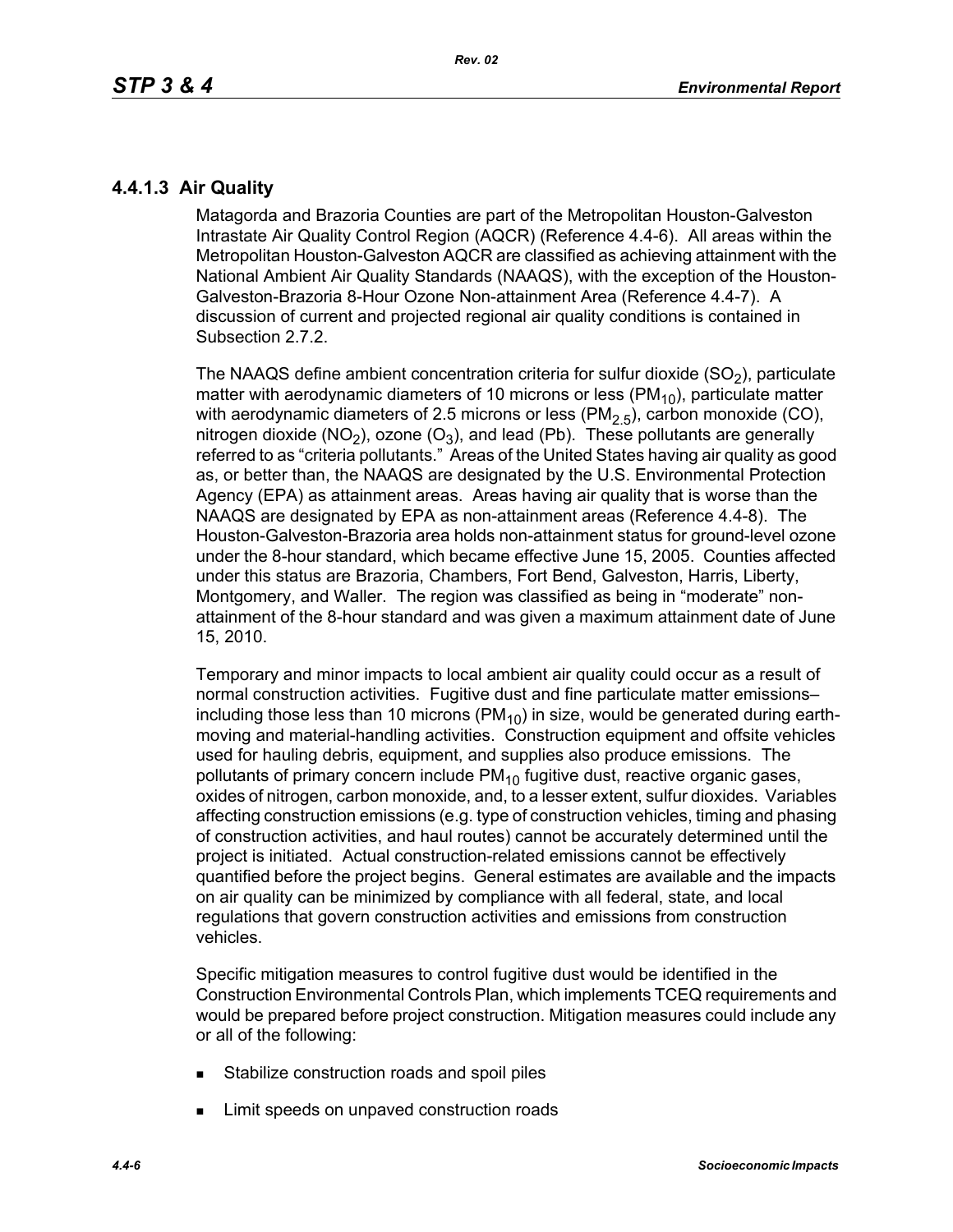- **Periodically water unpaved construction roads to control dust**
- **IMPLEMENT USE OF SOIL ADDES** (i.e., soil cement) to stabilize loose dirt surfaces
- $\blacksquare$  Perform housekeeping (e.g., remove dirt spilled onto paved roads)
- **Cover haul trucks when loaded or unloaded**
- **Minimize material handling (e.g., drop heights, double-handling)**
- Cease grading and excavation activities during high winds and during extreme air pollution episodes
- Phase grading to minimize the area of disturbed soils
- Revegetate road medians and slopes

While emissions from construction activities and equipment would be unavoidable, some methods, such as those mentioned above, could minimize impacts to local air quality and the nuisance impacts to the public in proximity to the project. To this effect, the Construction Environmental Controls Plan would contain environmental management controls strategy including:

- **Phase construction to minimize daily emissions**
- **Performance of proper maintenance of construction vehicles to maximize** efficiency and minimize emissions

[Given the control measures discussed above, impacts to air quality from construction](http://factfinder.census.gov/)  would be SMALL and would not warrant mitigation.

# **4.4.2 Social and Economic Impacts**

This section evaluates the demographic, economic, infrastructure, and community impacts to the region as a result of constructing STP 3 & 4. The evaluation assesses impacts of construction-related activities and of the construction labor force on the region.

The assumed construction schedule projects a construction start date in 2009, and commercial operation dates of 2015 and 2016 for STP 3 & 4, respectively. STPNOC anticipates employing 5950 construction workers at peak construction activity with a 79% to 21% proportion of manual labor to non-manual labor (Table 3.10-2). Figure 3.10-1 illustrates the distribution of the construction labor force over the anticipated construction period.

[Major factors in determining socioeconomic impacts are the number of workers that](http://factfinder.census.gov/)  relocate into the area and where they settle. In determining a methodology to use to determine this information for construction of STP 3 & 4, STPNOC evaluated related [NRC studies for other sites: Malhotra \(Reference 4.4-9\), Mountain West \(References](http://factfinder.census.gov/)  [4.4-10, 4.4-11, 4.4-12, 4.4-13, and 4.4-14\), and the Generic Environmental Impact](http://factfinder.census.gov/)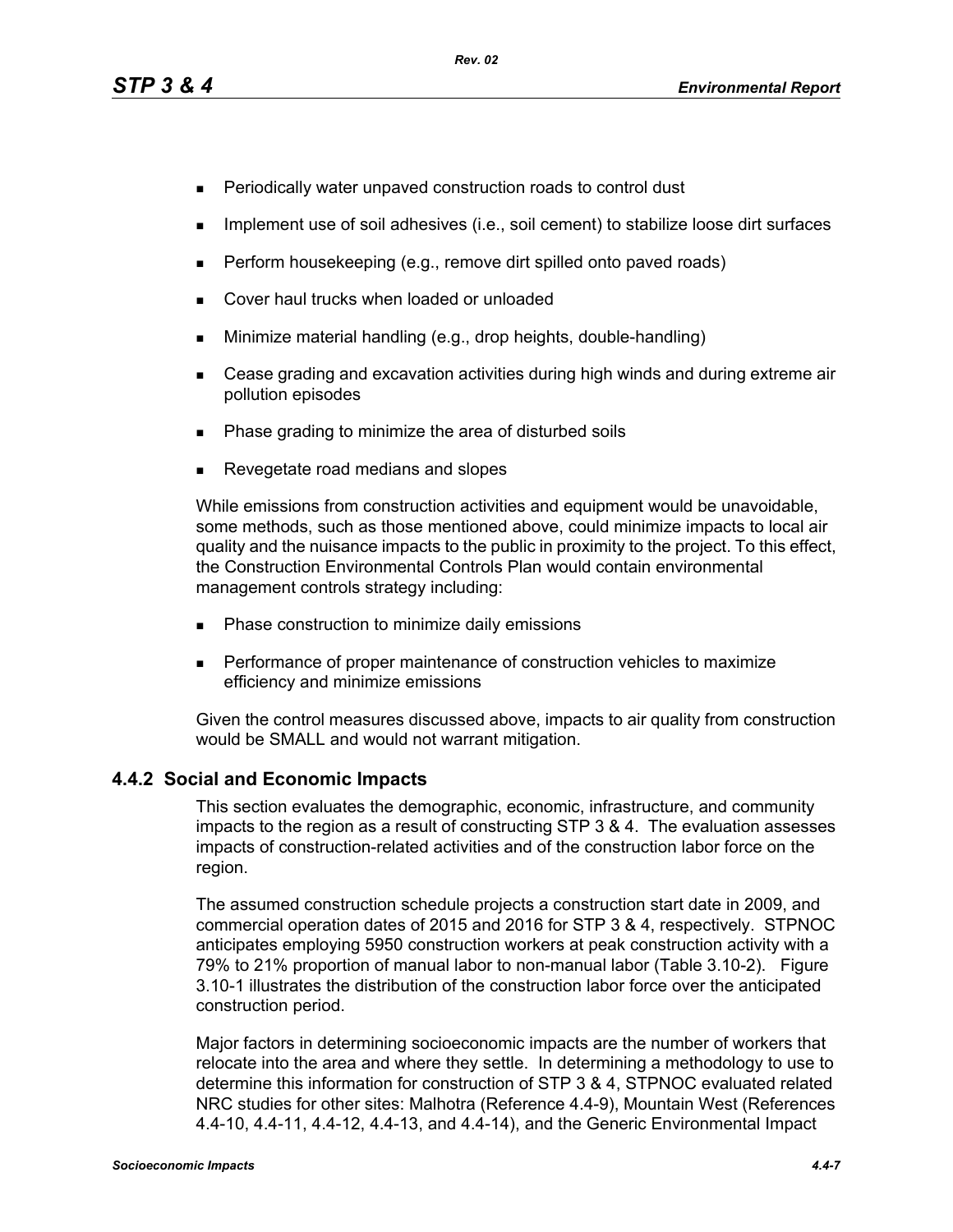[Statement \(GEIS\) for License Renewal \(References 4.4-15 and 4.4-16\). The Malhotra](http://factfinder.census.gov/)  study was based on 28 surveys of 49,000 workers during construction at 13 sites. The Mountain West study was based on post-licensing data from 12 sites. The GEIS study was prepared in support of rulemaking for license renewal and analyzed impacts of constructing and operating the existing fleet and used several case studies in its socioeconomic analysis.

STPNOC has determined that changes in the industry since publication of the studies may call into question the applicability of study results to future plant construction. Principal among these changes are new licensing procedures (10 CFR 52) and improved construction technologies such as prefabrication, preassembly, modularization, and offsite assembly, which may affect the number of workers and skills mix needed. The changes dictate caution in applying the results of the studies to STP 3 & 4. However, the studies provide insights from at least 30 sites representing a broad sampling of socioeconomic conditions and therefore warrant consideration. STPNOC has used study input, together with site-specific information, in predicting worker relocations and settlement patterns.

The studies showed that usually less than 50% of the labor force relocated to work on the job sites, with sites located in denser population areas having the least inmigration. The remaining workers already lived within daily commuting distance. STPNOC chose to use the 50% value as a reasonable estimate to avoid underestimating impacts caused by in-migration and because the STP site is located in a less-dense population area. Malhotra evaluated settlement patterns within a specified distance to sites (e.g., highway miles or radius), whereas Mountain West and the GEIS focused on geopolitical boundaries (e.g., counties). STPNOC evaluated both approaches and found them to reasonably approximate the residential locations of the workers at STP 1 & 2. For this reason, STPNOC used the residential locations of the existing workers to predict the settlement patterns for the new workers. Based on these data and considerations, STPNOC has made the assumptions presented in Table 4.4-2 for construction labor force migration and residential distribution patterns at STP.

Please note the following:

- *(1)* For all socioeconomic analyses, a "mover" is defined by NRC (Reference 4.4- 9) as a worker who changes residence to work at the construction site. Workers who do not change residence to work at the site are classified as "nonmovers." This definition is sufficiently broad to include the small percentage who would move from one place within the 50-mile radius to another place within the 50-mile radius, possibly to improve their access to the site. However, in an effort to be conservative, STPNOC has assumed that all movers would be migrating into the 50-mile region.
- *(2)* In Subsection 4.4.2, STPNOC has identified the significance of the impacts as either small, moderate, or large, consistent with the criteria that NRC established in 10 CFR 51, Appendix B, Table B-1, Footnote 3, as follows: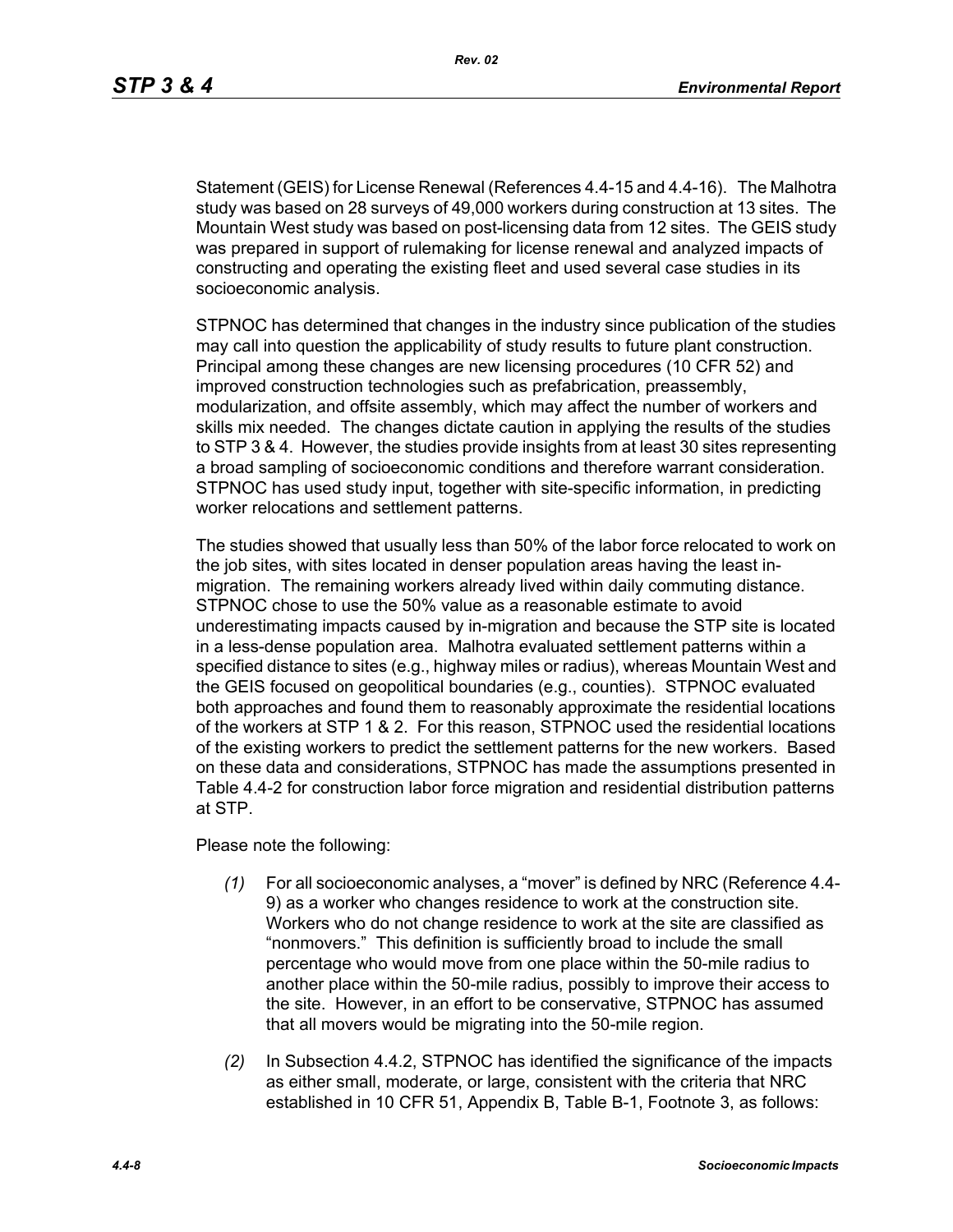SMALL — Environmental effects are not detectable or are so minor that they will neither destabilize nor noticeably alter any important attribute of the resource. For the purposes of assessing radiological impacts, NRC has concluded that those impacts that do not exceed permissible levels in the NRC's regulations are considered small.

MODERATE — Environmental effects are sufficient to alter noticeably, but not to destabilize, any important attribute of the resource.

LARGE — Environmental effects are clearly noticeable and are sufficient to destabilize any important attributes of the resource.

## **4.4.2.1 Demography**

STPNOC based this analysis on the estimated peak construction labor force. STPNOC assumed that approximately 50% of the construction labor force would change their residence to work at the STP site (movers), and that they would relocate to approximately the same areas and in the same proportion as the existing operations labor force. Therefore, this analysis is restricted to the two counties expected to be most affected by the construction labor force, Matagorda and Brazoria Counties.

STPNOC estimates that the construction of both units would be completed by 2016. The 2000 population within the 50-mile radius was approximately 258,960 and is projected to grow to approximately 321,809 by 2020, for an average annual growth rate during the construction period of 1.1% (see Table 2.5-2). STPNOC anticipates employing 5950 construction workers at peak construction activity (Table 3.10-2). STPNOC anticipates that approximately 2975 workers (movers) would relocate to the same areas and in the same proportion as the existing operations labor force: 60.7% (or 1806 workers) in Matagorda County, 22.4% (or 666 workers) in Brazoria County, and the remainder would locate to one of the other counties within the 50-mile radius.

The in-migration of approximately 2975 movers would create new indirect jobs in the area because of the multiplier effect. In the multiplier effect, each dollar spent on goods and services by a mover becomes income to the recipient who saves some but re-spends the rest. In turn, this re-spending becomes income to someone else, who in turn saves part and re-spends the rest. The number of times the final increase in consumption exceeds the initial dollar spent is called the "multiplier." The U.S. Department of Commerce Bureau of Economic Analysis, Economics and Statistics Division provides multipliers for industry jobs and earnings (Reference 4.4-17). The economic model, RIMS II, incorporates buying and selling linkages among regional industries and was used to estimate the impact of new nuclear plant-related expenditure of money in the two-county region of interest. For every mover, an estimated additional 0.61 jobs would be created in the two-county area (Table 4.4-4 and Reference 4.4-17). For every dollar spent by a mover, an estimated additional 0.50 dollars would be injected into the regional economy (Reference 4.4-17). Construction would create approximately 4790 permanent (direct + indirect) jobs in the 50-mile region.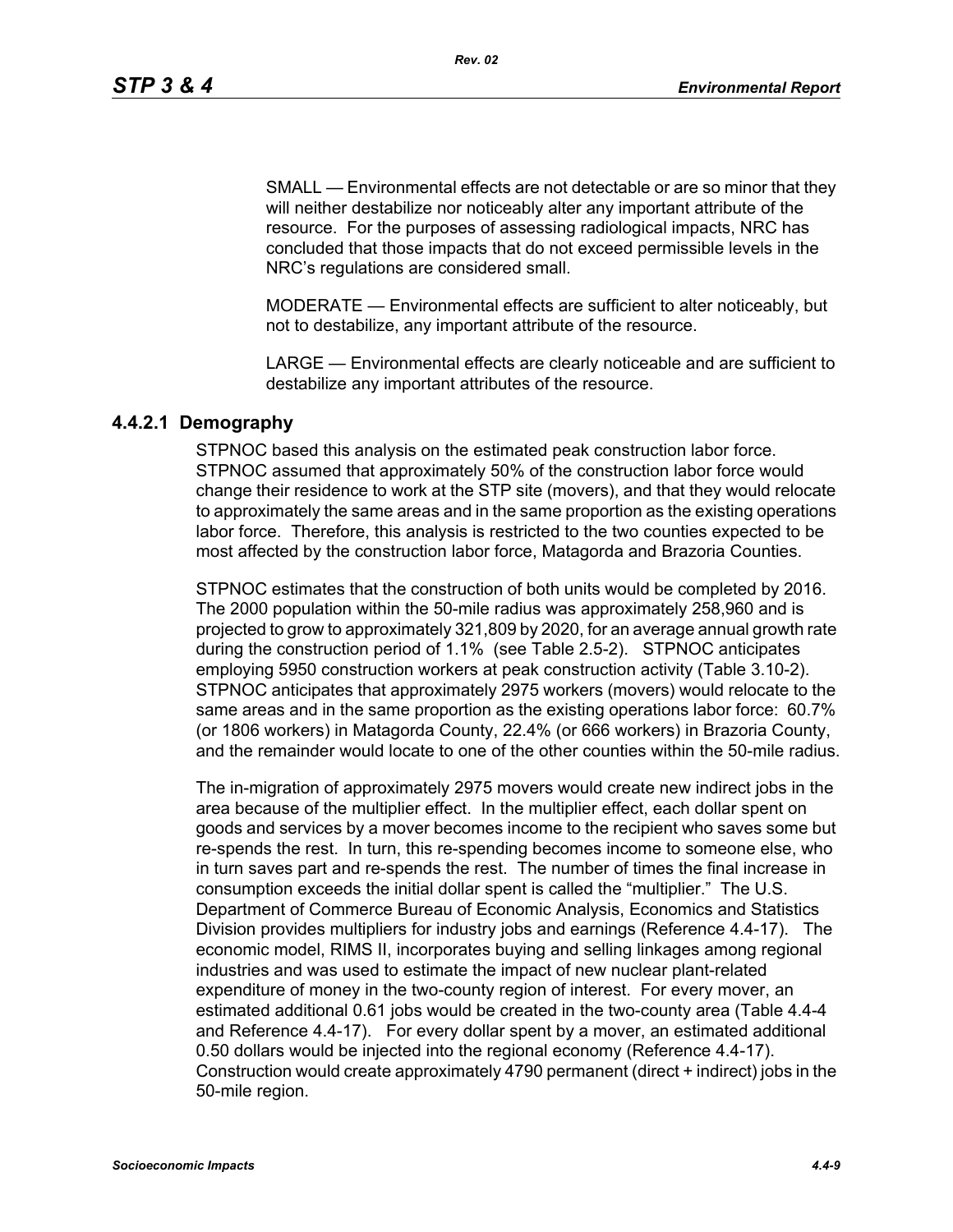Most indirect jobs are service-related and not highly specialized, so, for this analysis, STPNOC has assumed that most indirect jobs would be filled by the existing labor force within the 50-mile region, particularly the two-county area, because 83% of the labor force is expected to settle there. Using the Bureau of Economic Analysis employment multiplier would produce a total number of indirect jobs generated by construction of 1815 (2,975 × 0.61). This number represents approximately 20% of the unemployed persons in the two-county region in 2005 (Table 4.4-4).

According to the Malhotra study (Reference 4.4-9), approximately 80% of nuclear plant construction workers are likely to bring families. Therefore, of 2975 movers, 2380 would bring families into the 50-mile region and 595 movers would not. Assuming that the workers would relocate in approximately that same proportion as the existing operations labor force, approximately 1445 (60.7% of 2380) of those would locate to Matagorda County and 533 (22.4% of 2380) would locate to Brazoria County (Table 4.4-2). Approximately 361 of the workers without families (60.7% of 595) would locate to Matagorda County and 133 (22.4% of 595) would locate to Brazoria County.

According to the Malhotra study, the average household size of a nuclear plant construction worker is 3.25 people. Therefore, construction would increase the population in the 50-mile region by 8330 people  $((2,380 \times 3.25) + (595$  construction workers without families)). Of those, 5056 people (60.7% of 8330) would locate to Matagorda County and 1866 (22.4% of 8330) people would locate to Brazoria County (Table 4.4-2). These numbers constitute 13.3% and 0.8% of the 2000 Census populations of Matagorda and Brazoria Counties, respectively. They constitute 11.3% and 0.6% of the projected 2020 populations of Matagorda and Brazoria Counties, respectively.

The movers and their families would represent a moderate increase in Matagorda County's total population, a small increase in Brazoria County's total population, and smaller increases in the total populations of the other counties in the 50-mile region.

Based on the Malhotra study, STPNOC estimates that 50% of the movers (1488) would remain in the 50-mile region and the remainder would migrate back out of the 50-mile region after construction is complete. Including families, the number of people remaining in the 50-mile radius would be 4165. Applying the same percentage to the movers residing in Matagorda County and Brazoria Counties, STPNOC estimates that 903 and 333 movers, respectively, would remain in these counties. In Matagorda and Brazoria Counties, the remaining workers and their families plus workers without families would number 2528 and 933, respectively.

#### **4.4.2.2 Impacts to the Community**

This section evaluates the social, economic, infrastructure, and community impacts to the two-county area and 50-mile region as a result of constructing STP 3 & 4. It is expected that site preparation and construction activities would continue for approximately 7 to 8 years, be completed by 2016, and employ as many as 5950 construction workers at peak employment.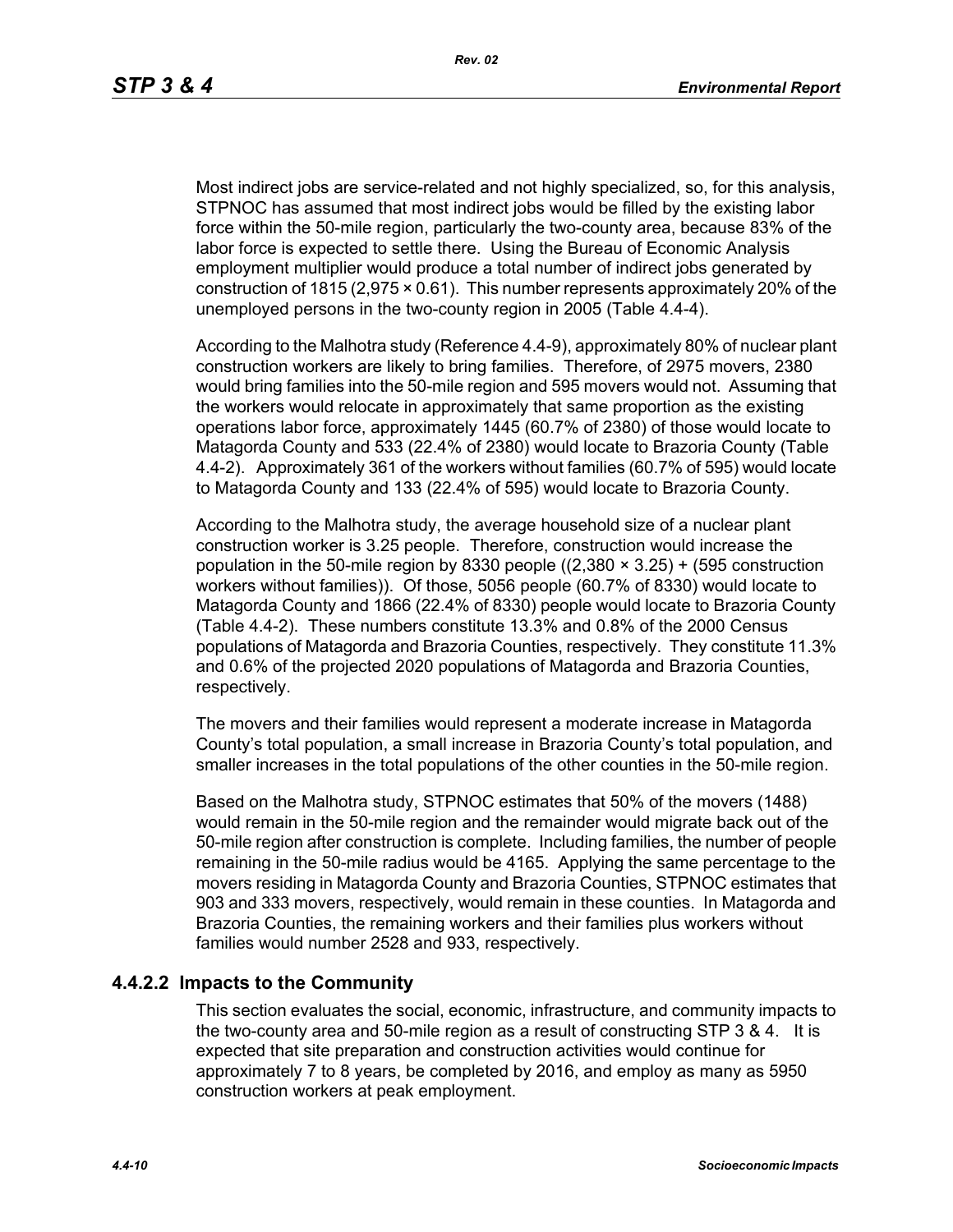# **4.4.2.2.1 Economy**

The impacts of construction on the local and regional economy depend on the region's current and projected economy and population.

As stated earlier in Subsection 4.4.2, approximately 2975 construction workers (50% of the peak construction labor force) would already reside within a 50-mile radius of the STP site. STPNOC believes that the regional construction labor force can support this estimate, based on the size of the construction labor force in the area. In 2005, there were 16,718 construction workers in Matagorda and Brazoria Counties (Table 2.5-7). Including the construction labor forces from the other counties within a 50-mile radius, the peak number of movers—2975—would represent less than 18% of the pool of construction workers within the 50-mile radius.

As stated in Subsection 4.4.2, 2975 construction workers would be considered movers who would migrate into the 50-mile radius. This in-migrating labor force would create additional direct jobs in the region. The expenditures of the construction labor force in the region for shelter, food, and services would, through the multiplier effect of expenditures, also create a number of new indirect jobs. An influx of 2975 movers would create 1815 indirect jobs, for a total of 4790 jobs (Table 4.4-4).

The employment of up to 2975 movers over a 7- to 8-year period could have SMALL to LARGE economic impacts on the surrounding region. The creation of these jobs could inject between \$67.6 and \$676 million dollars into the regional economy during the life of the construction project, reduce unemployment by up to 20%, and create business opportunities for housing and service-related industries. However, after construction completion, a total of 50% of the movers would be expected to migrate back out of the 50-mile region. The estimated economic impact of this out-migration could be as high as \$6,691,519 per month (during peak). These estimates are analyzed below.

Table 4.4-5 lists the estimated number of movers on site, by month, during construction. The number of movers is 50% of the total labor force on site per month. STPNOC obtained construction worker wage data for Matagorda and Brazoria Counties from the Department of the Interior's Bureau of Labor Statistics. In 2005, the average annual pay for a construction worker in Matagorda County was \$35,988, and, in Brazoria County, \$40,640 (Subsection 2.5.2.1). To be conservative, STPNOC used the average annual wage of a construction worker in Matagorda County—\$35,988 in its analysis. In Table 4.4-5, the average annual wage was divided by 12 to calculate an average monthly wage—\$2999. The monthly wage was multiplied by the number of movers each month and then summed to calculate total dollars earned by the movers.

A sensitivity analysis, as shown in Table 4.4-5, was performed to further assess the impacts of the mover wages on the region. Because of uncertainty surrounding the amount of mover wages that would be spent in the 50-mile region, STPNOC provided a table depicting the dollar impact on the 50-mile region by percentage of the wages spent within the region. Additionally, an earnings multiplier for the construction industry in the two-county region was applied to the wages. According to these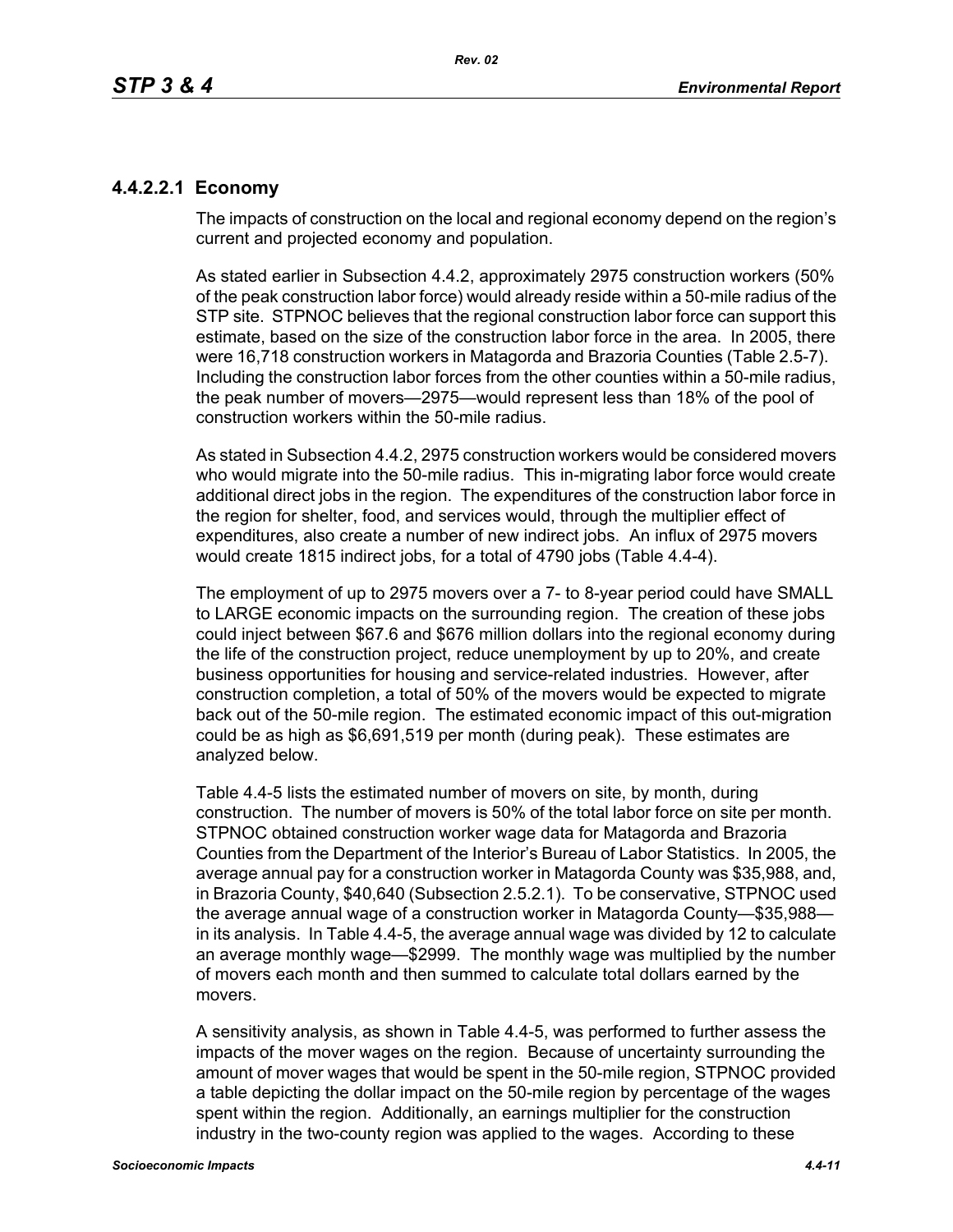calculations, the total economic impact of mover wages on the 50-mile region would be between \$67.6 million and \$676 million dollars over the life of the construction project. (Note: STPNOC acknowledges that, although this earnings multiplier is for the two-county region, it reasonably represents the balance of counties within the 50 mile radius.) At construction peak, wages would total \$8,922,025 dollars per month. Multiplying \$8,922,025 by the earnings multiplier (1.5) would generate a monthly economic impact during peak construction activity of \$13,383,038 (if 100% of the earnings were spent within the region). This would be considered a positive impact.

After construction is completed, approximately 50% of the movers would remain in the 50-mile radius and the remainder would migrate out. Assuming a 50% decrease in the mover labor force, there would be a corresponding decrease in the economic impact to the 50-mile region. A 50% decrease in the mover labor force would reduce the monthly economic impact to the region by up to \$6,691,519, half of the monthly economic impact of the mover labor force during peak construction (if 100% of the earnings were spent within the region) (Table 4.4-5). This would be considered a negative impact. However, Figure 3.10-1 indicates that the out-migration would occur gradually over a 2-year period. The gradual reduction in labor force would assist in mitigating the impact to the community from the destabilizing effects of a sudden decrease in households.

Because of the estimated distribution of the movers, Brazoria County would experience approximately 22.4% of this economic activity and Matagorda County would experience 60.7% of the activity. Matagorda County would be the most affected. Beyond Matagorda County, the impacts would become more diffuse as a result of interacting with the larger economic base of other counties, particularly Brazoria County, which contains a portion of the outskirts of Houston.

The magnitude of the positive economic impacts would be less discernible, diffused in the larger economic base of Brazoria County. Matagorda County, as the site of the construction and the county where most of the construction labor force would reside, would be affected more than Brazoria County. STPNOC concludes that the impacts of construction on the economy of the region would be SMALL everywhere in the region, except Matagorda County, where the positive impacts of an in-migrating construction labor force and the negative impacts of the departing labor force (upon construction completion) could be MODERATE to LARGE. Mitigation would be warranted. To mitigate these impacts, STPNOC would maintain communication with local and regional government authorities including the Matagorda County Commissioners Court, County Judge and nongovernmental organizations to disseminate project information that could have socioeconomic impacts in the community in a timely manner. These organizations would be given the opportunity to perform their decision-making regarding economic choices with the understanding that approximately half of the positive economic impacts of the construction project would be temporary and could disappear when the construction project is complete.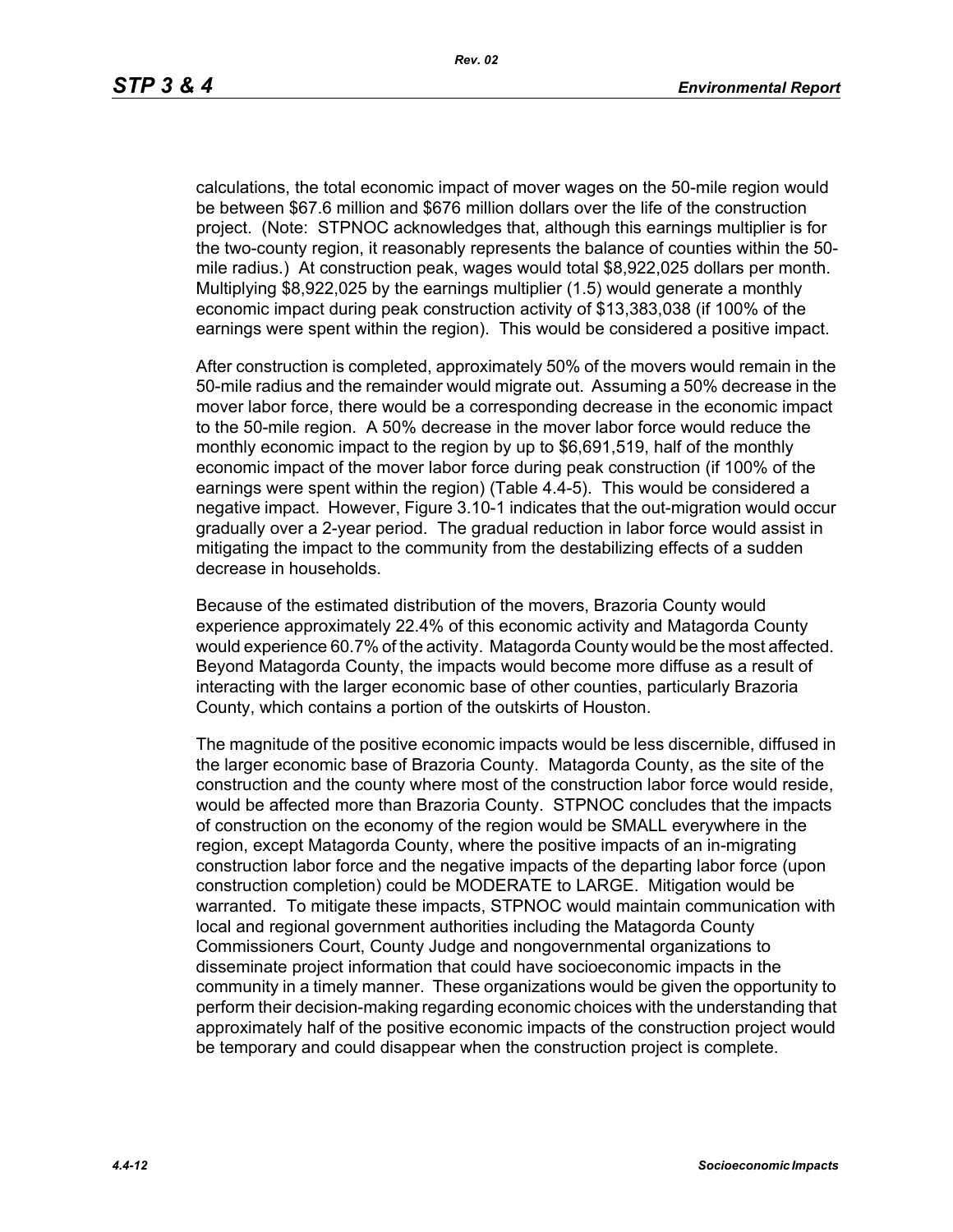# **4.4.2.2.2 Taxes**

Construction-related activities, purchases, and labor force expenditures would generate several types of taxes, including corporate franchise taxes, sales and use taxes, and property taxes. Increased taxes collected are viewed as a benefit to the state of Texas and to the local jurisdictions in the region.

In the GEIS for License Renewal of Nuclear Plants (NUREG-1437), the NRC presents its method for defining the impact significance of tax revenue impacts during refurbishment (i.e. large construction activities). STPNOC reviewed this methodology and determined that the significance levels were appropriate to apply to an assessment of tax impacts as a result of new construction.

In NUREG-1437, the NRC concluded that changes in tax revenues (during refurbishment) at nuclear plants would be:

- SMALL When new tax payments by the nuclear plant constitute less than 10% of total revenues for local taxing jurisdictions. The additional revenues provided by direct and indirect plant payments on refurbishment-related improvements result in little or no change in local property tax rates and the provision of public services.
- MODERATE When new tax payments by the nuclear plant constitute 10% to 20% of total revenues for local taxing jurisdictions. The additional revenues provided by direct and indirect plant payments on refurbishment-related improvements result in lower property tax levies and increased services by local municipalities.
- LARGE When new tax payments by the nuclear plant represent more than 20% of total revenues for local taxing jurisdictions. Local property tax levies can be lowered substantially, the payment of debt for any substantial infrastructure improvements made in the past can easily be made, and future improvements can continue.

## **Personal Income and Corporate Franchise Taxes**

As noted in Subsection 2.5.2.3, Texas has no personal income tax, but recently amended the law to extend coverage of the franchise tax on corporations; the changes take effect January 1, 2008.

The franchise tax is a gross margin tax, meaning that it is calculated on revenues less allowable operating costs. Therefore, no franchise taxes would be assessed during the construction period for STP 3 & 4 because there would be no revenues during that time. In addition to direct taxes from the private owners of STP, local construction expenditures and purchases by the construction labor force would have a multiplier effect in the local economy, where money would be spent and re-spent within the region. Because of this multiplier effect, businesses in Matagorda County and adjacent areas, particularly retail and service sector firms, could experience revenue increases, and there could be prospects for new startup firms and additional job opportunities for local workers. Existing and new firms would generate additional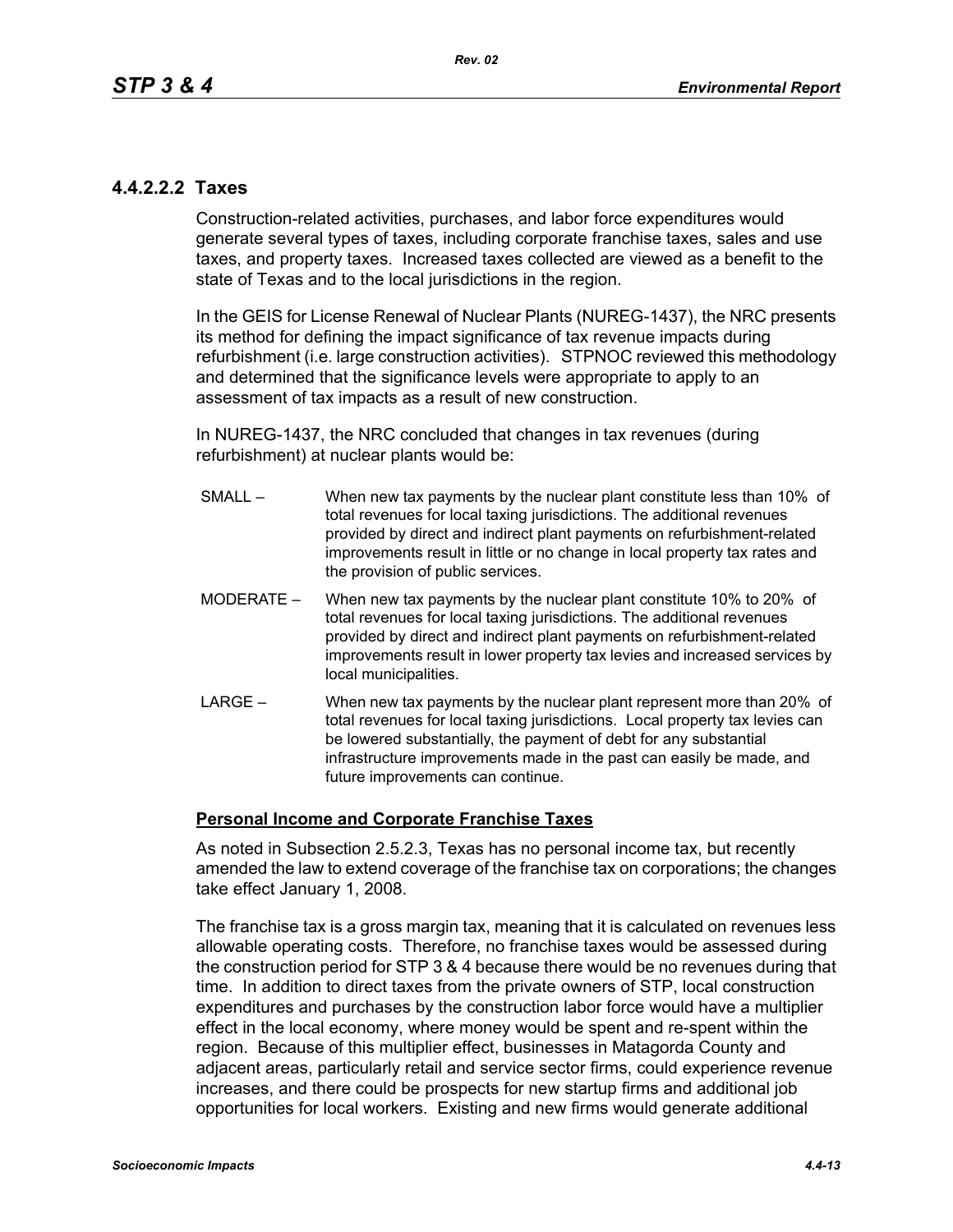profits, which would further contribute to increased franchise taxes, although the exact amount is unknown. Impacts would be positive and SMALL.

## **Sales and Use Taxes**

### **Expenditures by Construction Labor force**

STPNOC estimates a peak construction labor force of 5950 workers, and further estimates that 5056 workers and family members would settle in Matagorda County during the construction period (Subsection 4.4.2 and Table 4.4-2). Their retail expenditures (restaurants, hotels, merchant sales, and other items) would yield an increase in sales and use tax revenues. As an indirect impact, the multiplier effect of the new jobs in the area (see Subsection 4.4.2.1) would also result in higher personal income for current residents in the region, more disposable income, and greater expenditures by individuals and families for items subject to sales or use taxes.

Taxable goods or services purchased anywhere within the state of Texas are subject to the current state sales tax of 6.25%. These revenues are remitted to the state of Texas, which received \$18.3 billion in sales tax revenues (accounting for 25% of state tax collections) in 2006 (Reference 4.4-18). Direct and indirect taxable purchases associated with the construction labor force would yield a relatively SMALL but beneficial impact to the state as a whole. Although sales tax revenues are not returned directly to the counties where the tax was collected, the state uses the sales tax revenues, along with other revenues, to fund numerous services within counties (as discussed in Subsection 2.5.2.3.2), and thus Matagorda County (and other Texas counties) would receive a SMALL positive indirect impact from the expected increase in taxable expenditures by construction workers.

Purchases made within Bay City and Palacios are currently subject to a 2% sales tax above the state's rate of 6.25%; these revenues are returned to the respective cities and are used to fund a variety of city services (see Subsection 2.5.2.3.2). Because of the small populations of these cities, revenues from worker purchases would provide a SMALL to MODERATE positive impact to these jurisdictions.

Purchases within cities outside of Matagorda County that impose an additional sales tax would also yield relatively SMALL to MODERATE beneficial impacts to those cities, with the magnitude depending on the size of the jurisdiction, the amount and variety of goods and services available for purchase, and the actual amount of purchases made within the jurisdiction.

## **Expenditures for Construction Goods and Services**

In addition to sales taxes paid by construction workers and families, the region would also experience an increase in the sales and use taxes collected from project expenditures for construction materials, supplies, and services. To the extent possible, STPNOC obtains goods and services from the local economy, including Bay City. Project expenditures are subject to sales tax in proportion to the percent of investor ownership (e.g., for STP 1 & 2, 44% of STPNOC's taxable purchases are currently subject to sales tax).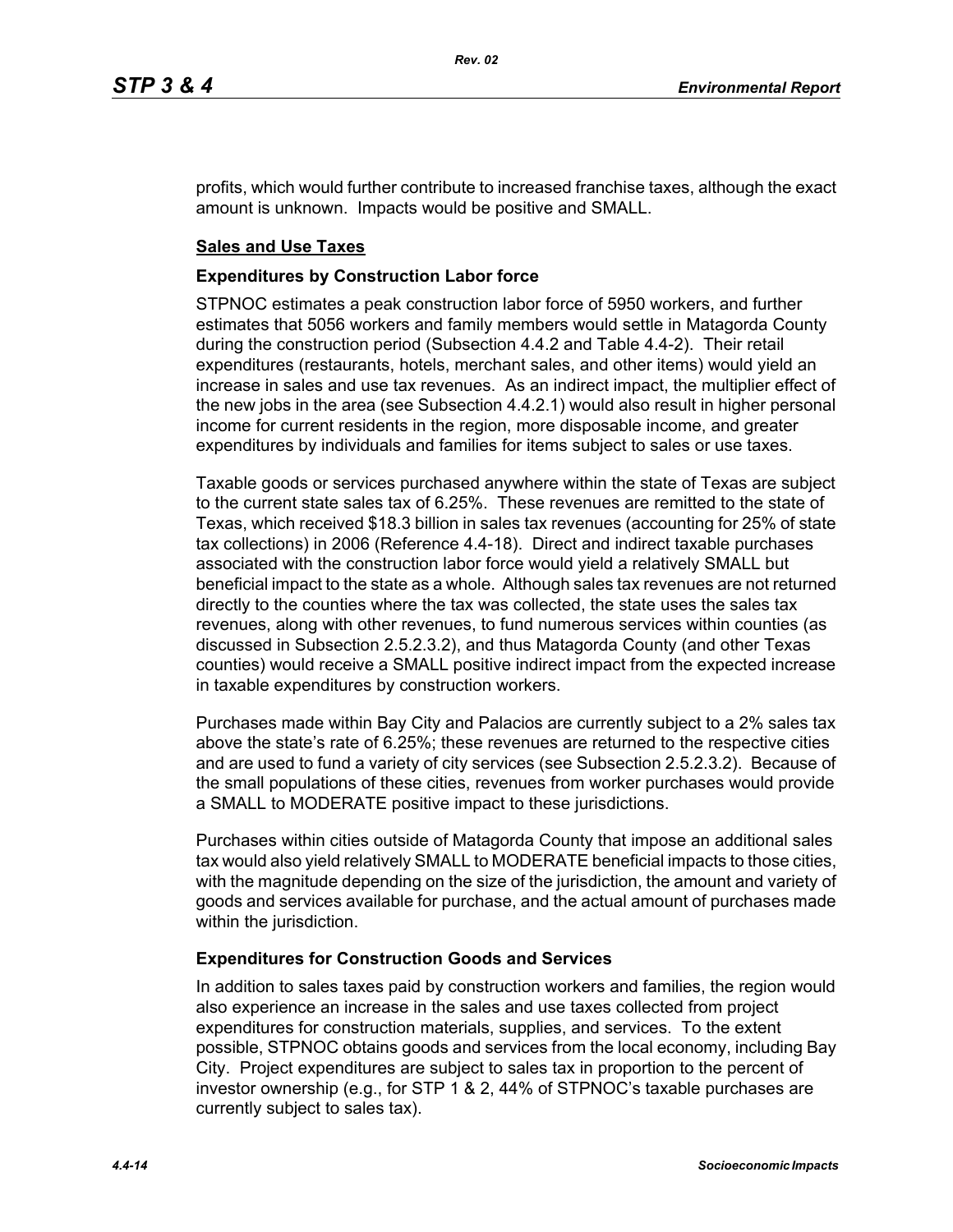According to "Texas Sales Tax Frequently Asked Questions," (Reference 4.4-19), "manufacturers may claim a Texas sales tax exemption for tangible personal property directly used or consumed in or during the actual manufacturing, processing, or fabrication of tangible personal property for ultimate sale if the use or consumption of the property is necessary or essential to the manufacturing, processing, or fabrication operation and directly makes or causes a chemical or physical change to the product being manufactured, processed, or fabricated for ultimate sale."

This exemption applies to the production of electric power and would exempt approximately 90% of the materials used to construct STP 3 & 4, leaving approximately 10% of the construction costs subject to sales tax (6.25% to the state of Texas and 2.0% to Bay City). The owners of STP 3 & 4 have projected the sales tax payments on these expenditures at an estimated \$23.9 million per unit, with \$5.8 million due to Bay City and \$18.1 million to the state of Texas over the construction period. These payments would provide a total of \$11.6 million to Bay City over the 7-year construction period.

To determine the impact of these tax payments, Bay City sales taxes were projected from 2006 to 2015 based on the average annual growth rate of 2.2% between 1996 and 2005. The projected rate of increase in Bay City sales tax is conservative in that it does not take into account likely increases in population or business activity that could occur as a result of STP construction.

For the purpose of this analysis, it was assumed that taxable expenditures would occur evenly during the 6-year construction period for each unit, with construction on STP 3 beginning in 2009 and construction on STP 4 concluding in 2015. As Table 4.4-3 shows, Bay City sales tax collections would be 21% of the total Bay City sales tax revenue collected in 2009. STPNOC tax payments between 2010 and 2014, while both units are under construction, would increase from 38% to 41% of Bay City sales tax revenue. In 2015, the final year of construction for STP 4, the STPNOC sales tax payments would be only 18% of Bay City sales tax revenue. Therefore, the positive impacts to Bay City sales tax revenues would be positive and MODERATE during 2009 and 2015, the first and last years of construction, and positive and LARGE between 2010 and 2014, and the city would be able to provide a higher level of services to its citizens and visitors.

Purchases made in Matagorda County outside of Bay City and Palacios would provide sales tax revenues to the state of Texas, and would constitute a relatively SMALL but beneficial impact. Purchases from taxing jurisdictions outside Matagorda County would yield relatively SMALL to MODERATE beneficial impacts, depending on the overall size of such jurisdictions. In more heavily populated nearby jurisdictions such as Brazoria County, the positive impacts would be relatively SMALL. It is not possible to assess which counties and local jurisdictions would be most affected, but all taxing entities would receive a SMALL to MODERATE positive impact.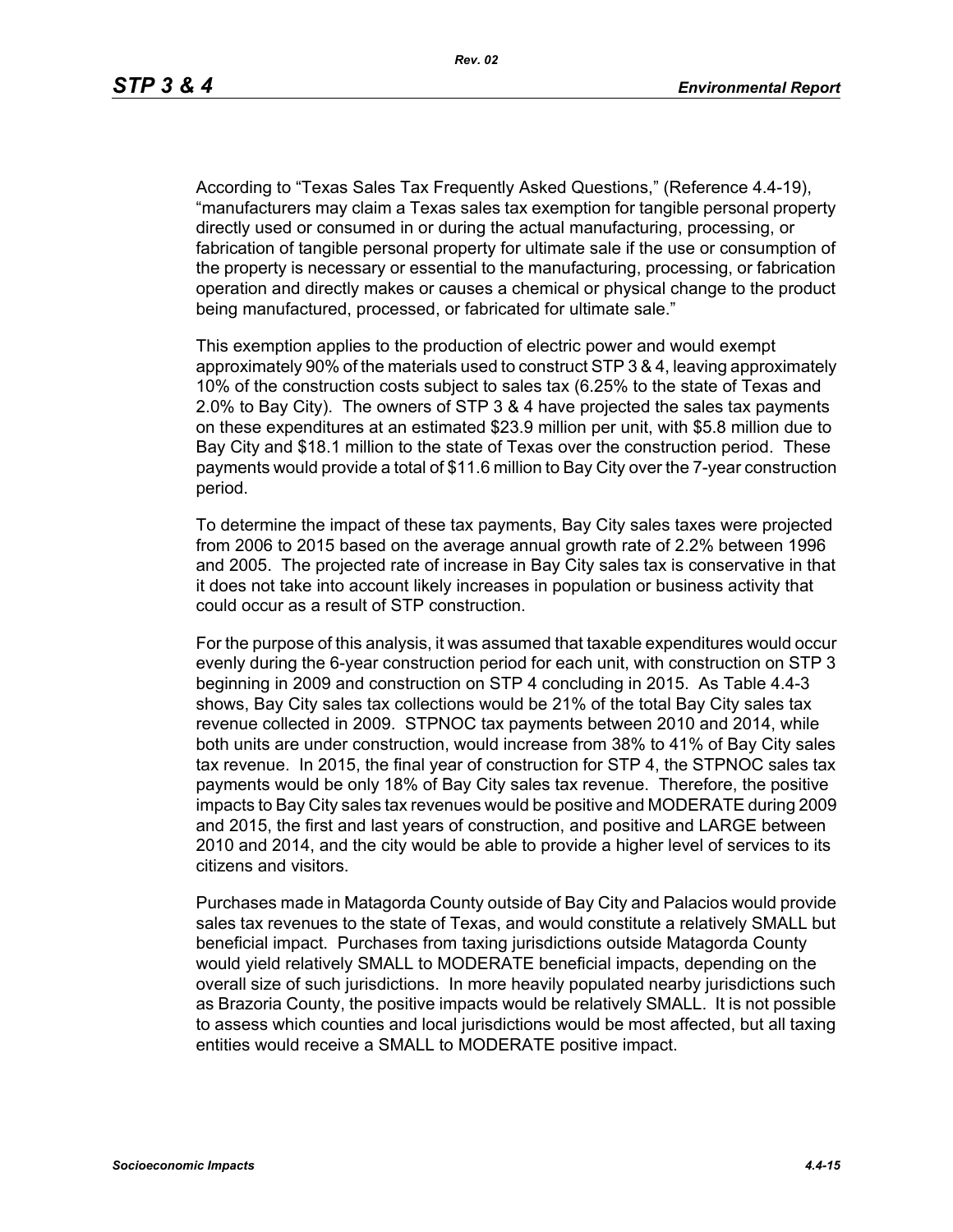## **Other Sales- and Use-Related Taxes**

Matagorda County imposes a hotel occupancy tax of 6% on the cost of each room. The revenues from this tax benefit tourism and convention marketing, programs to enhance the arts, and historic preservation projects that benefit tourism. Visitors during the construction period, as well as many construction workers themselves, would use local hotels and pay this tax. Although the exact number of visitors and workers who would use hotels is unknown, it is expected to be large during the construction period. Because of Matagorda County's small population, MODERATE positive benefits to the county would result from these tax collections.

The cities of Bay City and Palacios also tax telecommunications services; calls within Texas are subject to a 2% city tax in these locations, while the state sales tax applies to all calls. Both cities also impose their 2% sales tax on the residential use of gas and electricity. These cities would receive positive impacts from increased collections during an influx of construction workers and their families residing in those communities, with the actual impacts dependent on residence choices and usage patterns for telephone, gas, and electricity. The amounts are unknown at this time but are expected to be relatively SMALL and positive.

## **Property Taxes — Counties and Special Districts**

As discussed in Subsection 2.5.2.3, Texas property tax assessments are made by the county appraisal district, which bases its appraisal on a consideration of cost, income, and market value. This appraisal is used by all taxing jurisdictions within the county, including special districts and independent school districts (ISDs), which apply their individual mileage rates to determine the taxes owed.

In addition to Matagorda County itself, the special districts who receive property taxes from NRG for STP include the Matagorda County Hospital District, Navigation District #1, Drainage District #3, the Palacios Seawall District, and the Palacios ISD (see Subsection 2.5.2.3).

During construction of STP 3 & 4, STP's additional tax valuation would be based on the cost of construction, and determined in accordance with state law and appraisal formulas or some mutually agreed-upon valuation. Some inputs to the formulas would be discussed or negotiated between the appraisal district and the owners who participate in STP 3 & 4 (municipal utilities do not pay property taxes).

Matagorda County's status as a federal Historically Underutilized Business Zone (HUBZone) and Texas Strategic Investment Area makes tax abatements available for qualifying new businesses or expansions. Nuclear electric power generating facilities are now eligible for this abatement. To receive this abatement, NRG (as the only current owner subject to property tax) would apply to the Matagorda County Commissioners Court, the county governing body. NRG's eligibility and the terms of the abatement would be determined by the Commissioners Court. The amount of any such abatement, the likelihood of NRG's applying for it, and the abatement's possible impact to the affected taxing jurisdictions are not known at this time.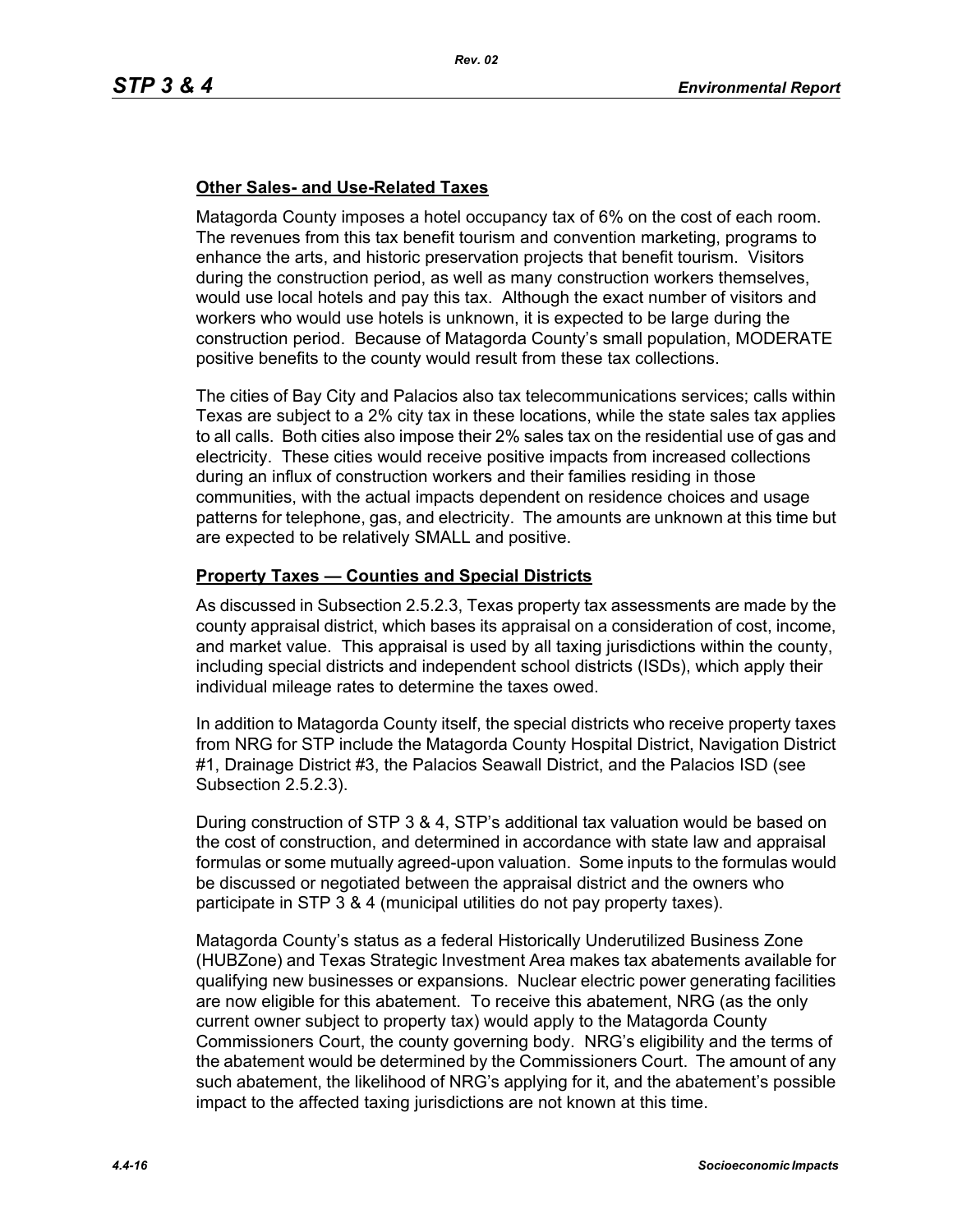Property tax payments to Matagorda County for STP 1 & 2 represented approximately 75% of the total county property tax revenues between 2000 and 2005. During the 7 year construction period for STP 3 & 4, NRG would likely pay additional property taxes to the taxing districts listed above. Although the amount of these payments is unknown at this time, it is likely that such payments would represent an increase over current payments, resulting in a MODERATE to LARGE positive impact to those taxing jurisdictions and a SMALL to MODERATE positive impact on the local economy.

A second source of revenue would be from property taxes resulting from housing purchases by the construction labor force. Developers would construct new housing or there would be an increase in the demand for existing housing, which would likely drive housing prices up, thus increasing values, assessments, and property taxes levied and collected. The change in tax revenues is not known at this time and would depend on worker choices regarding home location and home value. The increased housing demand would have relatively SMALL impacts on tax revenues in more heavily populated jurisdictions such as Brazoria County, but in Matagorda County, with a much smaller population, the relative impacts would be SMALL to MODERATE.

#### **Property Taxes — Independent School Districts**

The Palacios ISD encompasses the southwestern portion of Matagorda County and a small portion to the west in Jackson County. It is a largely rural district, containing the town of Palacios, a few smaller communities, and the STP site (see Figure 2.5-8 for a map of the school districts in Matagorda County).

School districts in Texas may tax only entities within their borders, so the owners of the STP facility pays school-related property taxes only to the Palacios ISD, and is the ISD's largest taxpayer. Between 2000 and 2005, between 71% and 99% of the ISD's property tax revenues (see Table 2.5-16) was attributable to STP 1 & 2. As noted in Subsection 2.5.2.3.3, the Palacios ISD received approximately 60% of its revenue from local property taxes for the 2004–2005 school year. The expected increases in the appraised valuation of the STP facility during the construction of STP 3 & 4 would result in larger tax payments to the taxing jurisdictions listed above and in Table 2.5-15.

The state of Texas has established funding guidelines to equalize wealth across school districts, and sets a statewide wealth limit per student each year (\$319,500 in 2006). This limit is multiplied by an ISD's weighted average daily attendance to obtain the total wealth limit for that district. If the ISD's property tax revenues exceed that amount, the district is considered "property-rich"; if revenues are below that amount, it is considered "property-poor." Revenues in excess of the wealth limit are returned to the State for redistribution to property-poor districts (see also Subsection 2.5.2.3.3).

Under the wealth equalization guidelines, additional revenues paid to Palacios ISD would not directly benefit the ISD, since their level of funding is based on a fixed perpupil amount; therefore, the ISD's property tax revenues that remain in the district would increase only if its attendance increased. Property tax revenues exceeding that year's wealth limit would flow to the state of Texas for redistribution to property-poor school districts. Although the amount of the increased tax payments is unknown at this time, the larger payments, while MODERATE to LARGE in absolute terms, would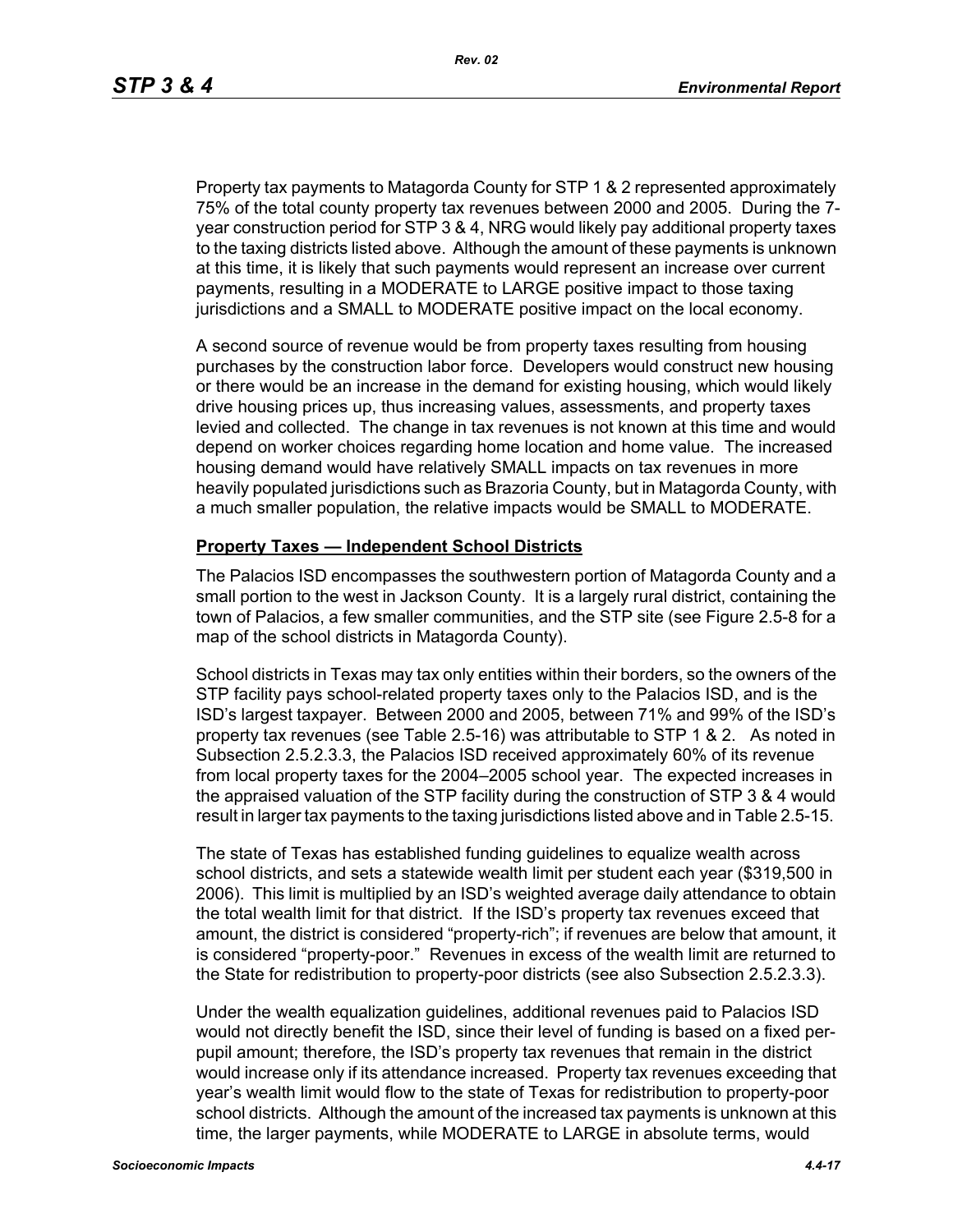provide a relatively SMALL positive impact to the state of Texas as a whole and to those property-poor districts receiving the reallocated funds.

The influx of construction workers and their families could result in larger enrollments in Palacios schools (see Subsection 4.2.2.8). As explained in Subsection 2.5.2.3.3, the Texas school funding formula is based on weighted average daily attendance. While increases in the number of students could result in additional expenses, the ISD would receive increased revenues, and fiscal impacts to the Palacios ISD would be SMALL.

Other school districts in the area do not receive property tax revenues from STP, but could experience larger enrollments during the construction period. Fiscal impacts to these districts would vary from SMALL to MODERATE, depending on the size of their existing enrollment, the amount of enrollment increases, their existing property tax revenues, and their status as a property-rich or property-poor school district under Texas school funding wealth equalization guidelines (discussed in Subsection 2.5.2.3.3). The possible impacts to other school districts in the area are addressed in Subsection 4.2.2.2.8.

In its 2007 session, the Texas Legislature enacted legislation (House Bill 2994) that would expand the existing tax abatement laws (the "Property Redevelopment and Tax Abatement Act" and the "Texas Economic Development Act") to include nuclear electric power generation facilities (Reference 4.4-20). The legislation was signed into law by the Governor of Texas on June 15, 2007 (Reference 4.4-21), and essentially will allow school districts to reduce the taxable value of new construction of nuclear plants, and allow the plants to defer the effective date of an abatement agreement for up to 7 years after the date the agreement was made. Negotiations for this abatement between the owners of STP 3 & 4 and the Palacios ISD are underway. The law would also allow STP's investor-owned participant, NRG, to enter into a payment agreement with the Palacios ISD, whereby NRG could "share" some of its tax savings with the Palacios ISD. This payment would not be considered ISD tax revenue and would not be subject to recapture by the state of Texas (Reference 4.4-22). Passage of this bill may decrease NRG's tax obligations to the Palacios ISD for its share of the STP 3 & 4. Under current state funding formulas to maintain wealth equalization (described above and in Subsection 2.5.3.3.3), the Palacios ISD's overall revenues would not decline (Reference 4.4-23). The amount of any tax reduction and of any "sharing" payment on STP 1 & 2 from NRG to the Palacios ISD are unknown at this time, as are any tax arrangements between the Palacios ISD and the investor-owned operators of STP 3 & 4. However, any additional funds received by the Palacios ISD that would not be subject to wealth-equalization limits (and could thus remain within the ISD) would have a SMALL to MODERATE beneficial impact on the school district.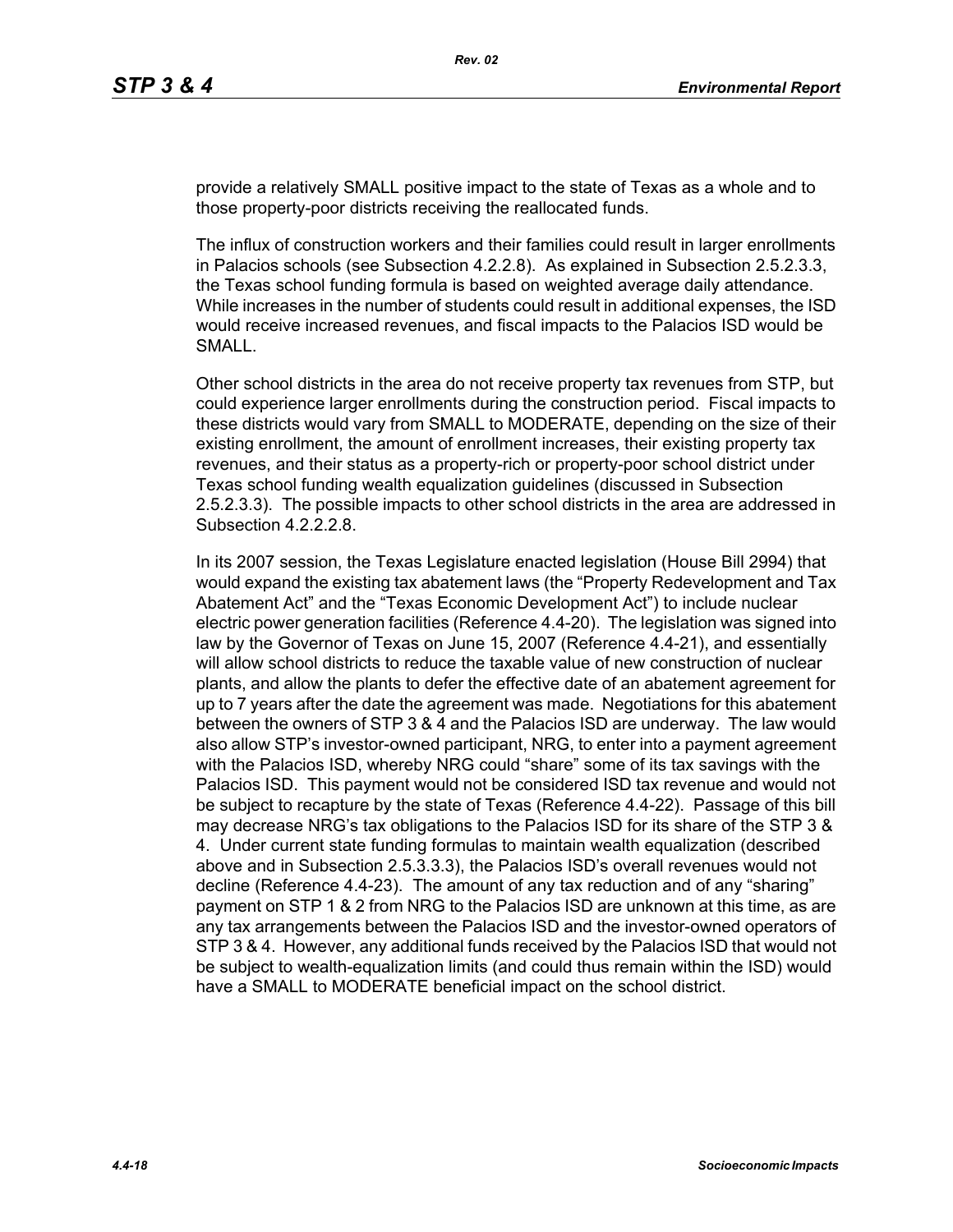## **Summary of Tax Impacts**

In summary, the state of Texas would not collect franchise taxes from the privatelyowned investors in STP 3 & 4 during the construction period for those units.

In absolute terms, the amount of state sales and use taxes collected over a potential 7-year construction period could be LARGE, but SMALL when compared to the total amount of sales and use taxes collected by Texas (\$18.3 billion in 2006). However, because of their small populations, sales taxes collected by the cities of Bay City and Palacios would have a MODERATE to LARGE positive impact.

The construction site-related property taxes collected and distributed to Matagorda County would be LARGE when compared to the total amount of taxes Matagorda County currently collects. In addition, Matagorda County would benefit from an increase in housing values and inventory caused by the influx of the permanent construction labor force, thereby further increasing property tax revenues for the county and special taxing districts.

If the valuation of the STP site increases during the construction period, any increased property taxes collected by the Palacios ISD for the STP site, its largest taxpayer, would have little effect on the ISD due to Texas school funding formulas (see discussion above and in Subsection 2.5.2.3.3). Increased property tax revenues would likely be a LARGE absolute amount, but relative to total property tax collections by the state of Texas, it would yield a SMALL positive impact overall.

Therefore, the potential beneficial impacts of taxes collected during construction would be MODERATE to LARGE in Matagorda County and to entities within the county, SMALL to MODERATE to the Palacios ISD, and SMALL in surrounding areas and in the state of Texas. Mitigation would not be warranted because all impacts are positive.

# **4.4.2.2.3 Land Use**

In the GEIS (NUREG-1437) (Reference 4.4-4), the NRC presents their method for defining the impact significance of offsite land use during refurbishment (i.e., large construction activities). STPNOC reviewed this methodology and determined that the significance levels were appropriate to apply to an assessment of offsite land use impacts as a result of new construction. Matagorda and Brazoria Counties are the focus of the land use analysis because the new units would be built in Matagorda County and most of the construction labor force would reside in one of the two counties.

In NUREG-1437, the NRC concluded that land use changes during refurbishment at nuclear plants would be: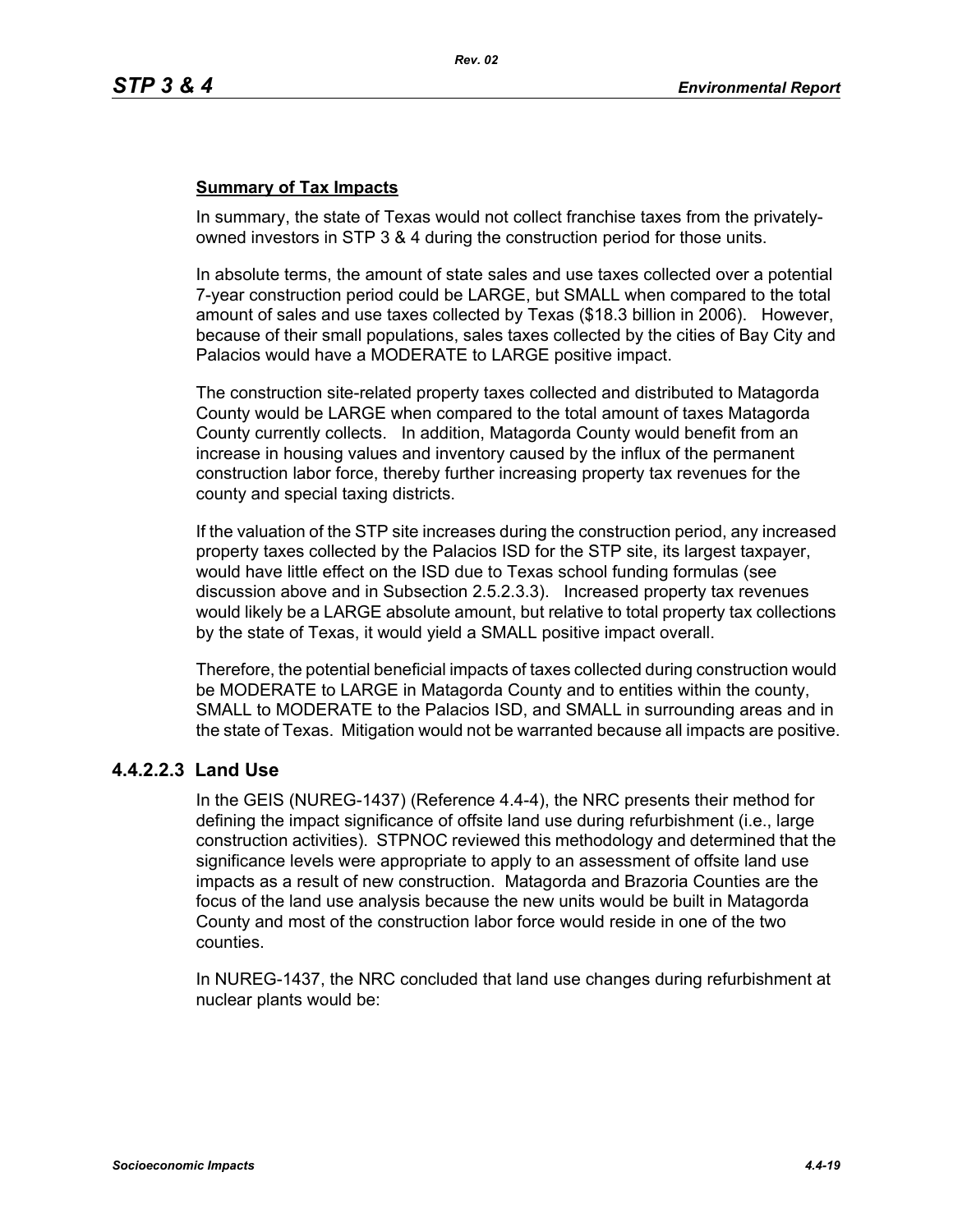| $Small -$ | If population growth results in very little new residential or commercial |
|-----------|---------------------------------------------------------------------------|
|           | development compared with existing conditions and if the limited          |
|           | development results only in minimal changes in the area's basic land use  |
|           | pattern.                                                                  |

- Moderate If plant-related population growth results in considerable new residential and commercial development and the development results in some changes to an area's basic land use pattern.
- Large If population growth results in large-scale new residential or commercial development and the development results in major changes in an area's basic land-use pattern.

Further, NRC defined the magnitude of population changes as follows:

- Small If plant-related population growth is less than 5% of the study area's total population, especially if the study area has established patterns of residential and commercial development, a population density of at least 60 people per square mile, and at least one urban area with a population of 100,000 or more within 50 miles.
- Moderate If plant-related growth is between 5% and 20% of the study area's total population, especially if the study area has established patterns of residential and commercial development, a population density of 30 to 60 people per square mile, and one urban area within 50 miles.
- Large If plant-related population growth is greater than 20% of the area's total population and density is less than 30 people per square mile.

# **Land Use**

All or parts of nine Texas counties are located within the 50-mile radius of the STP site: Brazoria, Calhoun, Colorado, Fort Bend, Jackson, Lavaca, Matagorda, Victoria and Wharton. The 50-mile radius encompasses over 4873 square miles. Land use types (Figure 2.2-4 and Table 2.2-5) in the region consist of 61.3% agricultural, 18.3% forest, 10.1% rangeland, 5.3% wetland, 2.5% urban or built-up, 1.8% water, and 0.6% barren land (Subsection 2.2.3).

Matagorda County covers an area of 1114 square miles (Subsection 2.5.2.4.1). In 2002, approximately 70% of the land area of Matagorda County consisted of farms and ranches (Subsection 2.2.3). The chief agricultural products of Matagorda County are livestock, sorghum, corn, rice, cotton and hay. The chief agricultural products have not changed since the 1992 Census of Agriculture Summary (Reference 4.4-25).

There are only two incorporated cities in Matagorda County—Bay City, the county's seat, and the city of Palacios. These cities have the two largest concentrations of population.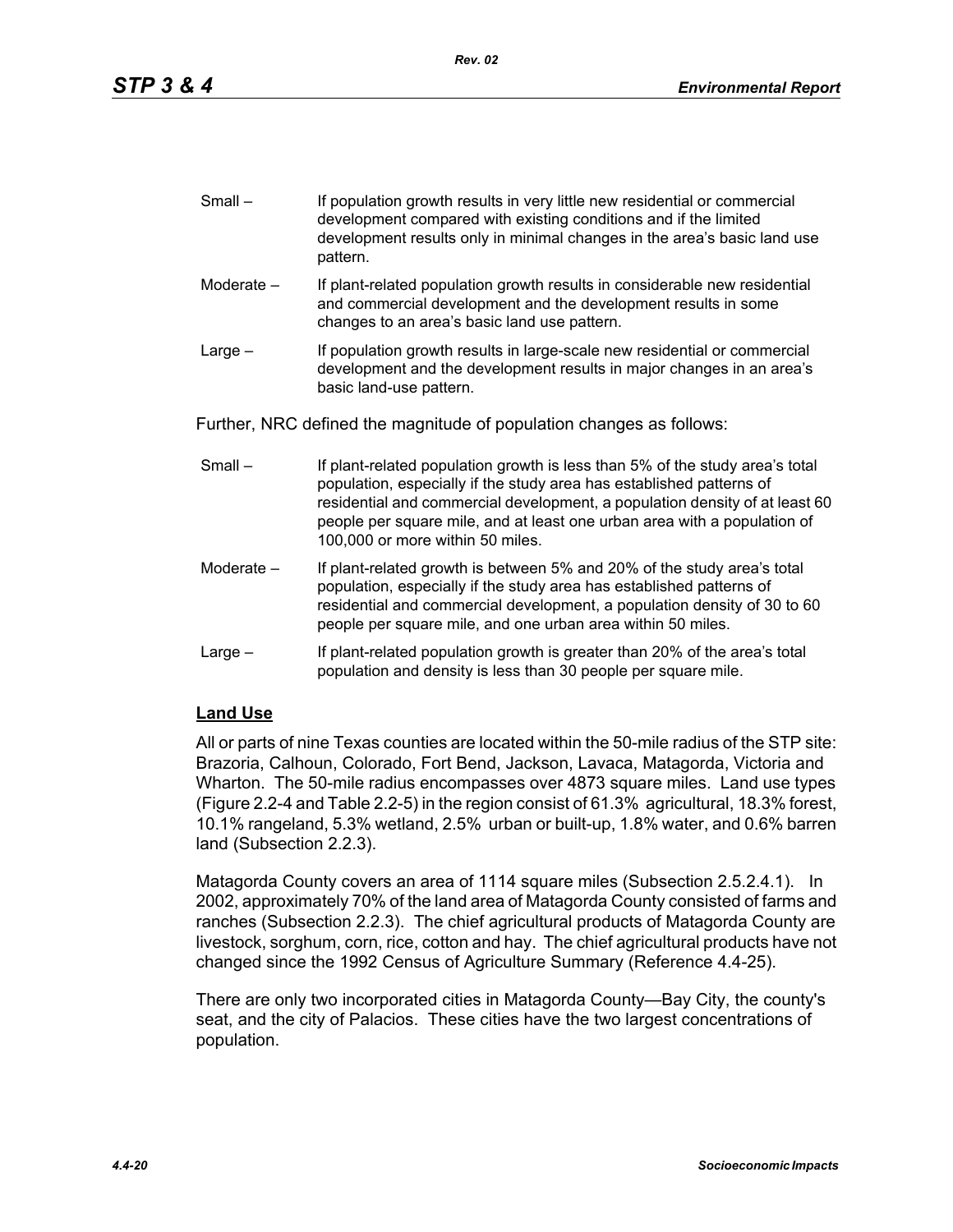There is currently no formal land use planning or zoning at the county, city, or town level in Matagorda County (Subsection 2.5.2.4.1); however, the city of Bay City is in the process of developing a planning committee and hopes to have it operating in the next several years (Subsection 2.5.2.4.1).

Brazoria County covers an area of 1386 square miles (Subsection 2.5.2.4.2). In 2002, approximately 70% of the land was used in farming and ranching (Subsection 2.2.3). Cattle, hay, rice, sorghum, corn, and cotton are the primary agricultural products. Since 1992, there has been a steady increase of cattle ranches and sorghum farms, while the amount of corn for grain and cotton farms has remained relatively unchanged. Rice production has been steadily declining from 1992 to 2002.

The principal urban centers in Brazoria County are: Angleton (the county seat), Alvin, Amsterdam, Brazoria, Damon, Pearland, Rosharon, West Columbia, Holiday Lake, Old Ocean, Bailey's Prairie, Iowa Colony, Bonney, Hillcrest Village, Brookside Village, Danbury, Liverpool, Manvel, Sweeny, and the towns that constitute Brazosport including Clute, Freeport, Quintana, Oyster Creek, Jones Creek, Lake Jackson, Richwood, and Surfside Beach.

While there is no formal land use planning or zoning at the county level in Brazoria County, there are subdivision ordinances for areas outside of the city limits. However, Angleton, Alvin, Pearland, Manvel, Lake Jackson, and Richwood have land use planning and/or zoning and subdivision Code of Ordinances to guide development (Reference 4.4-25).

#### **Construction-Related Population Growth**

The construction of STP 1 & 2 began in the summer of 1975 and had large indirect impacts on the economy in the region, especially Matagorda County, as evidenced by an upswing in residential and commercial activity, but those were temporary, and the economy returned to preconstruction impacts levels when construction was completed.

The 2000 population of Matagorda County was 37,957 with a population density of 34.1 people per square mile (Reference 4.4-26). At its peak, construction-related population growth in Matagorda County would reach 5056 people (workers and families) (Subsection 4.4.2.1). According to NRC guidelines (Reference 4.4-5), construction-related population changes would be considered MODERATE to LARGE since the plant-related population growth would be 13.3% of Matagorda County's total 2000 population and 12.2% of Matagorda County's projected 2010 population (Subsection 2.5.1); Matagorda County has some established pattern of residential and commercial development, and the outskirts of the city of Houston are within 50 miles.

The 2000 population of Brazoria County was 241,767 with a population density of 174.4 people per square mile (Reference 4.4-26). At its peak, construction-related population growth in Brazoria County would reach 1866 people (workers and families) (Subsection 4.4.2.1). According to NRC guidelines (NUREG-1555), constructionrelated population changes would be considered SMALL since plant-related population growth would be 0.8% of Brazoria County's total 2000 population and 0.7%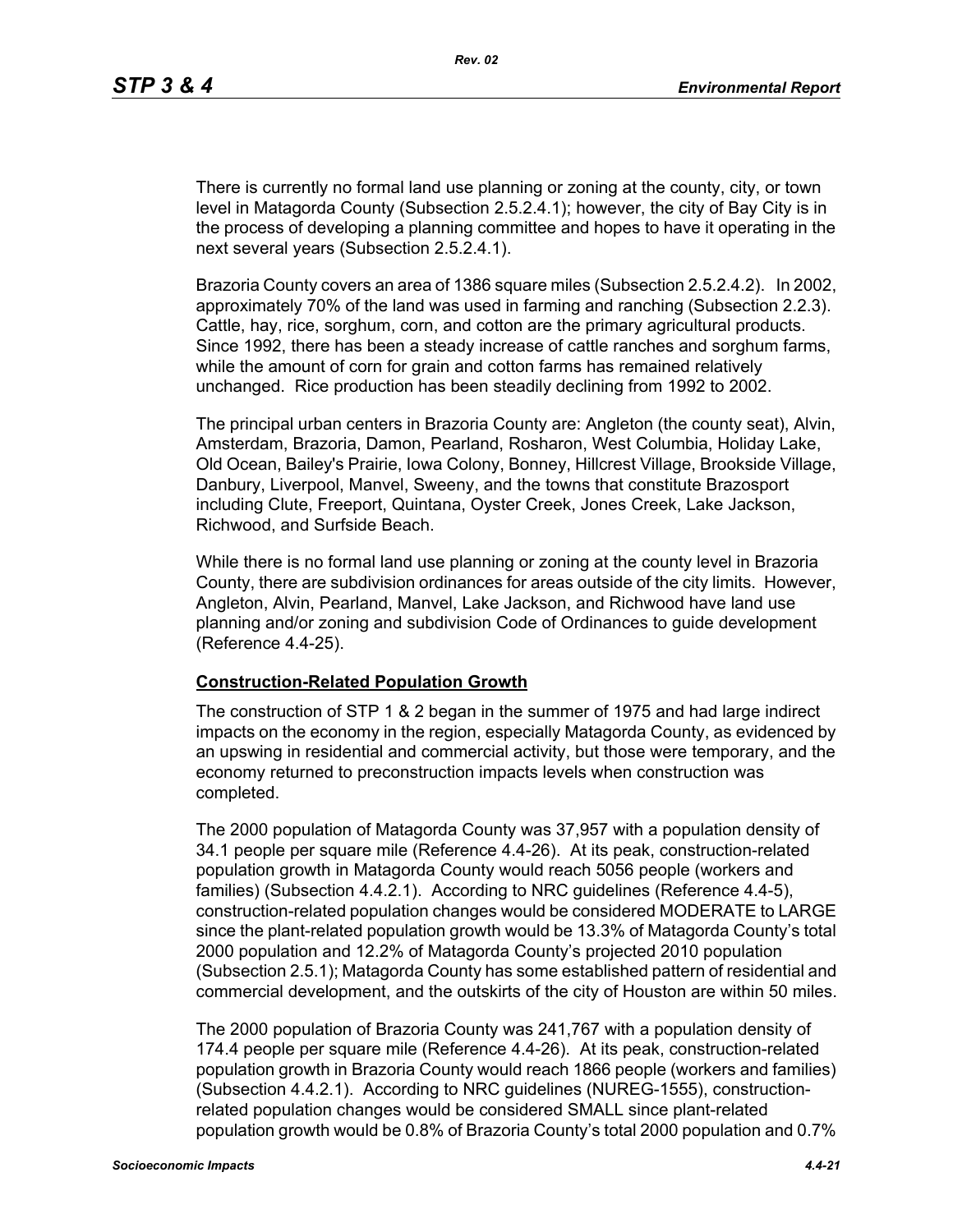of Brazoria County's projected 2010 population (Subsection 2.5.1); Brazoria County has established some patterns of residential and commercial development, and the outskirts of the city of Houston are within 50 miles.

Upon construction completion, STPNOC estimates that approximately 50% of the movers would migrate back out of the 50-mile region; the remaining 4165 (movers and families) would become permanent residents of the region; and 3461 of those would become permanent residents of Matagorda and Brazoria Counties (Table 2.5-2).

#### **Conclusion**

From a land-use perspective, Matagorda and Brazoria Counties are still predominantly rural, and most of the land in both counties, especially Matagorda County, would likely continue to be used for agriculture into the foreseeable future. In Matagorda County, commercial and residential development is minimal and has experienced little change. In Brazoria County, there has been more development in its eastern half due to the expansion of the outskirts of Houston. Similar to the construction of STP 1 & 2, the construction of STP 3 & 4 would create an upswing in residential and commercial activity, possibly converting some land to other uses such as trailer parks, convenience stores, hotel/motel property, etc. In Matagorda County, because of its rural nature and the fact that most of the labor force would live there, these land use conversions would be more noticeable. In Brazoria County, the impacts would be smaller and more readily absorbed into the land conversion activities already taking place there.

Upon construction completion, approximately 50% of the movers would migrate back out of the 50-mile region and 50% would become permanent residents. Residential and commercial activity would continue at a higher-than-preconstruction level. Approximately 50% of the converted land could remain converted and the balance of the converted land could return to its preconstruction use. Therefore, employing NRC criteria (NUREG-1555), offsite land use changes would be considered SMALL in all surrounding counties with the exception of Matagorda County, where impacts could be MODERATE to LARGE. To mitigate these impacts, STPNOC would maintain communication with local and regional governmental and nongovernmental organizations, including but not limited to the Department of Housing and Community Affairs and the Matagorda County Economic Development Corporation, to disseminate project information such as housing, business development, and economic growth and stabilization, in a timely manner. These organizations would be given the opportunity to perform their decision-making with the understanding that, (1) a percentage of the land converted for this construction project could be permanently dedicated to its new use and, (2) other converted land could become available for other uses upon construction completion.

## **4.4.2.2.4 Transportation**

Impacts of the proposed construction on transportation and traffic would be most visible in Matagorda County, particularly Farm-to-Market (FM) 521, a two-lane farm-tomarket roadway which provides the only direct access to the STP site. Impacts of construction on traffic are determined by five elements: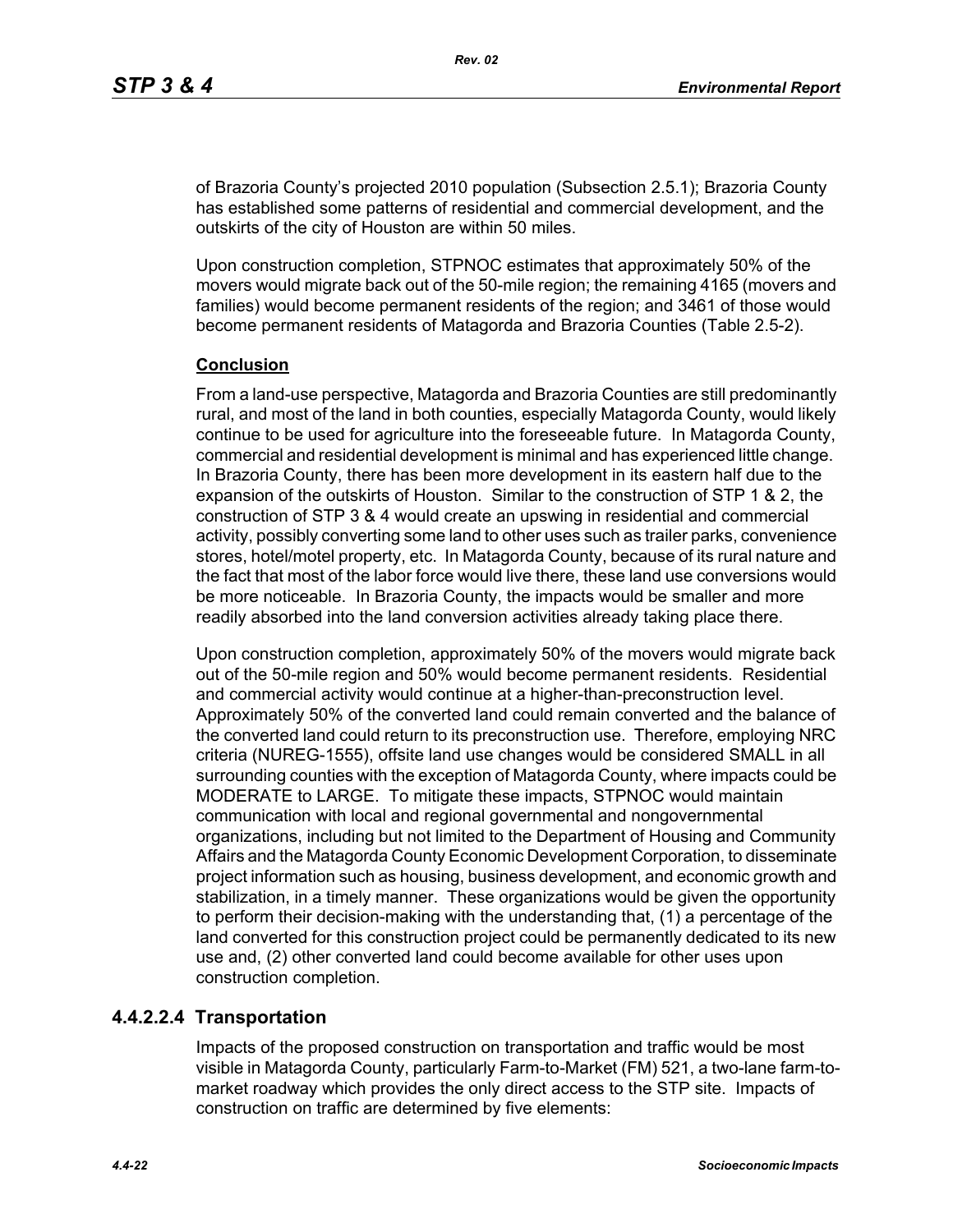- (1) The capacity of the roads
- (2) The projected population growth rate in Matagorda County, the county most affected by the construction (Table 2.5-2)
- (3) The number of construction workers and vehicles on the roads
- (4) The number of truck deliveries to the construction site
- (5) The number of shift changes for the construction labor force

For this analysis, STPNOC has assumed that there would be three construction shifts. The first shift would include 70% of the total construction labor force, the second shift would include 25%, and the third shift would include 5%. Analysis conservatively assumes one worker per vehicle (Section 2.5).

## **Roads**

Construction workers would travel daily to the STP site, and truck deliveries would be made daily to the construction site. Truck deliveries and construction worker vehicles would enter the site via the north entrance where FM 1468 meets FM 521. The STP 1 & 2 labor force (and STP 1 & 2 outage labor forces) would all access the STP site via FM 521 (Subsection 3.9S.3.2 and Figure 2.5-5).

#### **Public Transportation**

Public transportation in Matagorda County is provided by RTransit. RTransit provides services by appointment to the rural general public, elderly, and people with disabilities (Subsection 2.5.2.2). The increase in population of 60.7% (or approximately 5056 workers and family members) (Subsection 4.4.2.1), due to the construction of STP 3 & 4, could increase public transportation usage in the area as family members and workers would use these services.

## **Traffic Conditions**

Vehicle volume on the roads within a 24-hour period, as measured by Average Annual Daily Traffic (AADT) counts and load zones as measured by esals, reflect the urban and rural character of the counties.

The 2000 Matagorda County population was 37,957. It is expected to increase 9% by 2010 and 18% by 2020 (Table 2.5-5); however, because most of the traffic on FM 521 in the vicinity of the STP site is related to STP 1 & 2 and because of the conservative assumptions STPNOC has made regarding the timing of plant traffic on FM 521, local traffic was not factored into the analysis.

Texas Department of Transportation (TXDOT) considers 9600 passenger vehicles to equal one esal (the esal is currently the method used to compare axle weights of varying loads), or one 18,000 pound tractor trailer (Reference 4.4-27). FM 521 is load zoned for 58,420 pounds equaling 3.25 tractor trailers, or 31,200 passenger vehicles (Reference 4.4-28). Load zone limits for roadways in Texas are calculated taking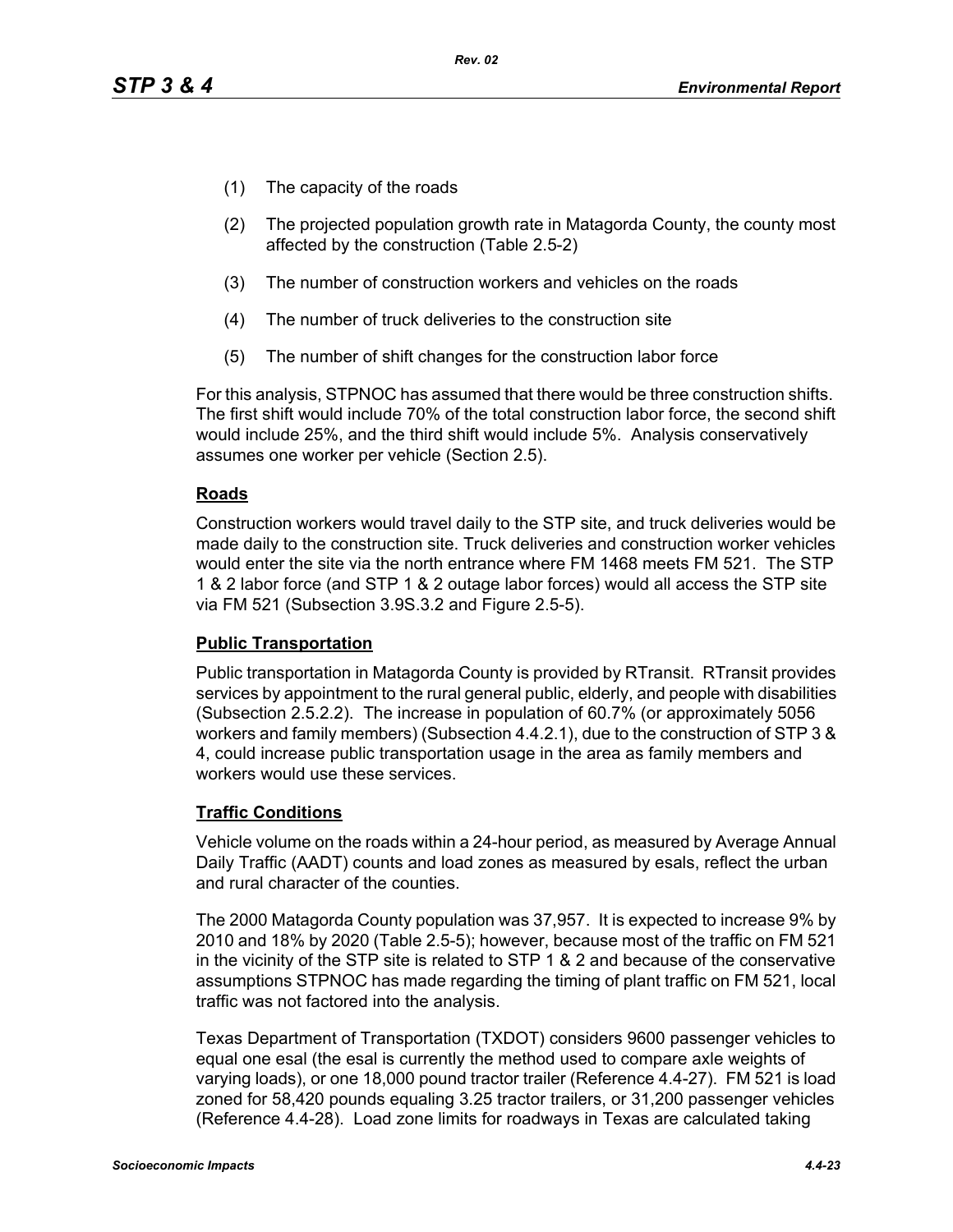fatigue cracking, rutting, pavement thickness, and soil composition into consideration. The daily traffic on FM 521 north of STP, as measured by the 2005 AADT count, was 2530 vehicles in the westerly direction and 1543 in the easterly direction in a single 24 hour period (Reference 2.5-29) (see Table 2.5-12). Most traffic on FM 521 is related to STP, although there is a minimal amount of local traffic.

The 2005 AADT unidirectional count on FM 521 was totaled to arrive at an estimate of 4073 vehicles on FM 521 north of the STP site in a single 24-hour period. For purposes of analysis, it was assumed that 100% of the 4073 vehicles were attributable to the current STP labor force. After conservatively assuming that all traffic would be due to STP workers, it is assumed that all traffic on FM 521 would occur during shift change or operating hours. With the addition of 5950 construction workers (Table 4.4-4) at peak construction, to the current 1365 employees total for three shifts in a 24-hour period (a total of 7315 workers), it is assumed that the afternoon shift change would result in the highest hourly traffic count as approximately 5120 day shift workers (70% of 7,315) leave and 1829 night shift workers (25% of 7315) arrive.

The capacity of FM 521 is 31,200 passenger vehicles in a 24-hour period. After factoring traffic from shift change and traffic as measured by the AADT, there is sufficient capacity for an additional 20,178 (4,073 + 5,120 + 1,829) passenger vehicles in a 24-hour period or an additional 840 vehicles per hour. For the proposed construction schedule, road capacity could be reached during months 26 through 35. Traffic is expected to begin to abate during month 36 as fewer construction workers would be required for the remainder of construction (Figure 3.10-1).

In addition to the operations and construction work force analyzed above, an average outage work force of approximately 1500 to 2000 workers per unit would use FM 521 for approximately 17–35 days during each refueling outage scheduled for each reactor every 18 months.

Construction workers would have a MODERATE to LARGE impact on the two-lane roadways in Matagorda County, particularly FM 521 and its feeder roads. Mitigation, including but not limited to, widening the roadway and reinforcing/repaving the current roadway, may be necessary to accommodate the additional vehicles on Matagorda County roads, particularly FM 521. These measures are discussed below.

Mitigation measures could be included in a construction management traffic plan developed by STPNOC before the start of construction. Potential mitigation measures could include installing turn lanes at the construction entrance, establishing a centralized parking area away from the site and shuttling construction workers to the site in buses or vans, encouraging carpools, and staggering construction shifts so they do not coincide with operational shifts. STPNOC could also establish a shuttle service from the Bay City area, where many of the construction labor force is likely to reside. The operations work force would continue to enter the plant at the current entrance on FM 521 (Subsection 3.9S.3.2).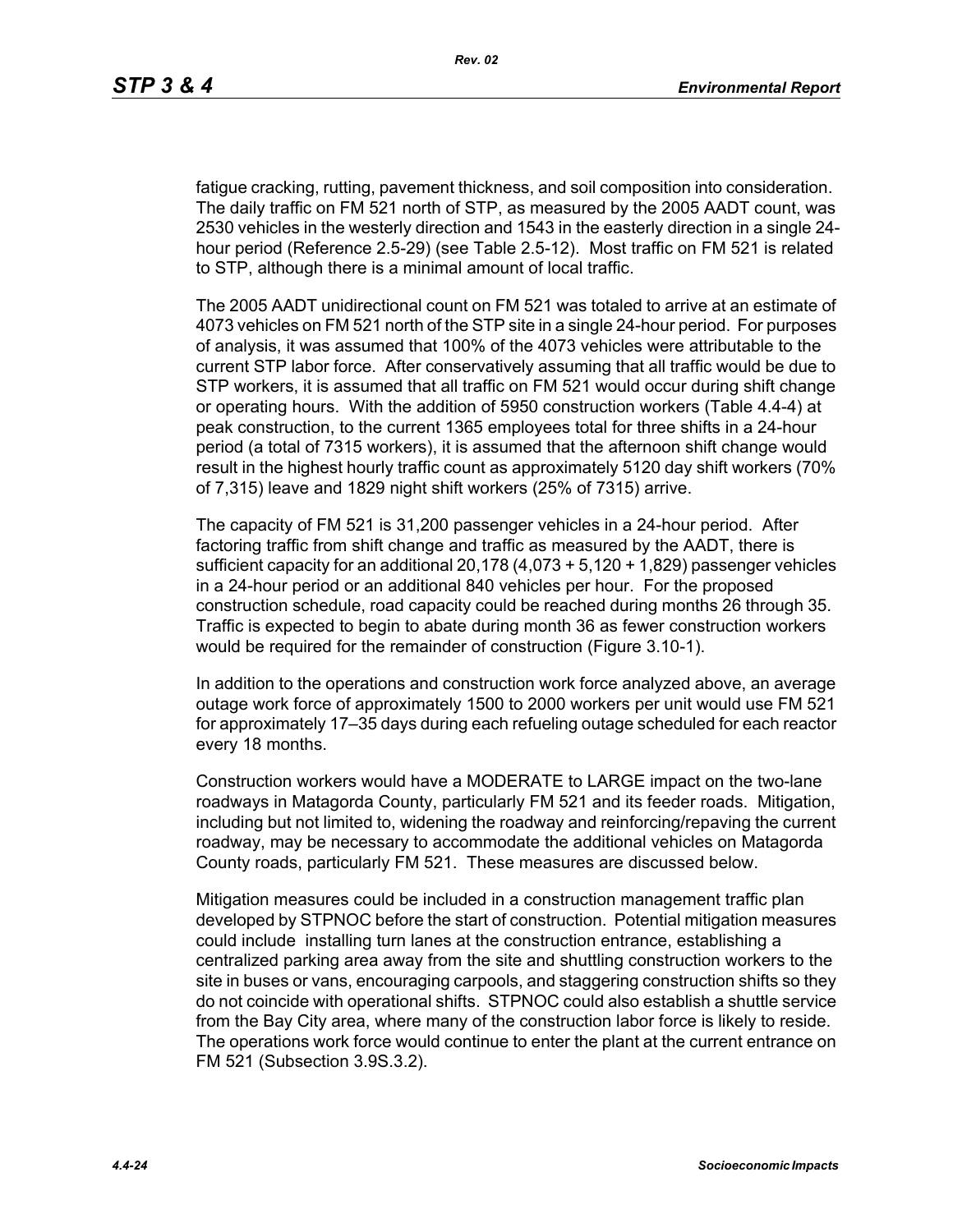## **Hurricane Evacuation Routes**

The designated Hurricane Evacuation Routes for Matagorda County are Highway 60, Highway 35, Highway 71, and FM 1095 (Figure 2.5-4). In Brazoria County, the evacuation routes are State Highway 36 and State Highway 288 (Figure 2.5-4 and Subsection 2.5.2.2). The addition of 5950 construction workers at peak construction would result in an increase in traffic should the need to evacuate arise. Staggered departure times and counterflow on major roadways are commonly used during evacuations to alleviate traffic congestion.

## **Rail**

Some heavy modules, components, and oversized equipment would be delivered by rail, entering the STP site via a 9-mile railroad spur north of the plant (Figure 2.5-1 and Subsection 3.9S.3.2). The use of this rail spur, which is not currently in use, is not expected to impact alternate transportation systems used by the local communities.

#### **Waterways**

Some large components would be delivered by barge and received at the STP barge slip along the lower Colorado River, 3.5 miles southeast of the STP site. To accommodate the increased usage of the barge slip, heavy equipment would be offloaded onto trucks and brought to the construction site via a heavy haul route (approximately 2-1/2 miles in length) that would be built from the barge slip to the construction area (Subsection 3.9S.3.2). The barge slip (Subsection 2.5.2.2) is in the U.S. Army Corps of Engineers'(USACE) Galveston District. The Texas Parks & Wildlife Department patrols the area and enforces boating and navigation safety regulations, while the LCRA manages the water quality and supply (Reference 4.4-30). STPNOC would use U.S. Coast Guard-licensed barge transport contractors for deliveries and coordinate with the appropriate authorities including the U.S. Coast Guard, Texas Parks and Wildlife Department, and the USACE (Subsection 2.5.2.2) to make arrangements for the increased barge traffic, as necessary.

# **4.4.2.2.5 Aesthetics and Recreation**

As part of construction, a total of 770 acres would be cleared for the construction of STP 3 & 4 (Figure 3.9S-1). Most of the land clearing would be in the area of STP 3 & 4, and all clearing would be located within the existing STP site. The clearing and excavation for STP 3 & 4 and adjacent support facilities may be visible from offsite roads, depending on the activities being performed. The riverfront along the Colorado River would be a laydown area for heavy haul equipment. Additionally, the construction equipment could be visible from both FM 521 and the Colorado River. Because aesthetic impacts of construction would be primarily concentrated in the north portion of the STP site, away from the river, and the portion of the Lower Colorado River flowing near the STP site is primarily used for recreational boating by fishermen and seasonal residents, STPNOC has determined that impacts would be SMALL and not warrant mitigation.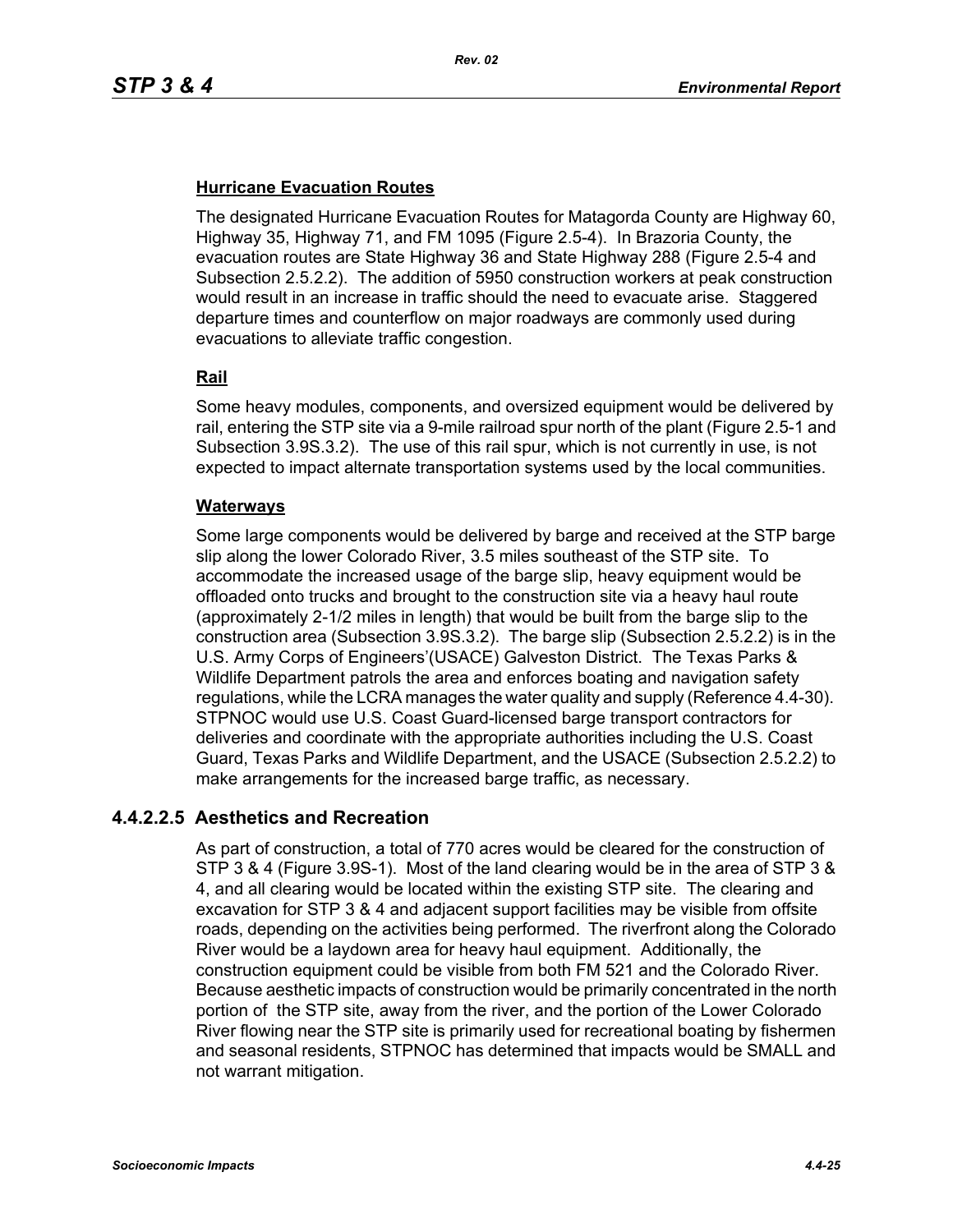The increased activity from the additional construction workers and equipment is not expected to impact the annual North American Audubon Christmas Bird Count, which draws approximately 100 visitors to Matagorda County from Texas and surrounding states, nor is it expected to impact the STP stop along the Great Texas Coastal Birding Trail. This trail runs through several areas within 50 miles of the STP site. With 110 acres of non-jurisdictional man-made prairie wetlands consisting of three seasonally flooded wetlands, the STP site hosts many species of wintering ducks and roosting geese.

The influx of additional construction workers could impact the FM 521 River Park, 4 miles west of the town of Wadsworth on FM 521 at the bank of the Colorado River (Figure 2.2-1). The FM 521 River Park has a boat landing, trails, and picnic areas scattered throughout the park on the Colorado River upstream of the STP property. The FM 521 River Park is used by visitors and the boat landing is used by fishermen and water recreationists during the appropriate seasons. Day use of the park/boat landing is seasonal and it would be unlikely that visitors and fishermen would be on FM 521 at the same time as the construction shifts (Subsection 2.5.2.5).

Construction impacts such as noise and air pollutants would be limited to the STP site and would not be noticeable from offsite. Construction would not affect any other recreational facilities in the 50-mile region. Impacts would be SMALL and would not warrant mitigation.

## **4.4.2.2.6 Housing**

Rental property and mobile home facilities are scarce in the rural counties within the 50-mile radius, but are more plentiful in the larger municipalities such as Bay City, Palacios, the Brazosport area, and Angleton. Generally, Brazoria County, the county with the larger population, has more available vacant housing. Subsection 2.5.2.6 details housing in Matagorda and Brazoria Counties.

#### **Construction**

Impacts on housing from the construction labor force depend on the number of workers already residing within the 50-mile region and the number that would relocate and require housing.

Based on the assumptions presented in Table 4.4-2, approximately 2975 construction workers would migrate into to the 50-mile region (movers). Of these, approximately 1806 movers would settle in Matagorda County and 666 would settle in Brazoria County.

In 2000, 5081 vacant housing units were available for sale or rent in Matagorda and Brazoria Counties—3853 were vacant rental units and 1228 were vacant housing units available for sale (Subsection 2.5.2.6.1). In absolute numbers, the available housing would be sufficient to house the mover labor force. However, there may not be enough housing of the type desired by the movers in either of the two counties, especially Matagorda County. The median price of housing in Matagorda County in 2000 was \$61,500. The median price of housing in Brazoria County was \$88,500 for the same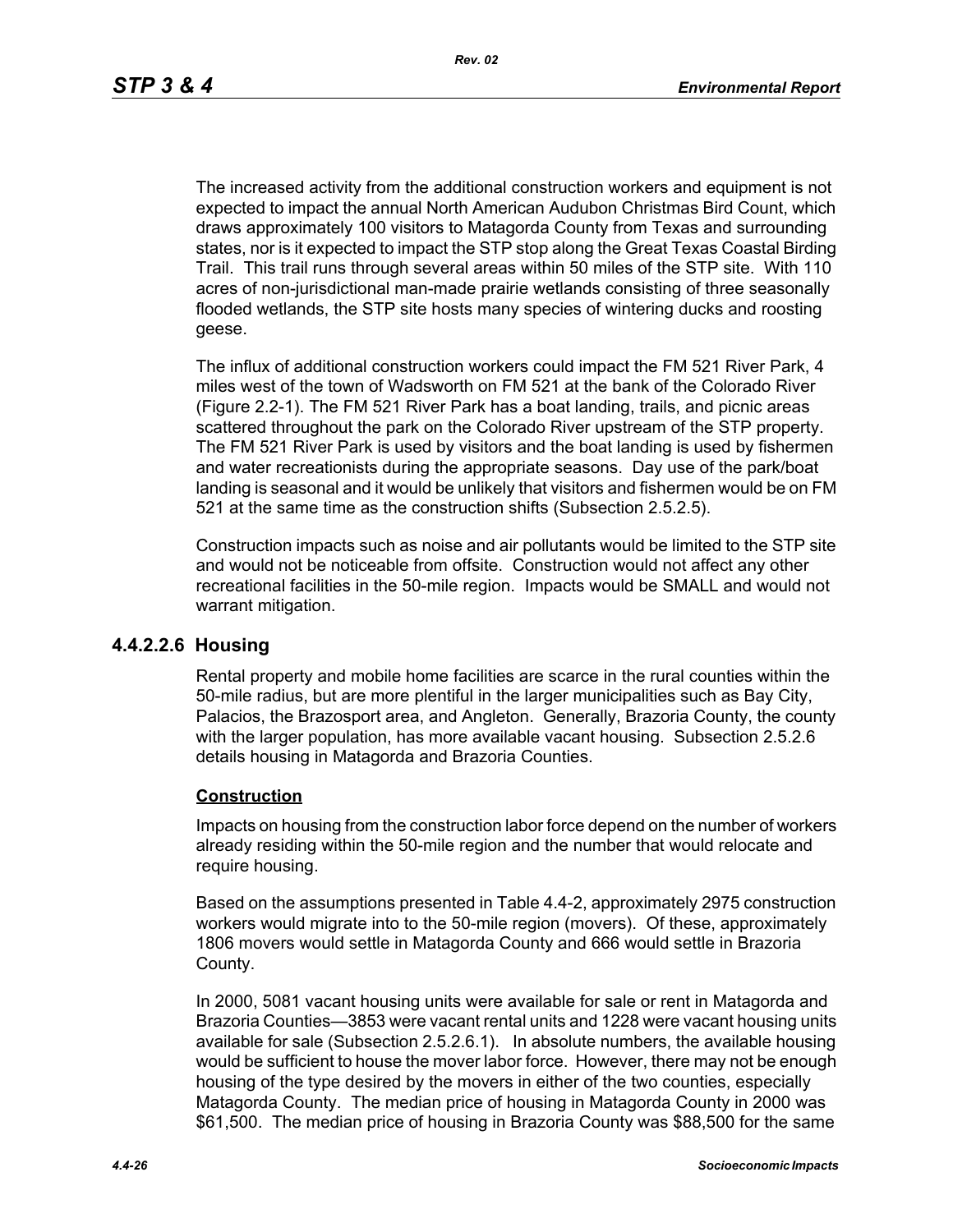year (Reference 4.4-31). In this event, workers would relocate to other areas within the 50-mile region, have new homes constructed, bring their own housing, or live in hotels and motels. Given this increased demand for housing, prices of existing housing and rental rates could rise. Matagorda County (and other counties to a lesser extent) would benefit from increased property values and the addition of new houses to the tax rolls. However, increasing the demand for homes could increase rental rates and housing prices. It is possible that some low-income populations could be priced out of the housing market because of upward pressure on housing prices and rents. The increased demand for housing could increase the rate of new home and temporary housing construction. With time, market forces would increase the housing supply to meet this demand. Construction employment would increase gradually, reaching the peak of 5950 (2975 movers) after four years (Table 3.10-2), allowing time for market forces to accommodate the influx and allowing housing prices and rental rates to stabilize.

#### **Post-Construction**

Upon construction completion, STPNOC estimates that approximately 50% of the 1488 movers would migrate back out of the 50-mile region. Of the 1488 movers that would migrate back out of the 50-mile region, approximately 903 movers would leave Matagorda County and 333 would leave Brazoria County. Some percentage of the 1236 vacated housing units would be housing units that would have been constructed as a result of the influx of construction workers for STP 3 & 4. This constructed housing would be vacated, potentially leaving the area with excess housing.

## **Conclusion**

Because Matagorda County contains the proposed construction site, has a small population, and has a relatively small economy, its housing market would likely be the most impacted. Brazoria County's housing markets would also experience an impact, though not as large.

The greatest shortage of housing would be in Matagorda County, and there could be upward pressure on rents and housing prices. Brazoria County would experience a similar impact, though to a lesser extent. Also, the post-construction exodus of workers could leave both counties with excess housing.

In Brazoria County, because there is a larger population and housing market, the upward pressure on rents and housing prices and excess housing would be absorbed into the housing market under normal market forces. In Matagorda County, the upward pressure on rents and housing and excess housing could take longer to be absorbed. However, the excess housing could also serve to reduce the rents and housing prices that would have been caused by the initial shortage in housing at the start of construction.

Therefore, the potential impacts on housing would be SMALL in Brazoria County and MODERATE to LARGE in Matagorda County. Mitigation would not be warranted in Brazoria County where the impacts would be small. Mitigation of the moderate impacts in Matagorda County would most likely be market-driven, but may take some time. To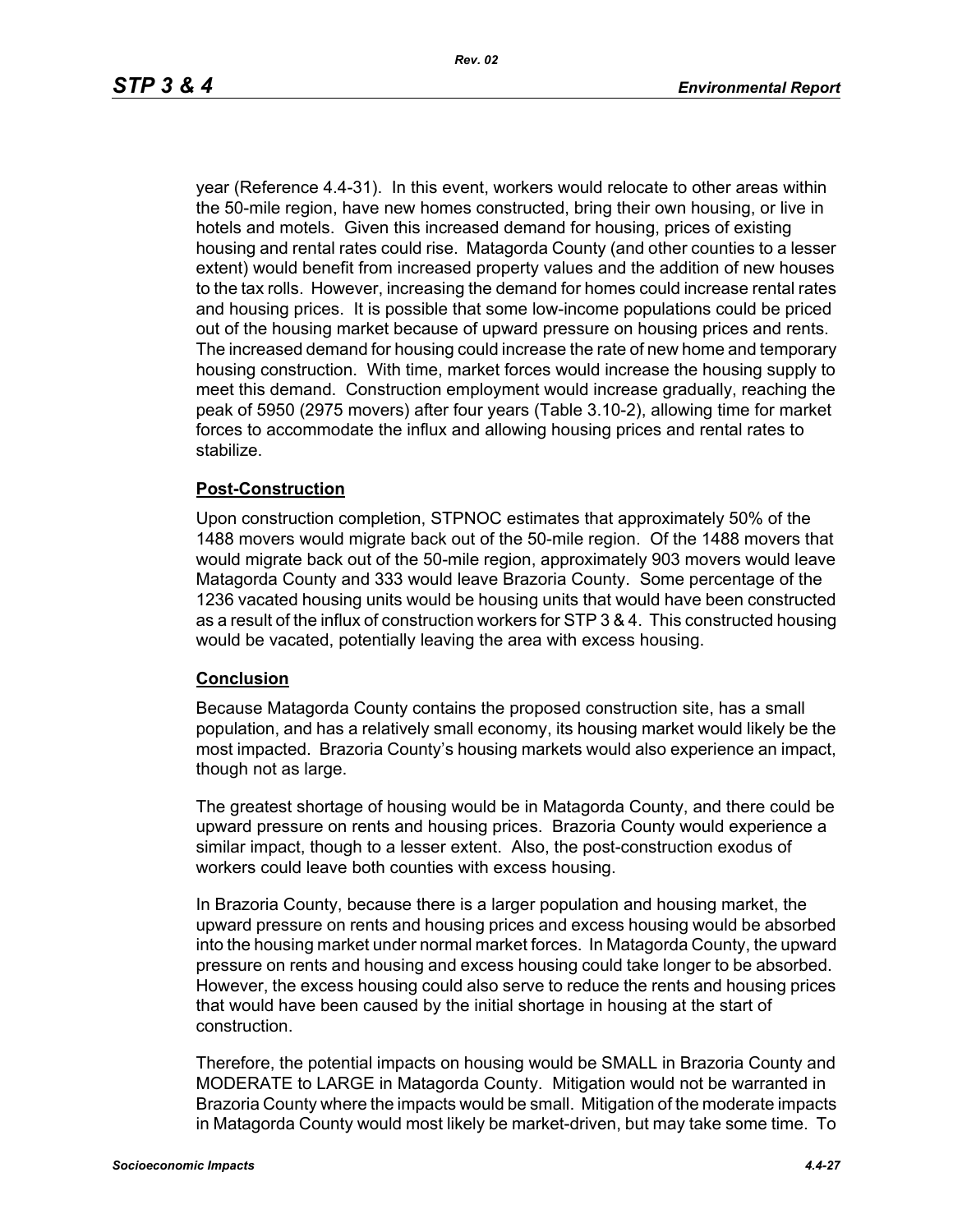assist in mitigating these impacts, STPNOC would formally and informally maintain communication with local and regional governmental organizations, including the Matagorda County Commissioners Court, County Judge and local and regional economic development agencies, to disseminate project information in a timely manner. These organizations, and, ultimately, developers and real estate agencies, would be given the opportunity to perform their decision-making and plan accordingly, with the understanding that a percentage of the housing developed for this construction project could be difficult to absorb at construction completion.

# **4.4.2.2.7 Public Services**

## **Water Supply Facilities**

STPNOC considered the impacts of both construction demand and population increases on local water resources. Construction could bring as many as 8330 people (construction workers and their families) to the region. Peak onsite construction labor force could be as high as 5950 workers. The average per capita water usage in the U.S. is 90 gallons per day (gpd) per person. Of that, 26 gallons is used for personal use (Reference 4.4-32). The balance is used for bathing, laundry, and other household uses.

STP does not use water from a municipal system. Therefore, water usage by the labor force, while onsite, would not impact municipal water suppliers. Five active onsite wells provide makeup water, process water, potable water, and supply for the fire protection system for STP 1 & 2. These wells would provide potable water for the construction project as well. The wells extend into the Chicot Aquifer, range in depth from 600 to 700 feet, and have design yields of 200 to 500 gpm. Current permitted total withdrawal rates are 3,000 acre-feet per year (approximately 2.7 million gallons per day). Average daily usage for STP 1 & 2 from 2001 through 2006 was approximately 1.1 million gallons per day (763 gpm), for all purposes (Subsection 4.2.2).

During peak construction, an additional 5950 people on site could increase potable consumption by a maximum of 154,700 gpd for personal use. Estimated maximum construction use, including personal use (potable), concrete batch plant operation, concrete curing, cleanup activities, dust suppression, placement of engineered backfill, and piping hydrotests and flushing operations is approximately 1.7 million gallons per day (1200 gpm) (Subsection 4.2.2). Therefore, STPNOC conservatively estimates that total daily groundwater usage during peak construction activities, including usage by STP 1 & 2, would be approximately 2.8 million gallons per day, which, at a sustained level, could push total annual groundwater usage above the current permitted limit. Therefore, construction impacts to groundwater use during peak construction activities (if peak groundwater usage were sustained) could be MODERATE and would warrant mitigation. To mitigate this shortage of capacity, STPNOC would implement water conservation strategies for STP 3 & 4 construction activities. Conservation strategies for STP 3 & 4 construction activities could include such measures as stand-alone drinking water stations and portable toilets, optimizing the scheduling of water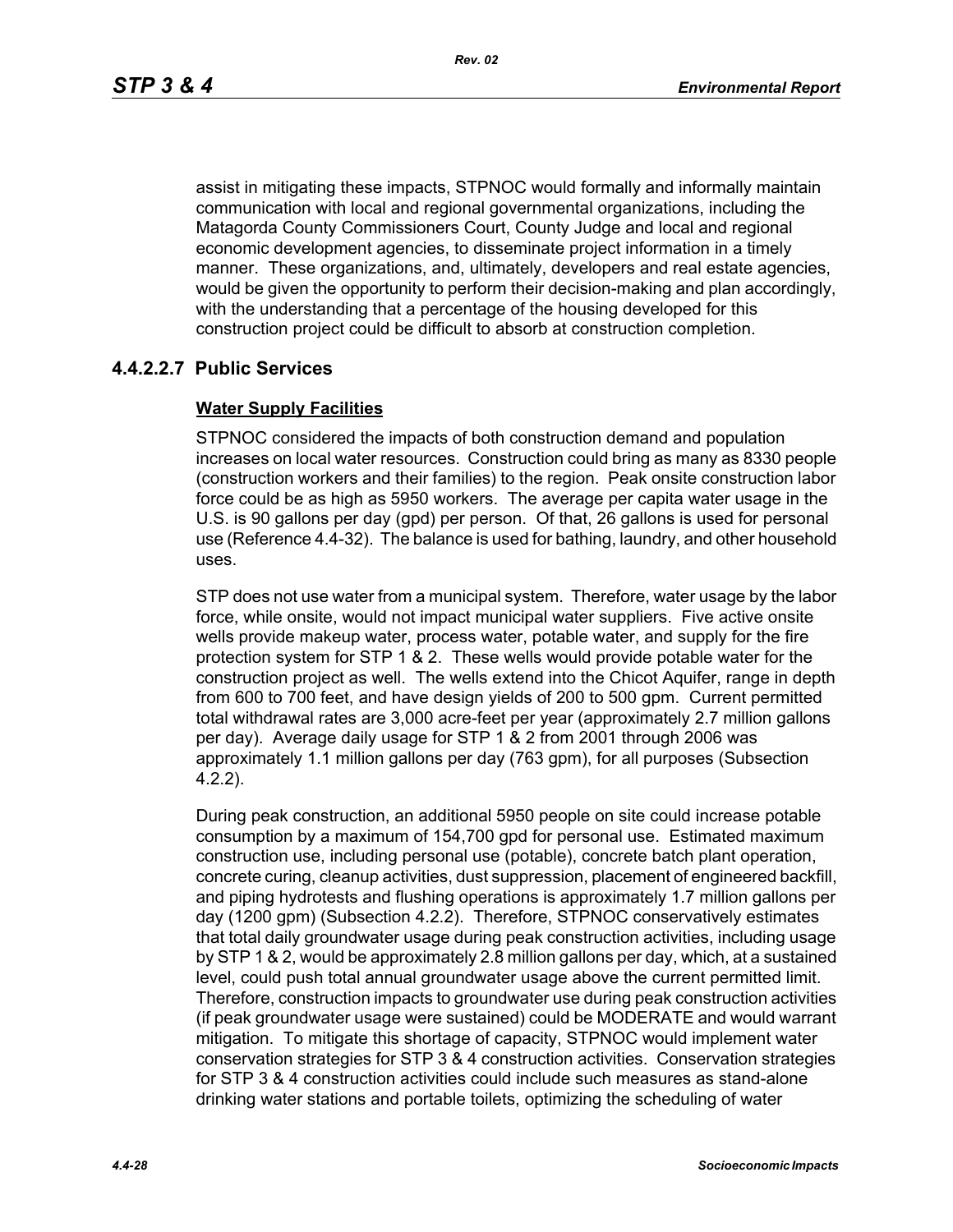intensive operations, and reusing water from dewatering operations for functions such as dust control.

Municipal water suppliers in the region have excess capacity (see Table 2.5-17). The impact to the local water supply systems from construction-related population growth can be estimated by calculating the amount of water that would be required by the total population increase. The average person in the U.S. uses about 90 gpd (Reference 4.4-32). A construction-related population increase of 8330 people (5056 in Matagorda County; 1866 in Brazoria County; and 1408 in the remainder of the 50-mile radius) could increase consumption by 749,700 gpd. As discussed in Subsection 2.5.2.7.1.1, there is currently excess capacity in every major public water supply system in Matagorda and Brazoria Counties. The total increase in population would not stress these municipal water supplies or the infrastructure.

However, regional water planning groups (see Subsection 2.5.2.7.1.1) predict that there would be water supply (and, possibly, infrastructure) issues in both Regions K (which includes Matagorda County) and H (which includes Brazoria County) some time after 2010. As shown in Tables 2.5-24 and 2.5-26 for Region K and Tables 2.5-27 and 2.5-29 for Region H, demand is nearly equal to supply in 2010 and, by 2060, demand exceeds supply. Both regions are in the process of analyzing and implementing strategies to mitigate predicted water shortages. As stated previously, construction would increase the population in the 50-mile region by 8330 people. Of those, 5056 people (60.7% of 8330) would locate to Matagorda County and 1866 (22.4% of 8330) people would locate to Brazoria County. These numbers constitute 13.3% and 0.8% of the 2000 Census populations of Matagorda and Brazoria Counties, respectively, and 11.3% and 0.6% of the 2020 population projections of Matagorda and Brazoria Counties, respectively. Additionally, between 2000 and 2020, the in-migrations represent a 75% and 2% increase in the projected additional population for Matagorda and Brazoria Counties, respectively.

Based on current population growth trends, the incremental increase in population resulting from construction of STP 3 & 4 would represent a very small percentage of the Brazoria County's 2000 (0.8%) and 2010 population (0.6%) (see Table 2.5-2). The Region H planning group has already identified water shortage issues for the region and is planning and implementing strategies to mitigate these issues (Subsection 2.5.2.7.1.1). Based on the incremental increase in population of less than 1%, the addition of the construction-related population would not perceptibly add to current stresses experienced by Region H, and therefore, impacts of the in-migrating construction labor force on municipal water supplies in Brazoria County would be characterized as SMALL and would not warrant mitigation implemented by STPNOC.

Impacts of the in-migrating construction labor force on municipal water supplies in Matagorda County (Region K) could be MODERATE to LARGE. The incremental increase in population resulting from STP 3 & 4 construction would represent 13.3% and 11.3% increases in the County's 2000 and projected 2010 populations. This incremental increase would represent 75% of projected additional 2020 population for Matagorda County (see Table 2.5-5 for projected population and annual growth rates). The Region K planning group has already identified water shortage issues for the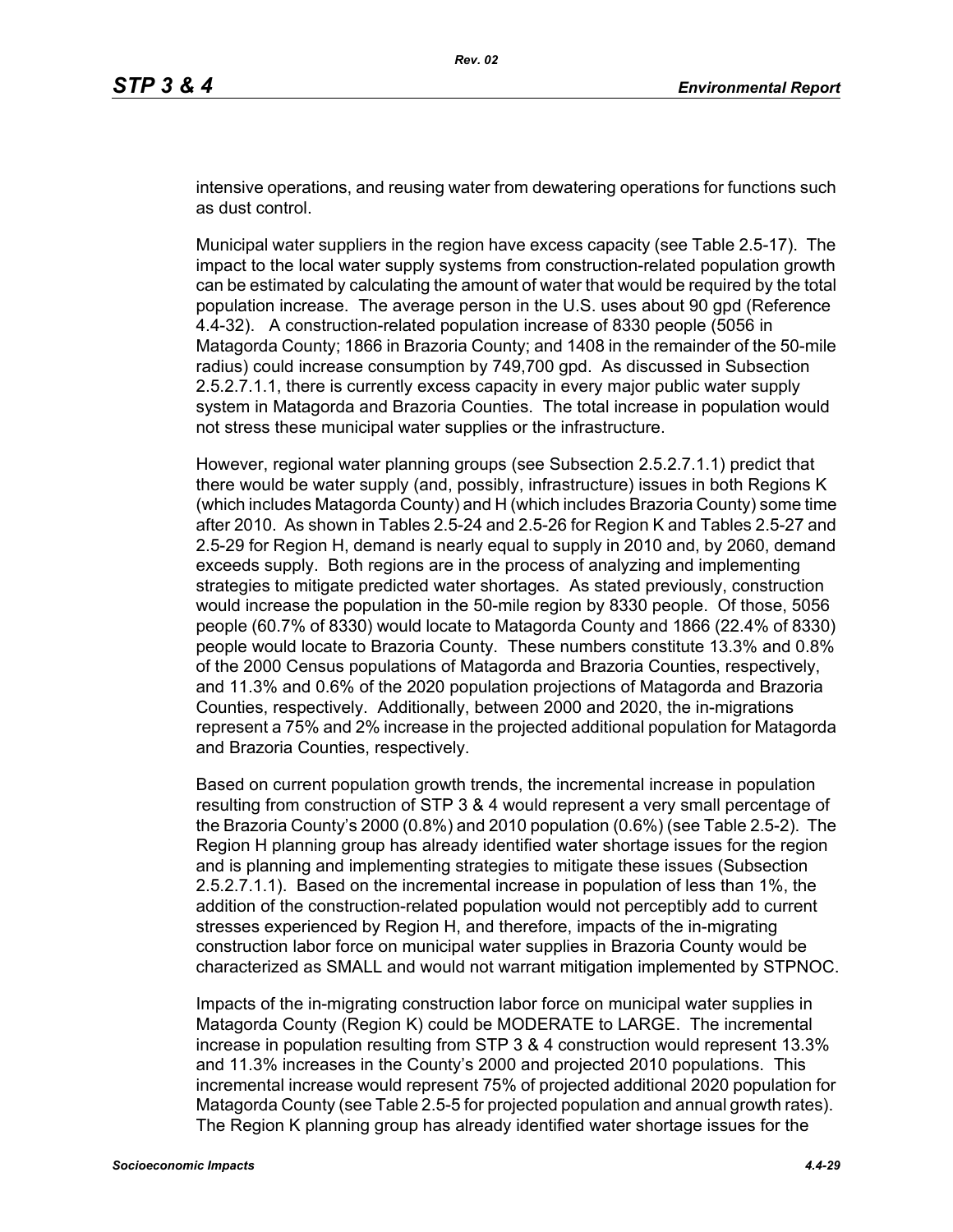region, which could begin before construction completion, and is planning and implementing strategies to mitigate these issues. The addition of the constructionrelated population, which increases the projected 2010 population by 11.3%, and their water needs would perceptibly add to current stresses experienced by Region K. Region K mitigation strategies include reuse, seawater desalination, conservation, and the LCRA/San Antonio Water System Project (Subsection 2.5.2.7.1.1). In addition to the Region K mitigations, STPNOC would maintain communication with local and regional governmental organizations, including the Matagorda County Commissioners Court, County Judge and local and regional planning groups, to disseminate project information in a timely manner. These organizations would be aware of the inmigration of the workers and their families and would have ample opportunity to plan for the influx.

#### **Wastewater Treatment Facilities**

The STP site has two wastewater treatment systems. Both would be expanded or replaced to meet the increased need for wastewater treatment during STP 3 & 4 construction.

Subsection 2.5.2.7.1.2 describes the public wastewater treatment systems in the Matagorda and Brazoria Counties, their plant-designed average flows, and monthly average wastewater processed. Wastewater treatment facilities in the two counties have excess capacity (see Table 2.5-24). The impact to local wastewater treatment systems from construction-related population increases can be determined by calculating the amount of water that would be used and disposed of by these individuals. The average person in the U.S. uses approximately 90 gpd (Reference 4.4-32). To be conservative, STPNOC estimates that 100% of this water would be disposed of through the wastewater treatment facilities. As shown in Table 4.4-2, the construction-related population increase of 5056 people in Matagorda County and 1866 people in Brazoria County could require 622,980 gpd of additional wastewater treatment capacity in the two counties. Currently, as shown in Table 2.5-23, there is excess treatment capacity in both counties, which indicates that there is sufficient water and infrastructure to meet this need. However, regional water planning groups predict that there would be water supply (and, possibly, infrastructure) issues in both Regions K and H some time after 2010. As stated previously (Subsection 2.5.2.7.1.1), water demand is nearly equal to supply in 2010 and, by 2060, demand exceeds supply. Both regions are in the process of analyzing and implementing strategies to mitigate predicted water shortages. Therefore, impacts of the in-migrating construction labor force on wastewater treatment facilities in the region would be similar to those for public water supplies.

Impacts of the in-migrating construction labor force on wastewater treatment facilities in Brazoria County would be SMALL and would not warrant additional mitigation. The incremental increase in population resulting from STP 3 & 4 construction would represent 0.8% and 0.6% of Brazoria County's 2000 census and projected 2010 populations, respectively. As stated above, the Region H planning group has already identified water shortage (and, possibly, infrastructure including wastewater treatment) issues for the region and is planning and implementing strategies to mitigate these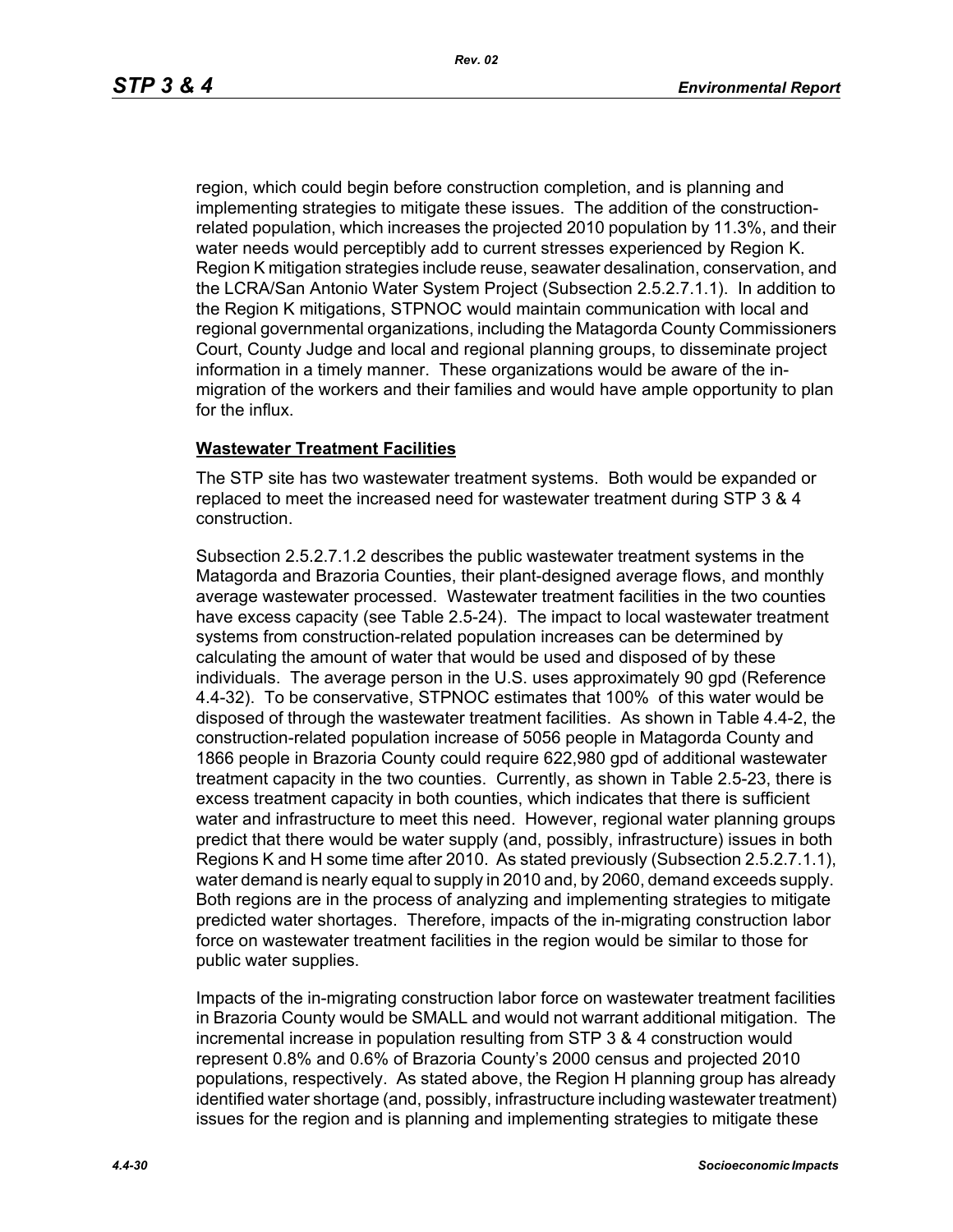issues (Subsection 2.5.2.7.1.1). The addition of the construction-related population would not perceptibly add to current stresses experienced by Region H.

Impacts of the in-migrating construction labor force on wastewater treatment facilities in Matagorda County (Region K) could be MODERATE to LARGE. The incremental increase in population, resulting from STP 3 & 4 construction, would represent 13.3% and 11.3% of Matagorda County's 2000 census and projected 2010 populations. This construction-related population would have water and wastewater needs of approximately 90 gpd. As stated above, and as discussed in greater detail in Subsection 2.5.2.7.1.1, the Region K planning group has already identified water shortage (and possibly infrastructure including wastewater treatment) issues for the region, which could begin before construction completion, and is planning and implementing strategies to mitigate these issues. The addition of the constructionrelated population would perceptibly add to current stresses experienced by Region K. In addition to the Region K strategies, STPNOC would maintain communication with local and regional governmental organizations, including the Matagorda County Commissioners Court, County Judge and local and regional economic development agencies, to disseminate project information in a timely manner. Local governments and planning groups would be made aware of the in-migration of the workers and their families and would have ample opportunity to plan for the influx.

#### **Police, Fire, and Medical Services**

#### **Police Services**

In 2002, Matagorda and Brazoria Counties' residents-per-police-personnel ratios were 380:1 and 418:1, respectively (see Table 2.5-30). Between the two counties, Matagorda County has the larger police force relative to the size of its population. Local planning officials state that police protection is adequately provided in the area at this time (Subsection 2.5.2.7.2). STPNOC does now and would continue to employ its own security force.

The construction project would produce an influx of approximately 5056 new residents to Matagorda County (Table 4.4-6). Approximately 1866 new residents would move into Brazoria County. The rest of the construction labor force and families would live in other counties in the 50-mile region. These population increases would increase the persons-per-police-personnel ratios slightly in Brazoria County and moderately in Matagorda County (Table 4.4-6). The percent increase in ratio attributed to construction would be 13% and 1% in Matagorda and Brazoria Counties, respectively.

Based on the percentage increase in the ratio of persons-per-police-personnel, the impact of the construction on police services would be imperceptible in Brazoria County. In Matagorda County, however, the percentage increase in persons-perpolice-personnel ratio would be more perceptible. Therefore, the potential impact of construction on police services in Brazoria County would be SMALL and that mitigation would not be warranted. However, the potential impact on police services could be MODERATE in Matagorda County and would most likely be mitigated by ensuring STPNOC maintains communication with local government officials, such as the Matagorda County Commissioners Court and County Judge, so that expansions in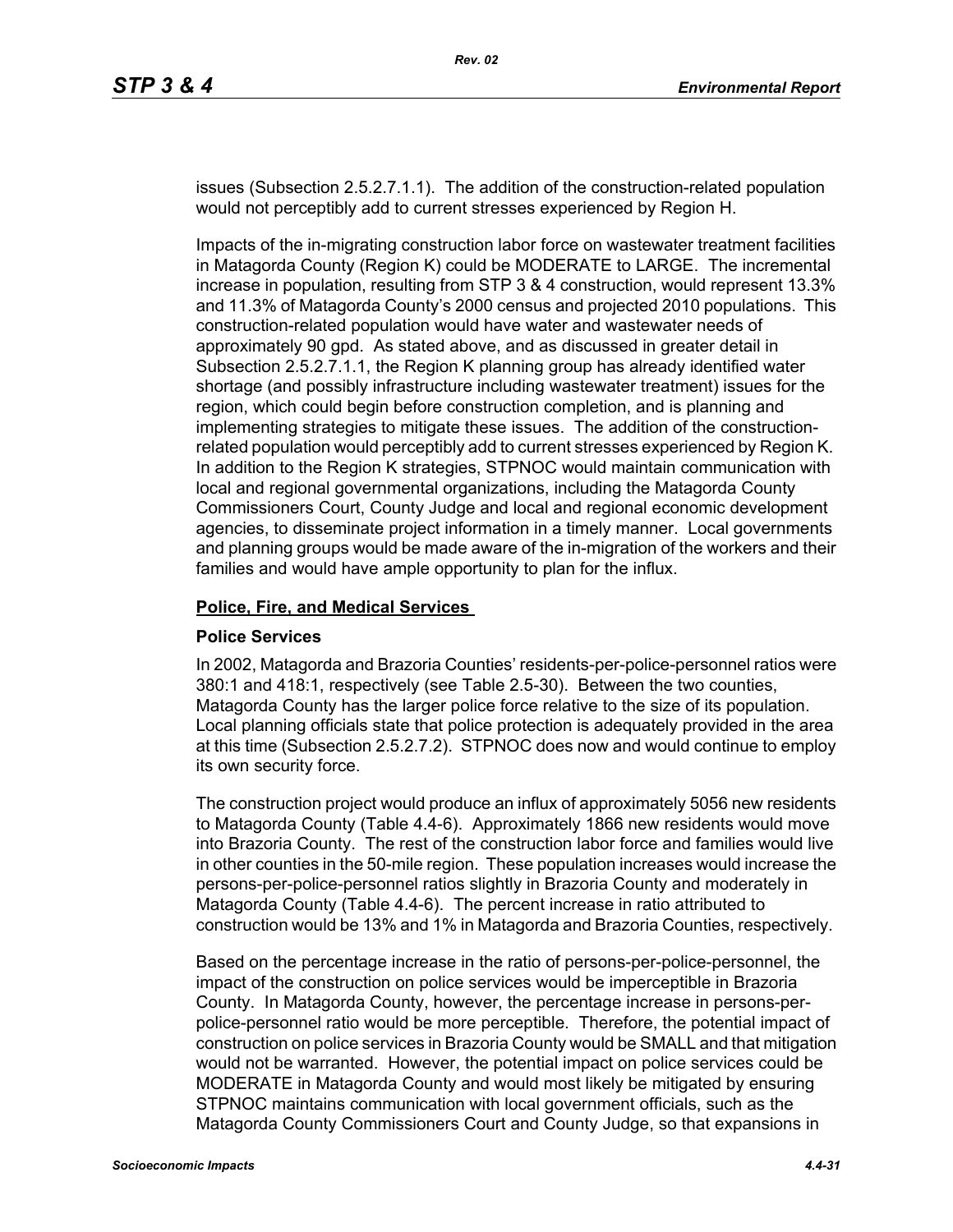police services could be coordinated, planned, and funded in a timely manner. Most funding for these expansions would most likely be obtained from the increased property tax revenues from the construction project. Should property tax revenues from the construction project not be immediately available, local governments could access other funding sources or issue bonds until the tax revenues would be available.

This conclusion is based in part on an analysis presented in NUREG-1437 that NRC performed of nuclear plant refurbishment impacts sustained during original plant construction. NRC selected seven case study plants whose characteristics resembled the spectrum of nuclear plants in the United States today. NRC reported that, ". . . (n)o serious disruption of public safety services occurred as a result of original construction at the seven case study sites. Most communities showed a steady increase in expenditures connected with public safety departments. Tax contributions from the plant often enabled expansion of public safety services in the purchase of new buildings and equipment and the acquisition of additional staff."

#### **Fire Protection Services**

In 2007, Matagorda and Brazoria Counties' persons-per-firefighter ratios were 217:1 and 477:1, respectively (Table 2.5-30). The construction project would produce an influx of approximately 5056 new residents to Matagorda County. Approximately 1866 new residents would move into Brazoria County. The remainder of the construction labor force and families would live in other counties within the 50-mile region. These population increases would increase the persons-per-firefighter ratios by 1% in Brazoria County and 13% in Matagorda County (Table 4.4-7). Brazoria County has the highest persons-per-firefighter ratio.

At 1% in Brazoria County, the percent increase in persons-per-firefighter ratio attributed to construction is considered imperceptible. At 13% in Matagorda County, the percent increase in persons-per-firefighter ratio is considered more perceptible.

Therefore, the potential impacts of nuclear plant construction on fire protection services in Brazoria County would be SMALL and mitigation would not be warranted. The potential impacts on fire protection services could be MODERATE in Matagorda County and would most likely be mitigated by ensuring STPNOC maintains communication with local government officials, such as the Matagorda County Commissioners Court and County Judge, so that expansions in fire protection services could be coordinated, planned, and funded in a timely manner. Most funding for these expansions would likely be obtained from the increased property tax revenues from the construction project. Should property tax revenues from the construction project not be immediately available, local governments could access other funding sources or issue bonds until the tax revenues would be available.

As with the analysis of the adequacy of police protection, the conclusions of this analysis are based in part on NRC's review of original construction impacts on public services. As stated, in NUREG-1437, NRC performed an analysis of nuclear plant refurbishment impacts based on impacts sustained during original plant construction. NRC reported that, "(n)o serious disruption of public safety services occurred as a result of original construction at the seven case study sites. Most communities showed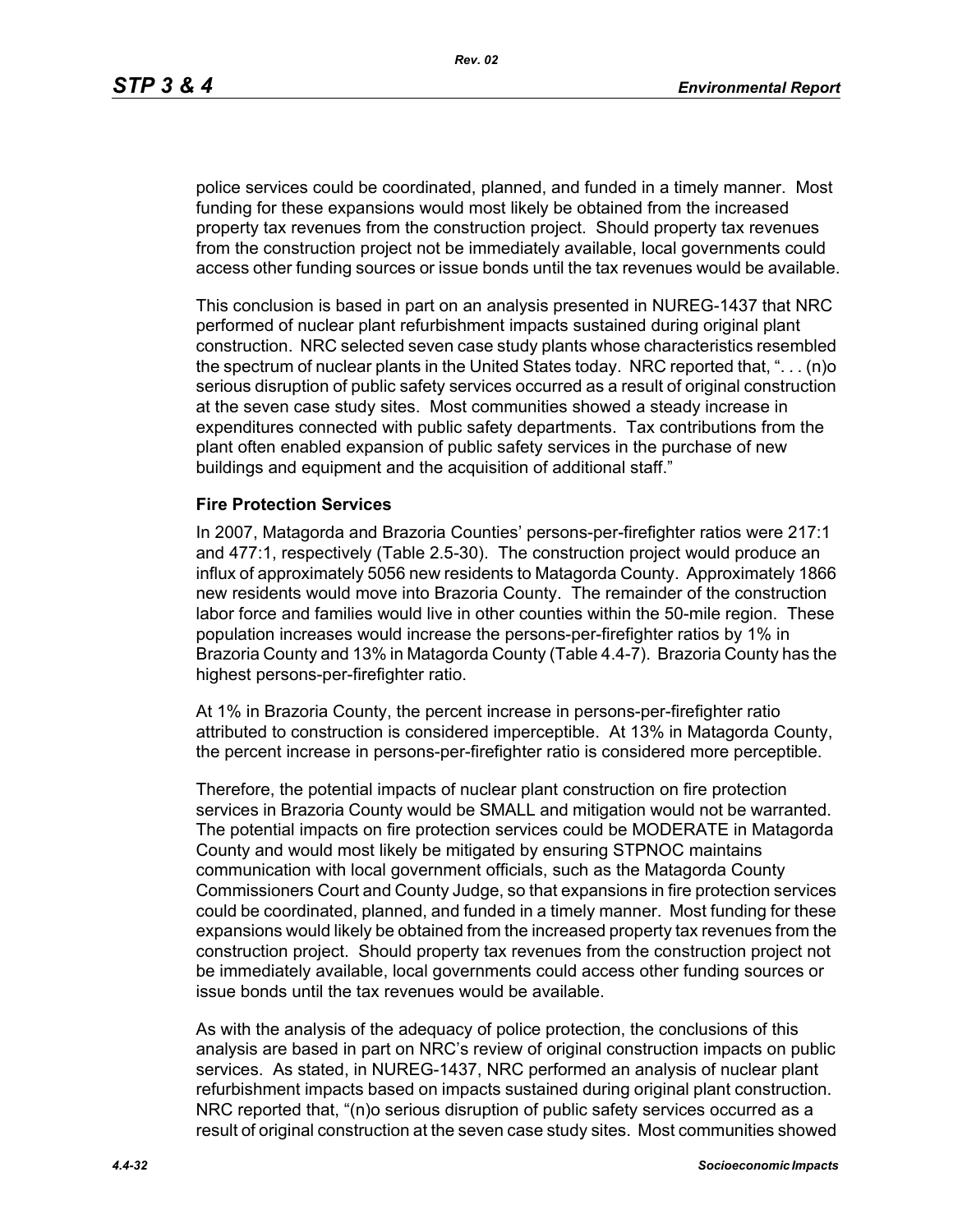a steady increase in expenditures connected with public safety departments. Tax contributions from the plant often enabled expansion of public safety services in the purchase of new buildings and equipment and the acquisition of additional staff." Based on this statement, the moderate impacts to fire protection services in Matagorda County would be mitigated by the communication between STPNOC and local government officials, such as the Matagorda County Commissioners Court and County Judge, and the increase in tax contributions made by the owners of the plant to the local taxing jurisdictions.

#### **Medical Services**

Detailed information concerning the medical services in the two-county region is provided in Subsection 2.5.2.7.3. Minor injuries to construction workers would be assessed and treated by onsite medical personnel. Other injuries would be treated at one of the hospitals in the two-county region or in the city of Houston, depending on the severity of the injury. For the existing STP 1 & 2 labor force, agreements are in place with some local medical providers to support emergencies. STPNOC would require the construction contractor to reach similar agreements to provide emergency medical services to the construction labor force. Construction activities should not burden existing medical services.

The medical facilities in Matagorda and Brazoria Counties provide medical care to much of the population in the counties. As indicated in Table 2.5-5, the combined 2000 population of Matagorda and Brazoria Counties was 279,724. According to Table 2.5- 31, in 2006, there were 296 staffed hospital beds and an average daily census of 107 in the two-county region. Adding 6922 residents to the combined population of the two counties would increase the combined population by 2.5%. A 2.5% increase in the average daily census would increase that number to 110, well below the total number of staffed hospital beds in the two counties. Additionally, the total number of annual admissions, and annual outpatient visits for the two-county region, were 11,084 and 210,946, respectively. A 2.5% increase in these statistics would equate to 11,361 admissions and 216,220 outpatient visits. Adding the projected increase in population in the two counties during the construction period would not exceed capacity. Therefore, the potential impacts of construction on medical services would be SMALL and mitigation would not be warranted.

#### **Social Services**

This section focuses on the potential impacts of construction on the social and related services provided to disadvantaged segments of the population. This section is distinguished from environmental justice issues, which are discussed in Subsection 4.4.3.

Construction could be viewed as economically beneficial to the disadvantaged population served by the Texas Health and Human Services Commission and the local governmental and nongovernmental organizations. Over the construction period, the constructing contractor could hire local unemployed people, thus improving their economic position and decreasing their need for services. At a minimum, the spending by the construction labor force movers for goods and services would have a multiplier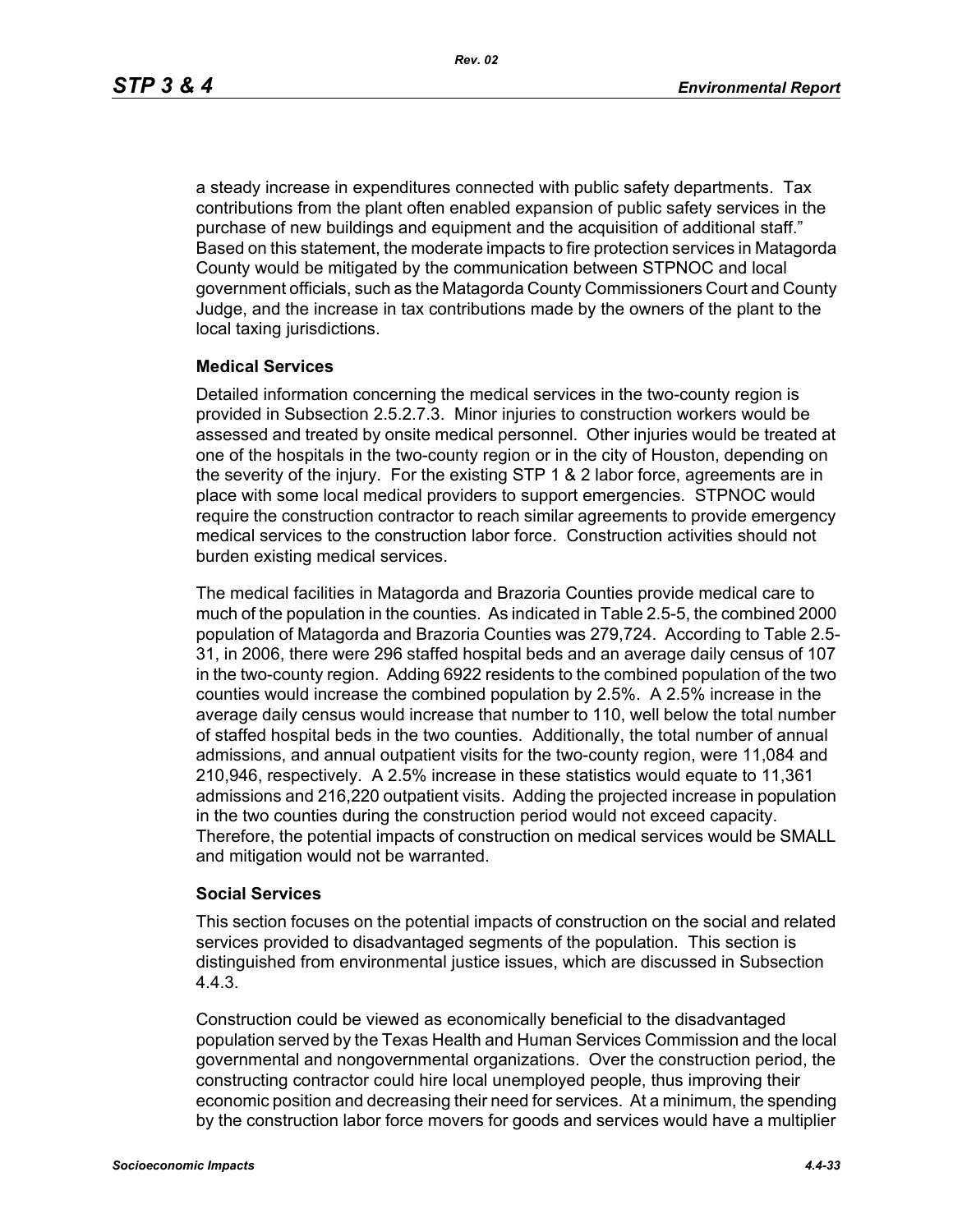effect, increasing the number of jobs that could be filled by the economically disadvantaged.

STPNOC concludes that the potential impacts of construction on the demand for social and related services during the construction period would be SMALL and positive and would not warrant mitigation.

## **4.4.2.2.8 Education**

STPNOC assumes that 2380 of the peak construction labor force would relocate to the 50-mile region with their families, increasing the population by approximately 8330 people. Approximately 60.7% would settle in Matagorda County and 22.4% in Brazoria County. The remaining 16.9% would be distributed across the seven other counties within the region.

STPNOC conservatively estimates that in a construction labor-force-related population of 8330, approximately 1904 would be school-aged. Table 4.4-2 applies the population distribution percentage assumptions to the number of school-aged children in the construction labor force population to estimate the number of construction labor force related school-aged children that would settle Matagorda and Brazoria counties. Based on these assumptions, there would be 1156 children added to the enrollments of the ISDs in Matagorda County and 426 children added to the enrollments of the ISDs in Brazoria County.

It is unlikely that the Matagorda County school systems could accommodate the increase in student population (Subsection 2.5.2.8). The analysis is based on the peak construction labor force, which would not be reached until the third year of construction, giving schools several years to make accommodations for the additional influx of students.

Overall, the impact to the counties within the 50-mile region would be SMALL. The Matagorda County student population could increase by 14%, which would be a MODERATE to LARGE impact on its education system and would require mitigation. Matagorda County is not planning to construct additional schools. The quickest mitigation would be to hire additional teachers and move modular classrooms to existing schools. Increased property tax revenues as a result of the increased population, and, in the case of Matagorda County, Palacios ISD, property taxes on the new reactors would fund additional teachers and additional facilities if necessary (Subsection 2.5.2.3). The remaining revenue tax monies not used by the school district would be collected by the state of Texas and combined with tax revenues from all other Texas counties. These monies would be redistributed to "property-poor" school districts throughout the state of Texas, determined annually by the Texas Legislature Texas Education Code (TEC) Chapter 42 (Subsection 2.5.2.3).

## **Matagorda County**

## **Bay City ISD**

Bay City ISD had a Pre-K through Grade 12 total enrollment of 4140 students in October 2005 (Reference 4.4-33). The current ISD infrastructure could support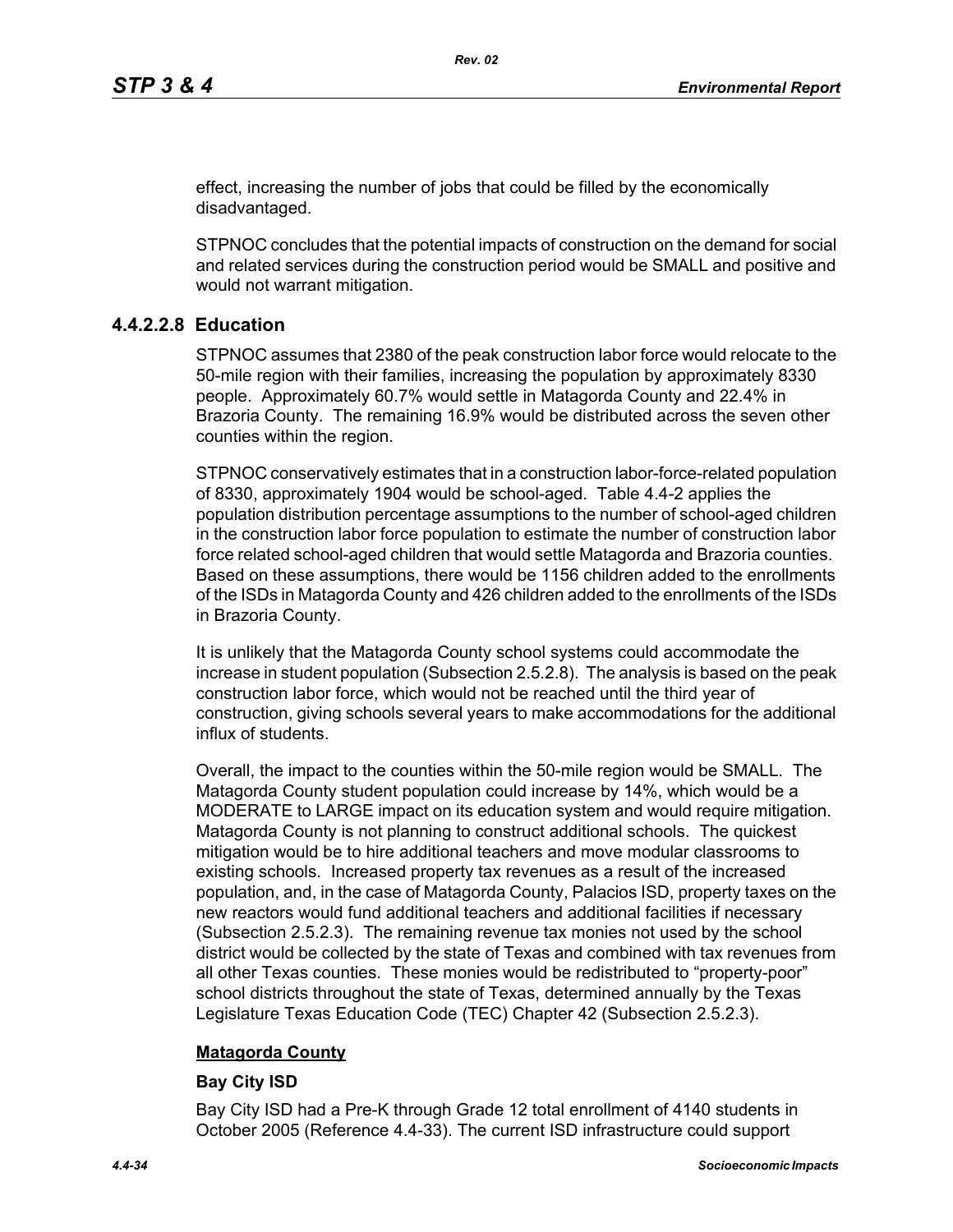approximately 4600 to 4700 students. However, if enrollments reach the historic peaks (4900 students) experienced during the construction of STP 1 & 2, the existing infrastructure would not be sufficient and portable buildings would be necessary.

## **Matagorda ISD**

Matagorda ISD, consisting of only Matagorda Elementary, had a pre-K through grade 6 enrollment of 56 students in October 2005 (Reference 4.4-33). According to the superintendent, the ISD is only at 50% capacity; however, the Board of Trustees has recently called for a bond election to improve and enlarge the existing facilities. Because of the recent growth potential, the ISD is also considering expanding classes to include seventh and eighth grade.

## **Palacios ISD**

Palacios ISD had a pre-K through grade 12 enrollment of 1638 students in October 2005 (Reference 4.4-34). According to the Director of Business Services for Palacios ISD, the current enrollment in the district is approximately 1540 students. The enrollment decreased from 2005 by approximately 100 students – indicative of a downward trend in their enrollment numbers.

## **Tidehaven ISD**

Tidehaven ISD has a pre-K through grade 12 enrollment of 871 students (Reference 4.4-35). The district's Program and Facilities Committee is developing a recommendation concerning the facility needs of the district. According to the superintendent, the district has the capacity to handle approximately 1050 students. Based on the current enrollment, this would leave an available capacity of approximately 180 students.

#### **Van Vleck ISD**

Van Vleck ISD had a pre-K through grade 12 enrollment of 963 students in October 2005 (Reference 4.4-34).

## **Brazoria County**

It is likely that Brazoria County school systems could accommodate the increase in student population (Subsection 2.5.2.8). The analysis is based on the peak construction labor force, which would not be reached sooner than the third year of construction, giving schools several years to make accommodations for the additional influx of students.

## **Alvin ISD**

Alvin ISD has a pre-K through grade 12 enrollment of 14,300 students. The Board of Trustees estimates that approximately 12,000 more students will enroll in Alvin ISD in the next 10 years (Reference 4.4-36). As a result, Alvin ISD has an extensive building development program underway. Construction continues with plans for a new elementary school to open in August 2007. Two new junior high schools are scheduled to open in 2008—one in Alvin and one in Shadow Creek Ranch. The new academic building at Alvin High School is slated for occupancy in December 2007. When the two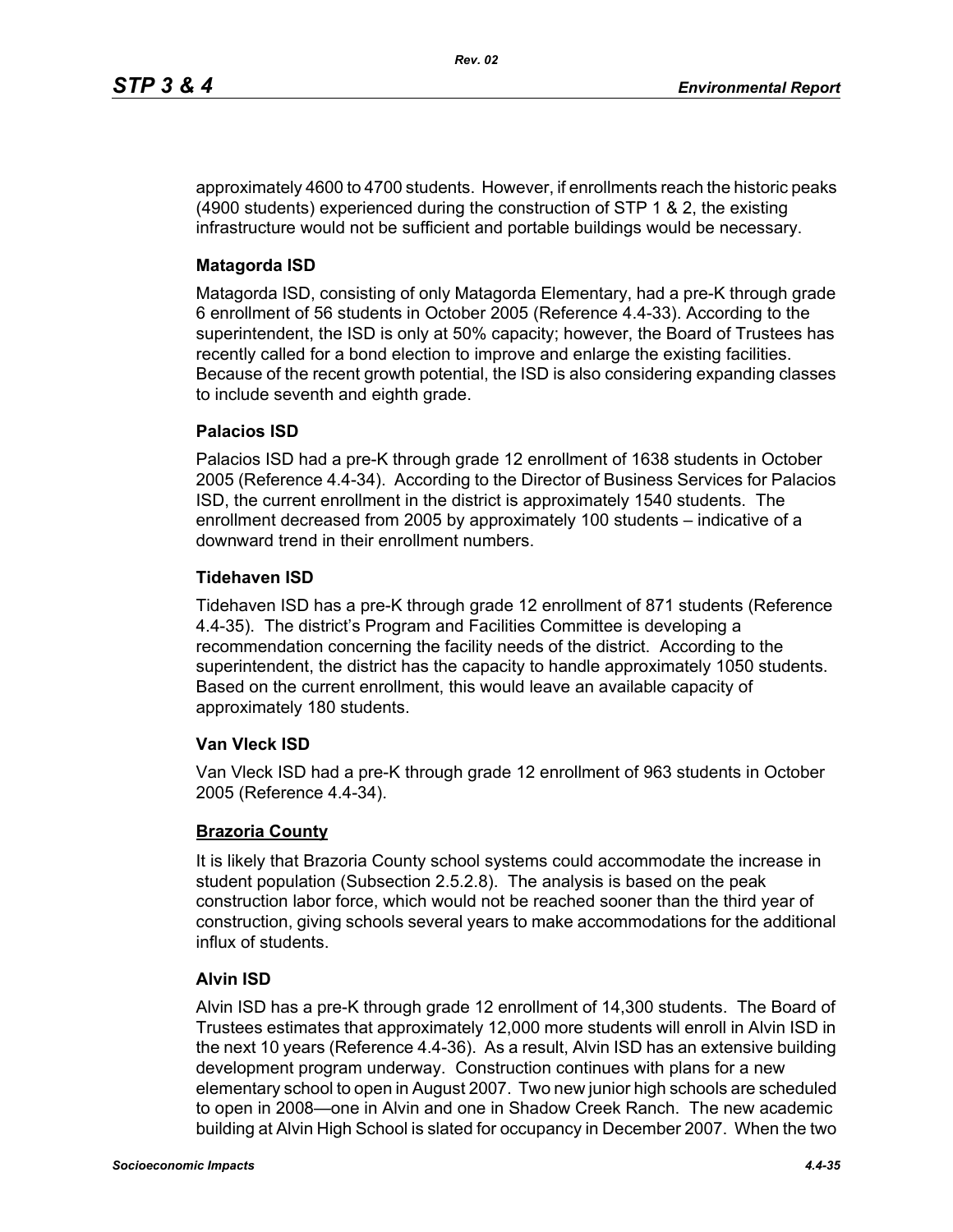new junior high schools open in 2008, all junior high schools will be reconfigured to serve grades 6 through 8, and the elementary schools will serve pre-K through grade 5 (Reference 4.4-36).

## **Angleton ISD**

Angleton ISD has a pre-K through grade 12 enrollment of 6380 students (Reference 4.4-37). The early childhood campus only has enough available capacity to accommodate 64 additional students; however the elementary school, middle school, intermediate school, and high school all have additional capacities available ranging from approximately 450 students to 900 students in the middle school and high school, respectively (Reference 4.4-38).

#### **Brazosport ISD**

Brazosport ISD has a pre-K through grade 12 enrollment of 13,043 students (Reference 4.4-39). A new elementary school, a new intermediate school, and a new middle/intermediate school have been built. These schools were built primarily to alleviate overcrowding, address growth, realign grade levels, and update old facilities. In addition to the new schools, renovations are taking place at the high schools and one of the existing middle schools to include additional classrooms. Because of the construction and renovations, Brazosport ISD would have capacity for additional students.

## **Columbia-Brazoria ISD**

Columbia-Brazoria ISD has a current pre-K through grade 12 enrollment of 3107 students (Reference 4.4-40). The district recently opened a new junior high school and a new elementary school as replacements to older buildings, and the Board of Trustees is nominating members to a Facility Task Force Committee to study future building development plans. The district currently has five schools with available capacities ranging from approximately 120 students to 55 students.

#### **Damon ISD**

Damon ISD had a pre-K through grade 8 enrollment of 164 students in October 2005 (Reference 4.4-33). The ISD is at maximum capacity with no official building development plans established. However, Damon ISD recognizes the need to address building development in the next year or two.

#### **Danbury ISD**

Danbury ISD has a pre-K through grade 12 enrollment of 777 students. The district has a Facilities Study underway, but the study has not been completed. Renovations or new construction are expected to take place in the district in the next five years.

#### **Pearland ISD**

Pearland ISD has a current pre-K through grade 12 enrollment of 16,116 students. According to the Pearland ISD Director of Communications, the district plans to open two additional elementary schools, one middle school, one junior high school, and one high school between the fall of 2007 and the fall of 2008. Once these new schools are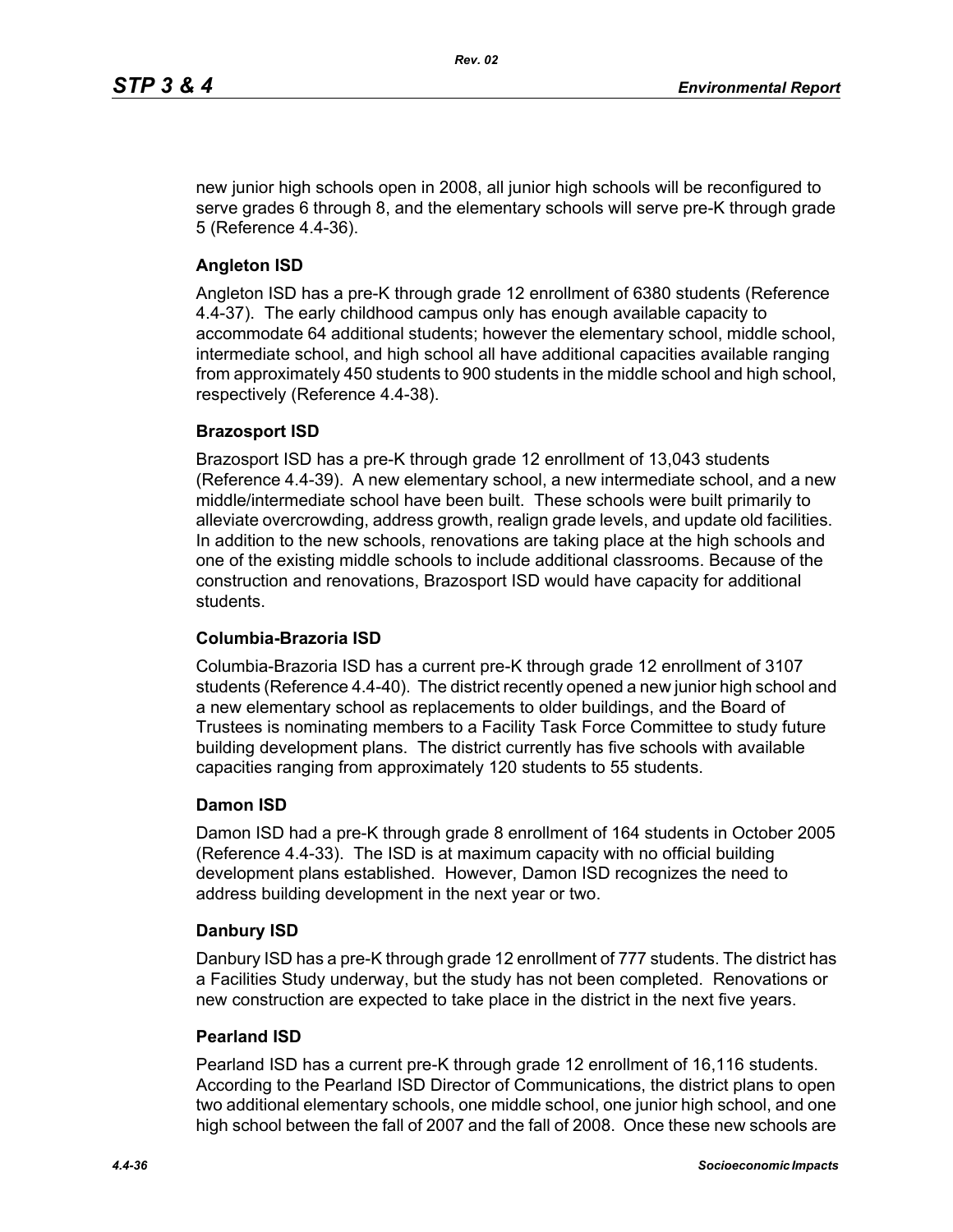used, the district will have an available capacity of over 1300 students in elementary schools, and 1000 students each in both junior high and high schools.

### **Sweeny ISD**

Sweeny ISD had a pre-K through grade 12 enrollment of 2086 students in October 2005 (Reference 4.4-41). The high school is currently undergoing construction and renovations that should be complete before the start of the 2008–2009 school year. The new high school will be able to accommodate over 800 students, increasing the capacity of the existing high school by approximately 150 students. In addition, there is available capacity at both the junior high and elementary schools.

Overall, the impact to the nine counties within the 50-mile region would be SMALL. The Brazoria County student population could increase by 5%, which would be a MODERATE impact on its education system and would require mitigation. Matagorda County is not planning to construct additional schools.

The quickest mitigation would be to hire additional teachers and move modular classrooms to existing schools. Increased property tax revenues as a result of the increased population, and the remaining revenue tax monies not used by the school district would be collected by the state of Texas and combined with tax revenues from all other Texas counties. These monies would be redistributed to "property-poor" school districts throughout the state of Texas, determined annually by the Texas Legislature TEC Chapter 42 (Subsection 2.5.2.3), and would fund additional teachers and facilities.

## **4.4.3 Environmental Justice Impacts**

Environmental justice refers to a federal policy under which each federal agency identifies and addresses, as appropriate, disproportionately high and adverse human health or environmental effects of its programs, policies, and activities on minority or low-income populations. The NRC has a policy on the treatment of environmental justice matters in licensing actions (69 FR 52040), which states, "NRC believes that an analysis of disproportionately high and adverse impacts needs to be done as part of the agency's National Environmental Policy Act (NEPA) obligations to accurately identify and disclose all significant environmental impacts associated with a proposed action. Consequently, while the NRC is committed to the general goals of Executive Order 12898, it will strive to meet those goals through its normal and traditional NEPA review process."

STPNOC evaluated whether the health or welfare of minority and low-income populations could be disproportionately adversely affected by potential construction impacts. STPNOC first located minority and low-income populations within the 50-mile radius of the STP site (Figures 2.5-10 through 2.5-15). Nineteen census block groups within the 50-mile radius have significant Black or African American populations. One block group has a significant Asian minority population and six block groups have a significant "some other race" population. Thirty census block groups within the 50-mile radius have significant Hispanic ethnicity populations.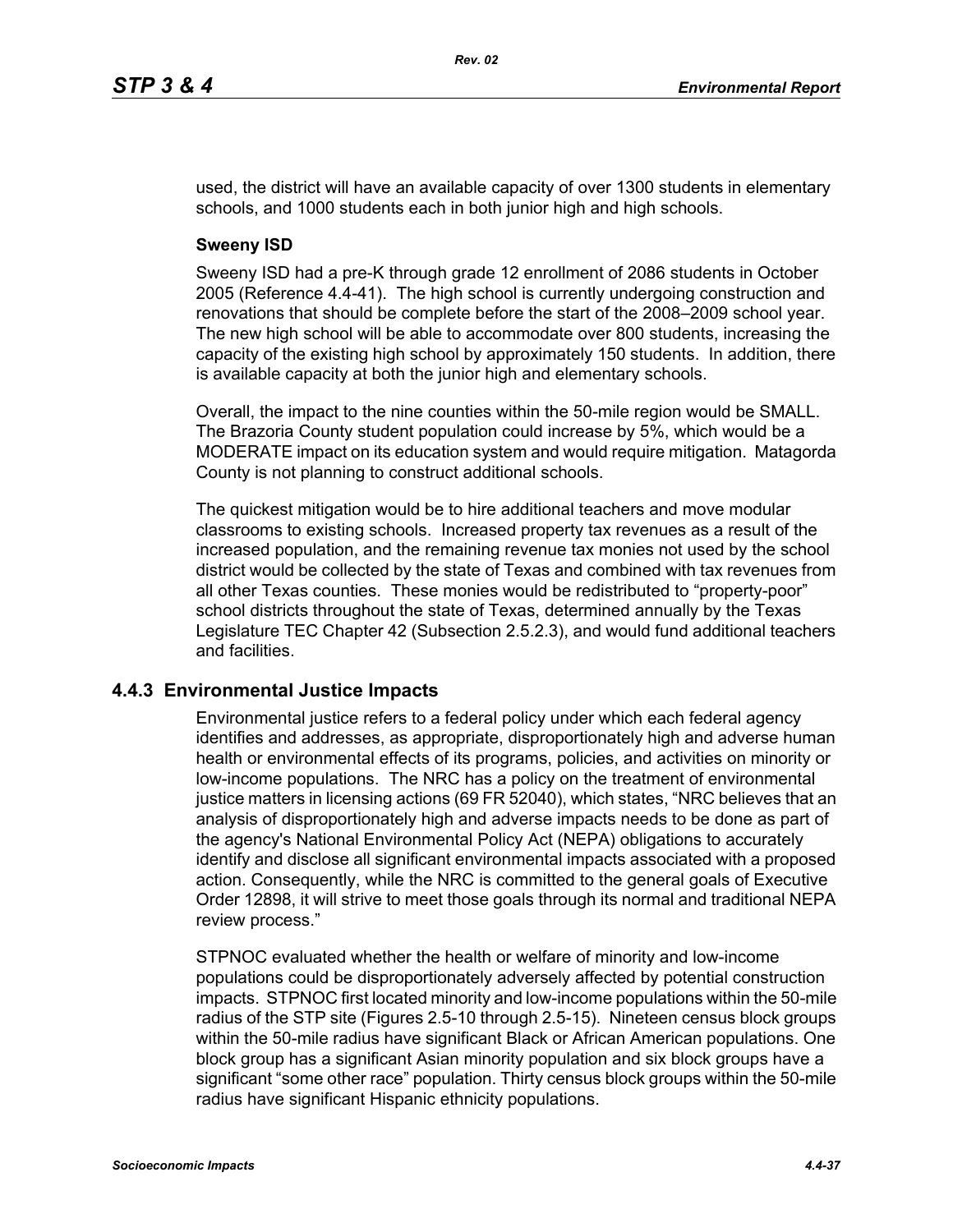STPNOC next identified the most likely pathways by which adverse environmental impacts associated with construction at the STP site could affect human populations. Exhaust emissions from construction equipment and dust would cause minor and localized adverse impacts to air quality; however, the air quality beyond the site boundary would not be affected. No contaminants, including sediments, are expected to reach the Colorado River because all construction would be carried out using Best Management Practices as discussed in Section 3.9. Impacts could occur in Matagorda County, as the influx of construction workers could cause landowners to convert some undeveloped land to other uses such as trailer parks, convenience stores, hotel/motel property, etc. Local low-income and minority populations could benefit by gaining access to new services or employment at these small businesses. However, the new uses are considered temporary, as completion of the construction project would eliminate the demand for the services. Therefore, impacts in all of these resource areas would be SMALL and mitigation would not be required.

Traffic could increase beyond the capacity of some local roads; however, STPNOC would mitigate impacts by encouraging car pooling, providing van pools, or staggering work shifts. The construction project likely would provide additional temporary jobs for some of the unemployed work force, thus decreasing their need for social services and freeing funding up for other populations in need. Matagorda County's police and fire protection services would be impacted by the increase in population due to construction, but the increase in property tax revenues as a result of the construction project (particularly in the latter stages of construction) would fund facilities, equipment, and additional personnel to meet these needs. The local Matagorda County school systems would be adversely affected by an influx of new students; however, the additional property tax revenues would fund additional teachers and facilities. Rental housing rates could increase, potentially displacing low-income renters. However, it is unlikely the construction workforce would need low-income housing. Impacts to the local communities in these areas from construction of STP 3 & 4 would be MODERATE to LARGE and would be subject to the mitigation measures discussed above. Except for increased rental housing rates, no adverse impacts in Matagorda County would disproportionably affect minority or low-income populations.

Environmental impacts in the other counties in the 50-mile radius would be less than those in Matagorda County. Impacts in the other counties in the 50-mile region of interest would all be SMALL and mitigation would not be required. Therefore, the likelihood of disproportionate impacts to minority or low-income populations in those counties would be remote.

STPNOC also investigated the possibility of subsistence-living populations in the vicinity of the STP site by contacting local government officials, the staff of social welfare agencies, and local businesses concerning any known unusual resource dependencies or practices that could result in potentially disproportionate impacts to minority and low-income populations. STPNOC asked about the presence of minority, low-income, or migrant populations of particular concern, and whether subsistence living conditions were evident. No agency reported such dependencies or practices, such as subsistence agriculture, hunting, or fishing, through which the populations could be disproportionately adversely affected by the construction project.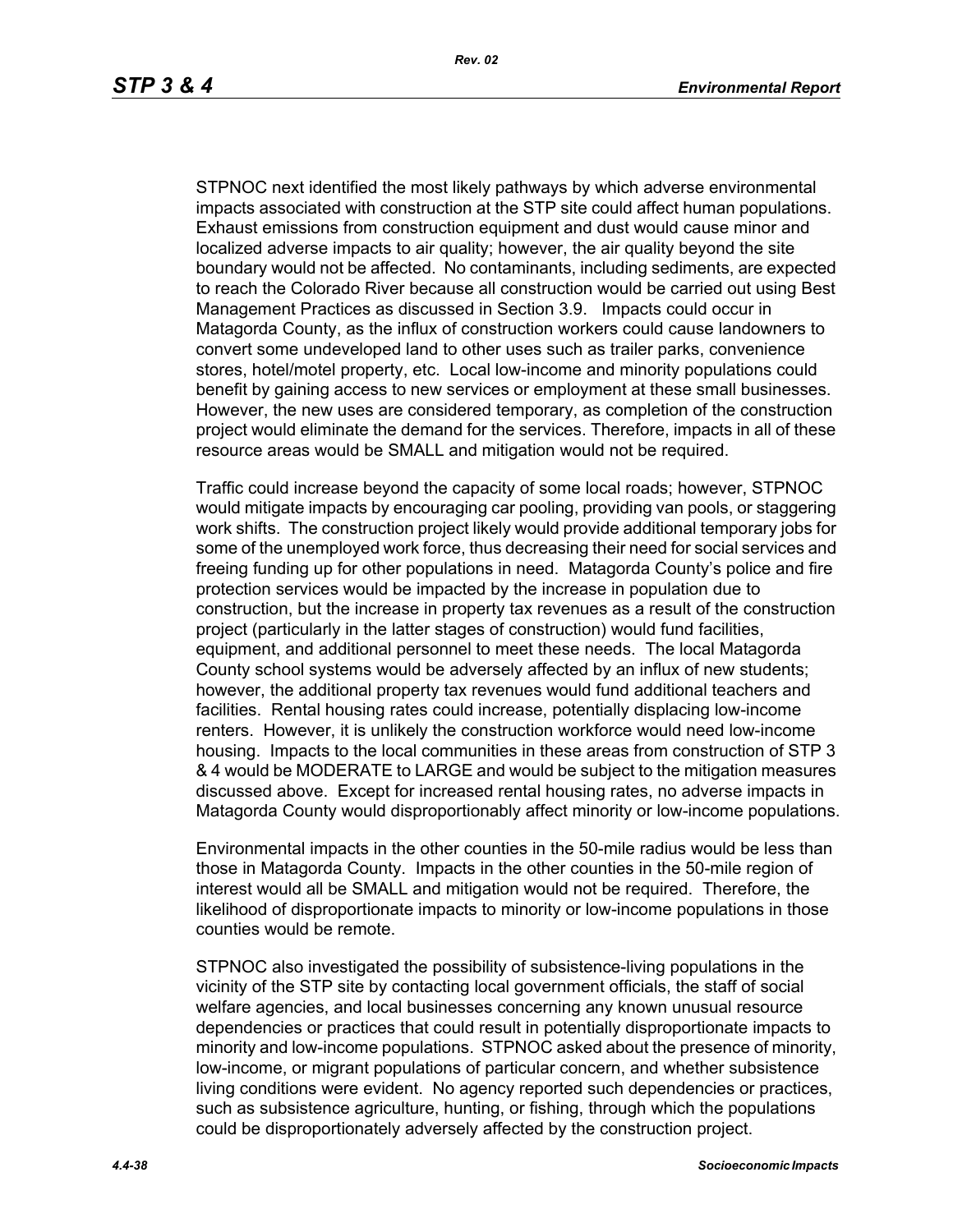Construction-related moderate adverse socioeconomic impacts were identified in Matagorda County. However, except for increased rental housing rates, no adverse impacts in Matagorda County would disproportionately affect minority or low-income populations. Impacts in the other counties in the 50-mile region of interest would all be SMALL. Mitigation beyond that previously described would not be warranted.

## **4.4.4 References**

- 4.4-1 2005 Annual Environmental Operating Report, South Texas Project Electric Generating Station, April 2005.
- 4.4-2 South Texas Project Units 1 & 2 Environmental Report, Amendment 3. Houston, Texas, December 9, 1974.
- 4.4-3 "Construction Noise Hazard Alert," Center to Protect Worker's Rights. Available at http://www.cpwr.com/hazpdfs/kfnoise.pdf, accessed April 17, 2007.
- 4.4-4 NRC (U. S. Nuclear Regulatory Commission), Generic Environmental Impact Statement for License Renewal of Nuclear Plants, NUREG-1437 Vol. 1, 1996.
- 4.4-5 "Standard Review Plans For Environmental Reviews For Nuclear Power Plants," NRC, NUREG 1555, 1999.
- 4.4-6 Code of Federal Regulations, Title 40, part 81, section 38, Designation of Areas for Air Quality Planning Purposes; Texas; Revised Geographical Designation of Certain Air Quality Control Regions.
- 4.4-7 TCEQ (Texas Commission on Environmental Quality) 2007. "Texas Attainment Status by Region," Available at http://www.tceq.state.tx.us/implementation/air/sip/siptexas.html, accessed April 24, 2007.
- 4.4-8 Code of Federal Regulations, Title 40, part 50, National Primary and Secondary Ambient Air Quality Standards.
- 4.4-9 Malhotra (Malhotra, S., and D. Manninen). 1981a. Migration and Residential Location of Workers at Nuclear Power Plant Construction Sites; Forecasting Methodology (Volume 1) and Profile Analysis of Worker Surveys (Volume 2). Prepared by Pacific Northwest Laboratory for U. S. Nuclear Regulatory Commission, NUREG/CR-2002, PNL-3757, April. NRC Accession Numbers 8105180373 (Volume 1) and 8105180378 (Volume 2).
- 4.4-10 "Socioeconomic Impacts of Nuclear Generating Stations; Summary Report on the NRC Post-Licensing Studies," Mountain West (Mountain West Research, Inc.), Prepared for U. S. NRC, NUREG/CR-2750, NRC Assession Number 8208130473, July 1982.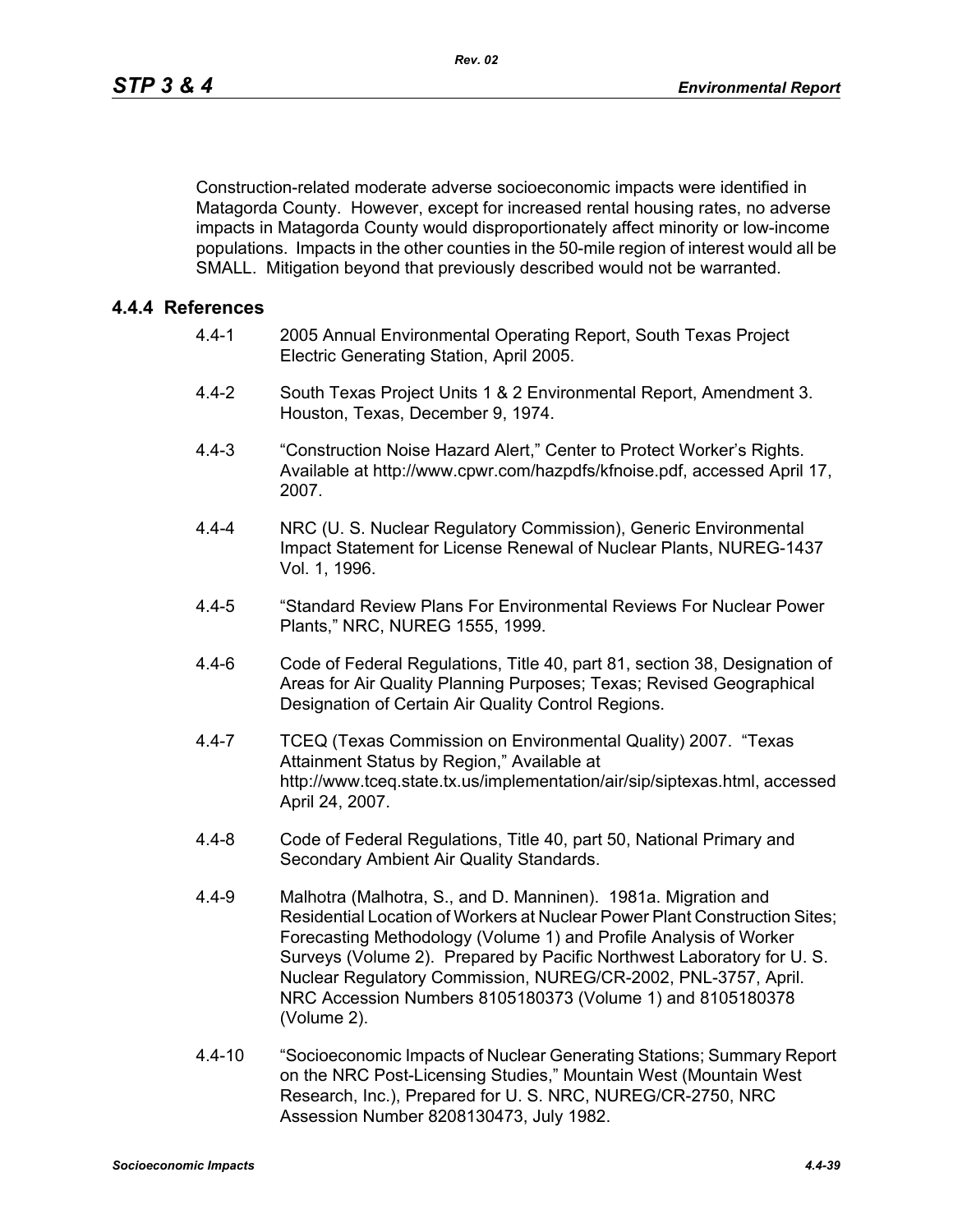- 4.4-11 "Socioeconomic Impacts of Nuclear Generating Stations; Arkansas Nuclear One Station Case Study," Mountain West (Mountain West Research, Inc.),. NUREG.CR-2749, Vol. 1, NRC Assession Number 8208090021, July 1982.
- 4.4-12 "Socioeconomic Impacts of Nuclear Generating Stations; Calvert Cliffs Case Study," Mountain West, NUREG/CR-2749, Vol. 2, NRC Assession Number 8208040323, July 1982.
- 4.4-13 "Socioeconomic Impacts of Nuclear Generating Stations; D. C. Cook Case Study," Mountain West, NUREG/CR-2729, Vol. 4, NRC Assession Number 8208090019, July 1982.
- 4.4-14 "Socioeconomic Impacts of Nuclear Generating Stations; Oconee Case Study," Mountain West, NUREG/CR-2749, Vol. 7, NRC Assession Number 8208040311, July 1982.
- 4.4-15 "Generic Environmental Impact Statement for License Renewal of Nuclear Plants; Main Report," NRC, NUREG-1437, Vol. 1, NRC Assession Number ML040690705, May 1996.
- 4.4-16 "Generic Environmental Impact Statement for License Renewal of Nuclear Plants; Appendices," NRC, NUREG-1437, Vol. 2, NRC Assession Number ML040690738, May 1996.
- 4.4-17 "RIMS II Multipliers for Matagorda and Brazoria Counties, Texas," BEA (U.S. Bureau of Economic Analysis), U. S. Department of Commerce. Economic and Statistics Administration. Bureau of Economic Analysis, Washington, D.C. February 2, 2007.
- 4.4-18 "Texas Net Revenue by Source, Fiscal 2006," Texas Comptroller of Public Accounts. 2007. Available at http://www.window.state.tx.us/taxbud/revenue.html, accessed July 2, 2007.
- 4.4-19 "Texas Sales Tax Frequently Asked Questions," Texas Comptroller of Public Accounts. Available at http://www.window.state.tx.us/taxinfo/sales/faq\_exempt.html, accessed July 30, 2007.
- 4.4-20 Texas Legislative Budget Board, 2007. Fiscal Note, 80th Legislative Regular Session—In Re: HB2994 (Relating to the authority of certain taxing units to enter into an agreement under the Property Redevelopment and Tax Abatement Act or the Texas Economic Development Act with the owner of certain electric power generation facilities). April 16, 2007. Available at http://www.capitol. state.tx.us/tlodocs/80R/fiscalnotes/html/HB02994H.htm, accessed May 2007.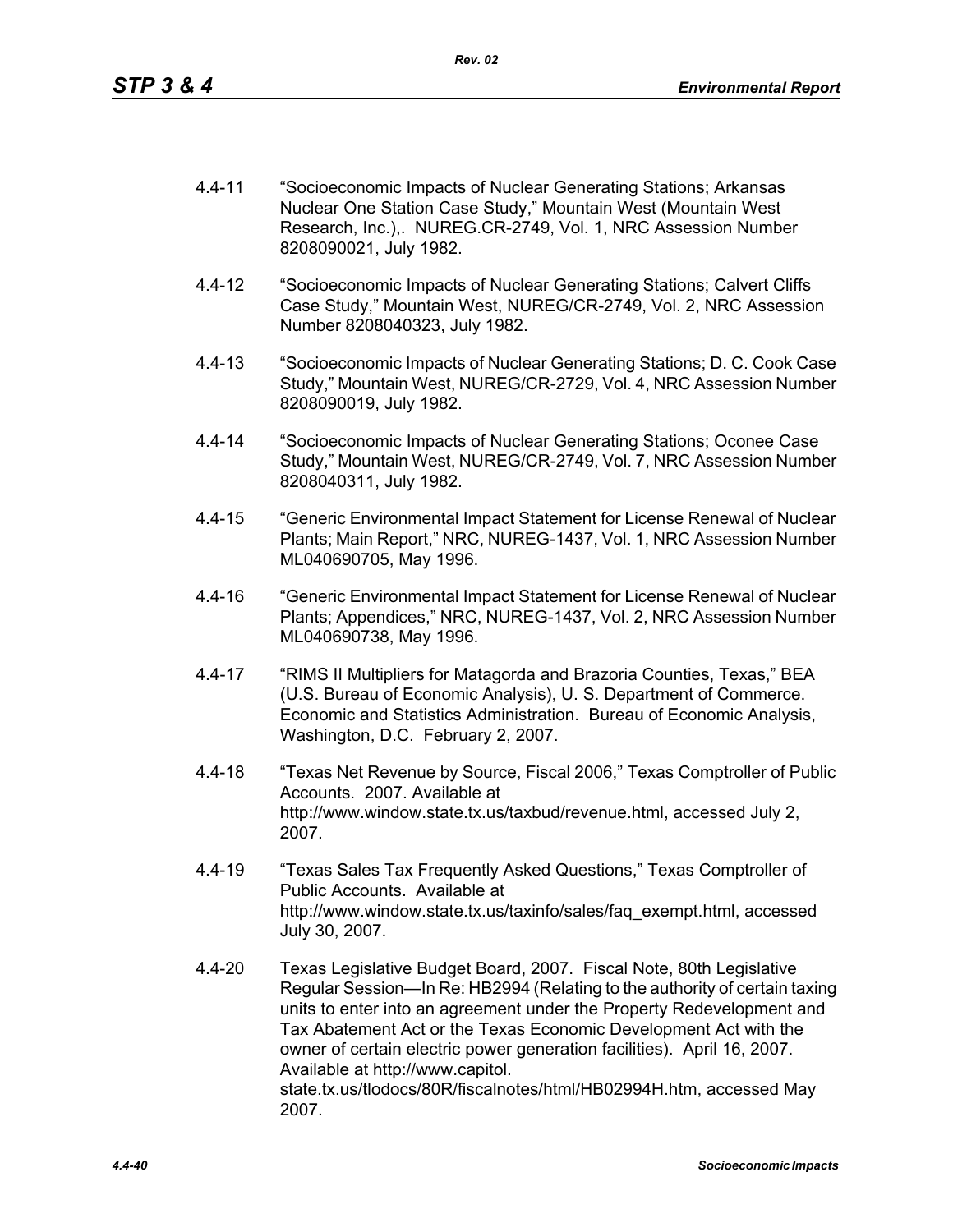- 4.4-21 Texas Legislature Online, 2007. Status of House Bill (HB) 2994. Available at http://www.legis.state.tx.us/billlookup/History.aspx?LegSess=80R&Bill=H B2994, accessed June 22, 2007.
- 4.4-22 Palacios Independent School District, Information from Herbert Ressler, Business Manager, Palacios ISD regarding tax abatement legislation, May 2007.
- 4.4-23 U.S. NRC, 1996. License Renewal Generic Environmental Impact Statement (NUREG-1437). Available at http://www.nrc.gov/readingrm/doc-collections/nuregs/staff/sr1437/.
- 4.4-24 USDA (United States Department of Agriculture) NASS (National Agricultural Statistics Service), 2002 census. Available at http://www.nass.usda.gov/.
- 4.4-25 Municode.com, 2007. Available at http://www.municode.com/Resources/ code\_list.asp?stateID=43.
- 4.4-26 "State and County Quickfacts. Matagorda County, Texas and Brazoria County, Texas," USCB 2007. Available at http://factfinder.census.gov/, accessed May 16, 2007.
- 4.4-27 TXDOT (Texas Department of Transportation), Capacity Weights, Email communication from Paul Rollins (Transportation Planning and Programming Division) to Bridget Twigg (Tetra Tech NUS), May 2, 2007.
- 4.4-28 TXDOT, Roadway Capacity, Email communication from Alberta Garley (Transportation Planning and Programming Division) to Bridget Twigg (Tetra Tech NUS), May 2, 2007.
- 4.4-29 "Yoakum District Highway Traffic Map," TXDOT, Transportation Planning and Programming Division, 2005.
- 4.4-30 LCRA (Lower Colorado River Authority), 2007. Available at http://www.lcra.org/about/index.html.
- 4.4-31 "QT-H14. Value, Mortgage Status, and Selected Condition 2000. Data Set: Census 2000 Summary File 3 (SF 3) Sample Data," USCB, 2000. Available at http://factfinder.census.gov/, accessed February 20, 2007.
- 4.4-32 "Water on Tap: What You Need to Know," EPA (U.S. Environmental Protection Agency), EPA 815- K-03-007, Office of Water, Washington, D.C., 2003.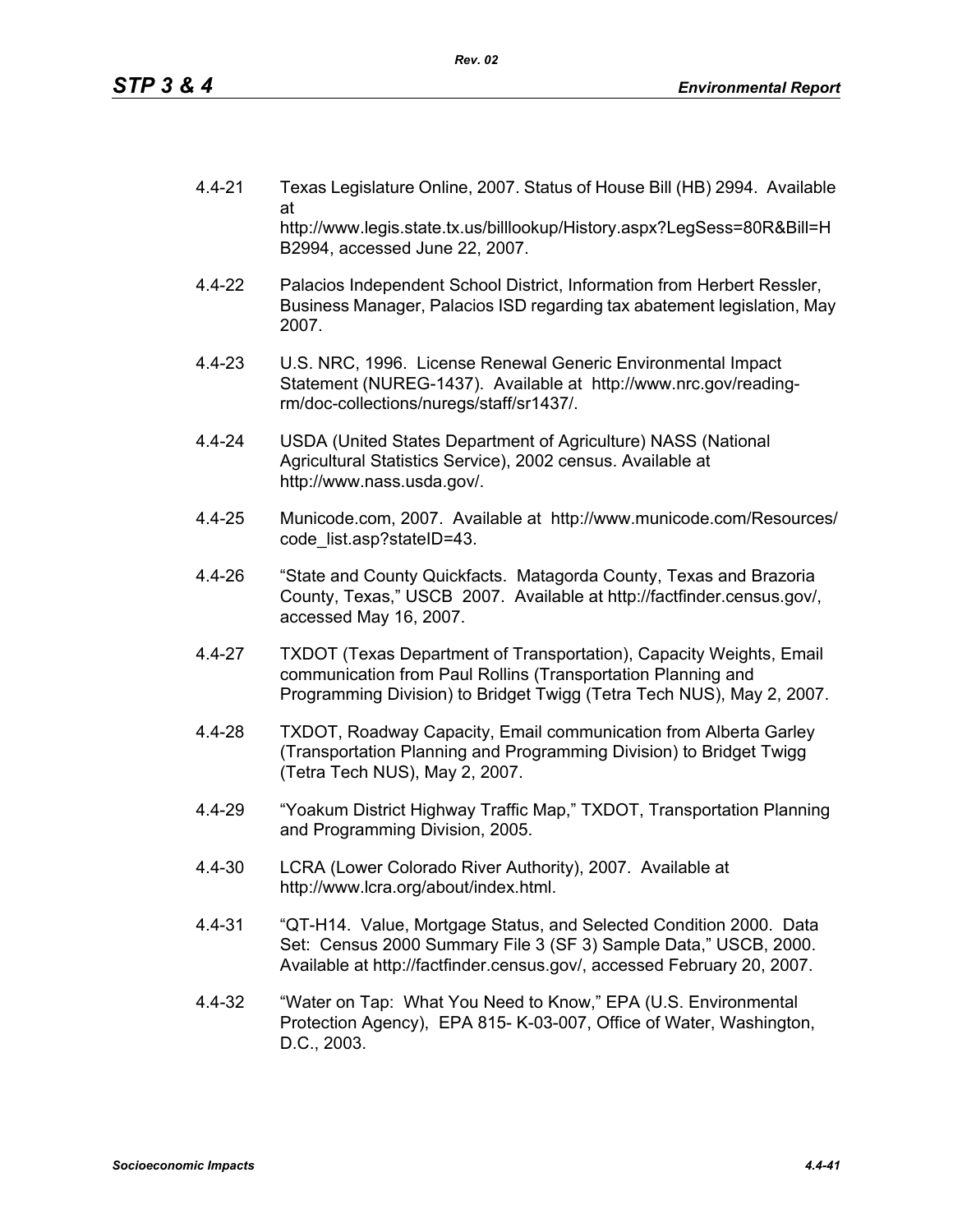| 4.4-33 | TEA (Texas Education Agency) 2007a. Texas Public Schools District and |
|--------|-----------------------------------------------------------------------|
|        | School Directory for Matagorda County. Available at                   |
|        | http://askted.tea.state.tx.us/org-bin/school/                         |
|        | SCHOOL RPT?Y::County::Directory, accessed February 26, 2007.          |

- 4.4-34 "About HHSC," Texas Health and Human Services Commission, Undated. Available at http://www.hhsc.state.tx.us/about\_hhsc/index.html, accessed February 23, 2007.
- 4.4-35 TISD (Tidehaven Independent School District) 2007. TIDEHAVEN I.S.D. Available at www.tidehavenisd.com/District/tisd percent20brochure percent202006-2007.doc, accessed February 26, 2007.
- 4.4-36 Alvin Independent School District 2006. Message from Dr. Greg Smith. Available at http://www.alvinisd.net/administration/superintendent/ aisdmfts.html, accessed March 6, 2007.
- 4.4-37 Angleton Independent School District 2007. District Enrollment: January 30, 2007.
- 4.4-38 PBKA (PBK Architects, Inc.) 2007. Master Planning Angleton Independent School District.
- 4.4-39 BISD (Brazosport Independent School District) 2007. Enrollment: February 23, 2007.
- 4.4-40 "Demographics: Largest Employers," EDABC (The Economic Development Alliance for Brazoria County) 2003. Available at http://www.eda-bc.com/ demographics /employment.asp, accessed on February 19, 2007.
- 4.4-41 TEA (Texas Education Agency) 2007b. Texas Public Schools District and School Directory for Brazoria County. Available at http://askted.tea.state.tx.us/ org-bin/school/SCHOOL\_RPT?Y::County::Directory, accessed February 26, 2007.
- 4.4-42 City of Bay City, TX. 2006. Comprehensive Annual Financial Report of the City of Bay City, Texas, Fiscal Year Ended September 30, 2005. Available at http://www.cityofbaycity.org/DocumentCenter.asp?Folder=Finance, accessed July 9, 2007.
- 4.4-43 "Quarterly Census of Employment and Wages," LBLS (U.S. Department of Labor, Bureau of Labor Statistics) 2005. Available at http://data.bls.gov/. accessed March 7, 2007.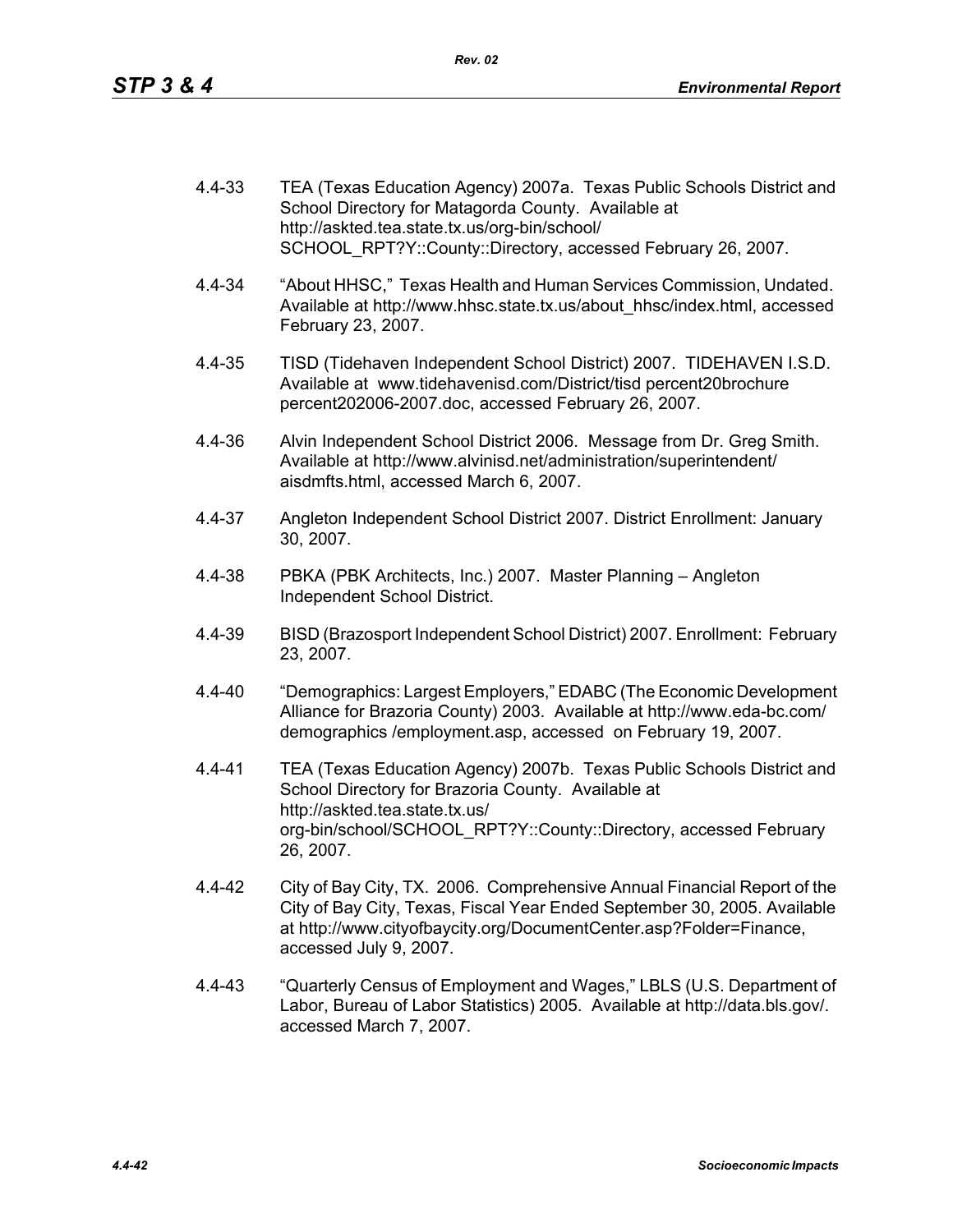| Table 4.4-1 Equipment and Approximate Noise Level in the Immediate Vicinity of the |
|------------------------------------------------------------------------------------|
| Equipment [1]                                                                      |

| <b>Equipment</b>      | Noise Level (dBA)<br>within 10 ft |
|-----------------------|-----------------------------------|
| Pneumatic chip hammer | 103-113                           |
| Earth tamper          | $90 - 96$                         |
| Jackhammer            | 102-111                           |
| Crane                 | $90 - 96$                         |
| Concrete joint cutter | 99-102                            |
| Hammer                | $87 - 95$                         |
| Portable saw          | 88-102                            |
| Earthmover            | $87 - 94$                         |
| Stud welder           | 101                               |
| Front-end loader      | 86-94                             |
| <b>Bulldozer</b>      | 93-96                             |
| <b>Backhoe</b>        | 84–93                             |

[1] Reference 4.4-3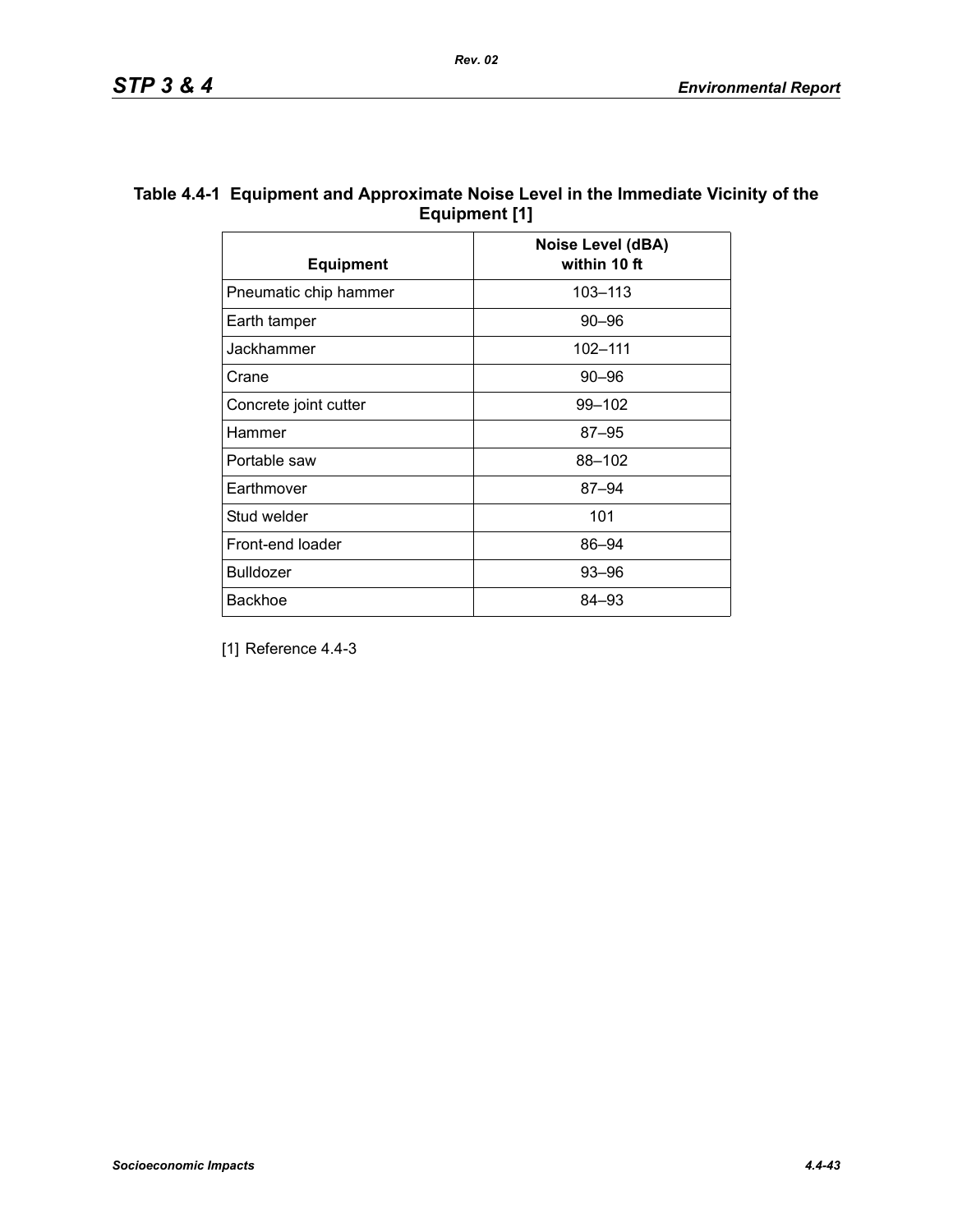## **Table 4.4-2 Assumptions for Construction Labor Force Migration and Residential Distribution for the STP Site**

| <b>Assumption</b> | <b>Description</b>                                                                                                                                                  |
|-------------------|---------------------------------------------------------------------------------------------------------------------------------------------------------------------|
|                   | <b>Construction Labor Force Distribution</b>                                                                                                                        |
| 5,950             | Peak number of workers during construction                                                                                                                          |
| 2,975             | Number of workers who change residence to work at site (movers) (50% of<br>peak)                                                                                    |
| 1,806             | Number of movers who settle in Matagorda County (same percent as existing<br>labor force) (60.7%)                                                                   |
| 666               | Number of movers who settle in Brazoria County (same percent as existing<br>labor force) (22.4%)                                                                    |
| 503               | Number of movers who settle in other counties in the 50-mile region (16.9%).                                                                                        |
|                   | <b>Families</b>                                                                                                                                                     |
| 2,380             | Number of movers who bring families into 50-mile radius (80% of movers)                                                                                             |
| 595               | Number of movers who don't bring families into 50-mile radius (20% of movers)                                                                                       |
| 1,445             | Number of movers that bring families to Matagorda County (80% of movers<br>who settle in Matagorda County)                                                          |
| 361               | Number of movers who move to Matagorda County and don't bring families<br>(20% of movers who settle in Matagorda County)                                            |
| 533               | Number of movers that bring families to Brazoria County (80% of movers who<br>settle in Brazoria County)                                                            |
| 133               | Number of movers who move to Brazoria County and don't bring families (20%<br>of movers who settle in Brazoria County)                                              |
| 402               | Number of movers who locate outside of Matagorda and Brazoria Counties<br>(within the 50-mile radius) and bring families                                            |
| 101               | Number of movers that locate outside of Matagorda and Brazoria Counties<br>(within the 50-mile radius) and don't bring families                                     |
| 3.25              | Average mover family size (worker, spouse, children)                                                                                                                |
| 8,330             | Total in-migration (7,735 (movers plus families) plus 595 (movers who don't<br>bring families))                                                                     |
| 5,056             | Total in-migration in Matagorda County (4,695 (movers plus families) plus 361<br>(movers without families))                                                         |
| 1,866             | Total in-migration in Brazoria County (1,733 (movers plus families) plus 133<br>(movers without families))                                                          |
| 1,408             | Total in-migration outside of Matagorda and Brazoria Counties and within the<br>50-mile radius (1,307 (movers plus families) plus 101 (movers without<br>families)) |
|                   | <b>Children</b>                                                                                                                                                     |
| 1,904             | Number of mover school-age children (0.8 per mover family)                                                                                                          |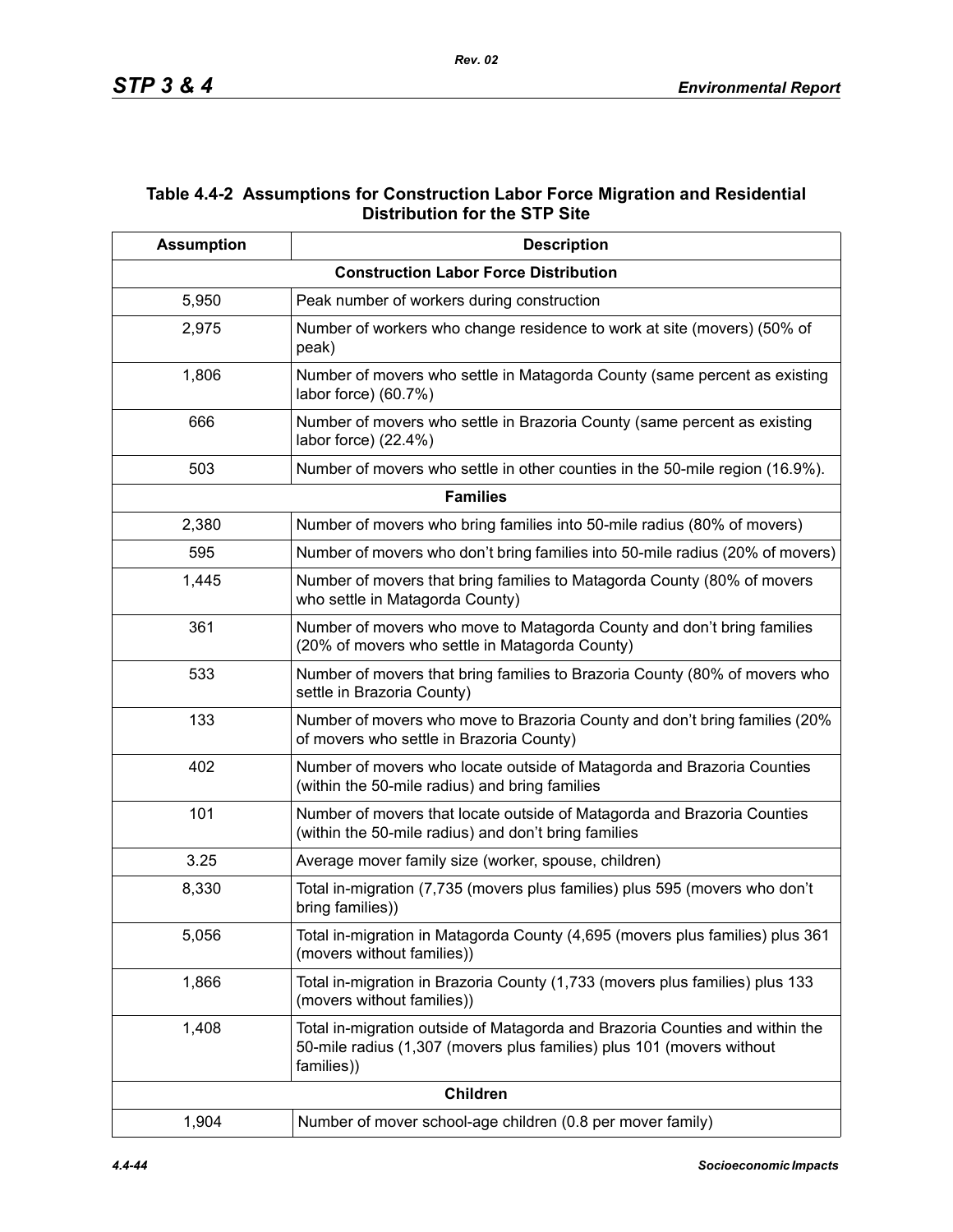## **Table 4.4-2 Assumptions for Construction Labor Force Migration and Residential Distribution for the STP Site (Continued)**

| <b>Assumption</b> | <b>Description</b>                                                                                                                                             |
|-------------------|----------------------------------------------------------------------------------------------------------------------------------------------------------------|
| 1,156             | Number of mover school-age children (0.8 per mover family) relocating to<br>Matagorda County                                                                   |
| 426               | Number of mover school-age children (0.8 per mover family) relocating to<br><b>Brazoria County</b>                                                             |
|                   | <b>Post-Construction Labor Force Retention</b>                                                                                                                 |
| 1,488             | Average number of movers who leave 50-mile radius post-construction (50%)<br>of movers)                                                                        |
| 903               | Average number of movers who leave Matagorda County post-construction<br>(50% of Matagorda County movers)                                                      |
| 333               | Average number of movers who leave Brazoria County post-construction (50%)<br>of Brazoria County movers)                                                       |
| 4,165             | Average number of movers plus families plus movers without families who<br>leave 50-mile radius post-construction (50% of total in-migration)                  |
| 2,528             | Average number of movers plus families plus movers without families who<br>leave Matagorda County post-construction (50% of Matagorda County in-<br>migration) |
| 933               | Average number of movers plus families plus movers without families who<br>leave Brazoria County post-construction (50% of Brazoria County in-migration)       |
| 952               | Average number of mover school-age children who leave area post-<br>construction (50%)                                                                         |
| 578               | Average number of mover school-age children who leave Matagorda County<br>post-construction (50%)                                                              |
| 213               | Average number of mover school-age children who leave Brazoria County<br>post-construction (50%)                                                               |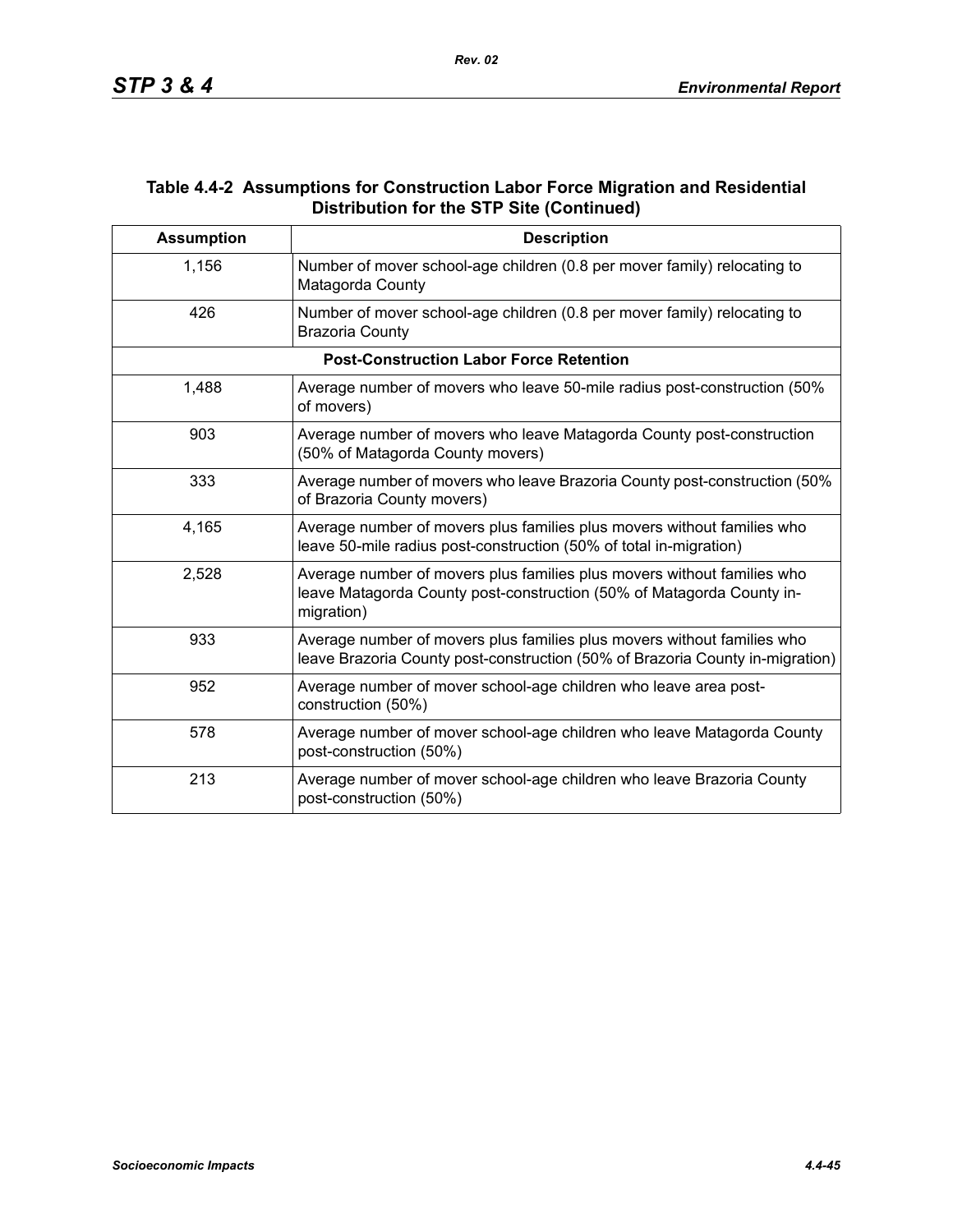| Year | <b>Sales Tax</b> | <b>Total Tax</b> | Percent of<br><b>Total</b> | STP <sub>3</sub> | STP <sub>4</sub> | <b>Estimated</b><br><b>Pmts for</b><br><b>STP 3 &amp; 4 as</b><br><b>Percent of</b><br><b>Total Sales</b><br>Tax |
|------|------------------|------------------|----------------------------|------------------|------------------|------------------------------------------------------------------------------------------------------------------|
| 2006 | 3,762,374        | 8,793,315        | 43%                        |                  |                  |                                                                                                                  |
| 2007 | 3,844,926        | 8,993,489        | 43%                        |                  |                  |                                                                                                                  |
| 2008 | 3,929,289        | 9,198,220        | 43%                        |                  |                  |                                                                                                                  |
| 2009 | 4,015,503        | 9,407,611        | 43%                        | 827,706          |                  | 21%                                                                                                              |
| 2010 | 4,103,608        | 9,621,770        | 43%                        | 827,706          | 827,706          | 41%                                                                                                              |
| 2011 | 4,193,647        | 9,840,803        | 43%                        | 827,706          | 827,706          | 40%                                                                                                              |
| 2012 | 4,285,662        | 10,064,823       | 43%                        | 827,706          | 827,706          | 39%                                                                                                              |
| 2013 | 4,379,695        | 10,293,942       | 43%                        | 827,706          | 827,706          | 39%                                                                                                              |
| 2014 | 4,475,791        | 10,528,277       | 43%                        | 827,706          | 827,706          | 38%                                                                                                              |
| 2015 | 4,573,996        | 10,767,946       | 42%                        |                  | 827,706          | 18%                                                                                                              |

# **Table 4.4-3 Bay City Sales Taxes Projected to 2015 with Estimated STP Sales Tax Payments During Construction of STP 3 & 4 [1]**

Data source for Taxes 1996-2005: Reference 4.4-42

[1] Projections based on average annual rate of change between 1996 and 2005.

*Calculation Assumptions*:

- 1. STP construction expenditures would be distributed evenly over a 6-year construction period for each unit.
- 2. Bay City sales taxes will increase at a constant rate based on historic rate (1996-2005).
- 3. The projected rate of increase in Bay City sales tax is conservative in that it does not take into account likely increases in population or business activity that could occur as a result of STP construction.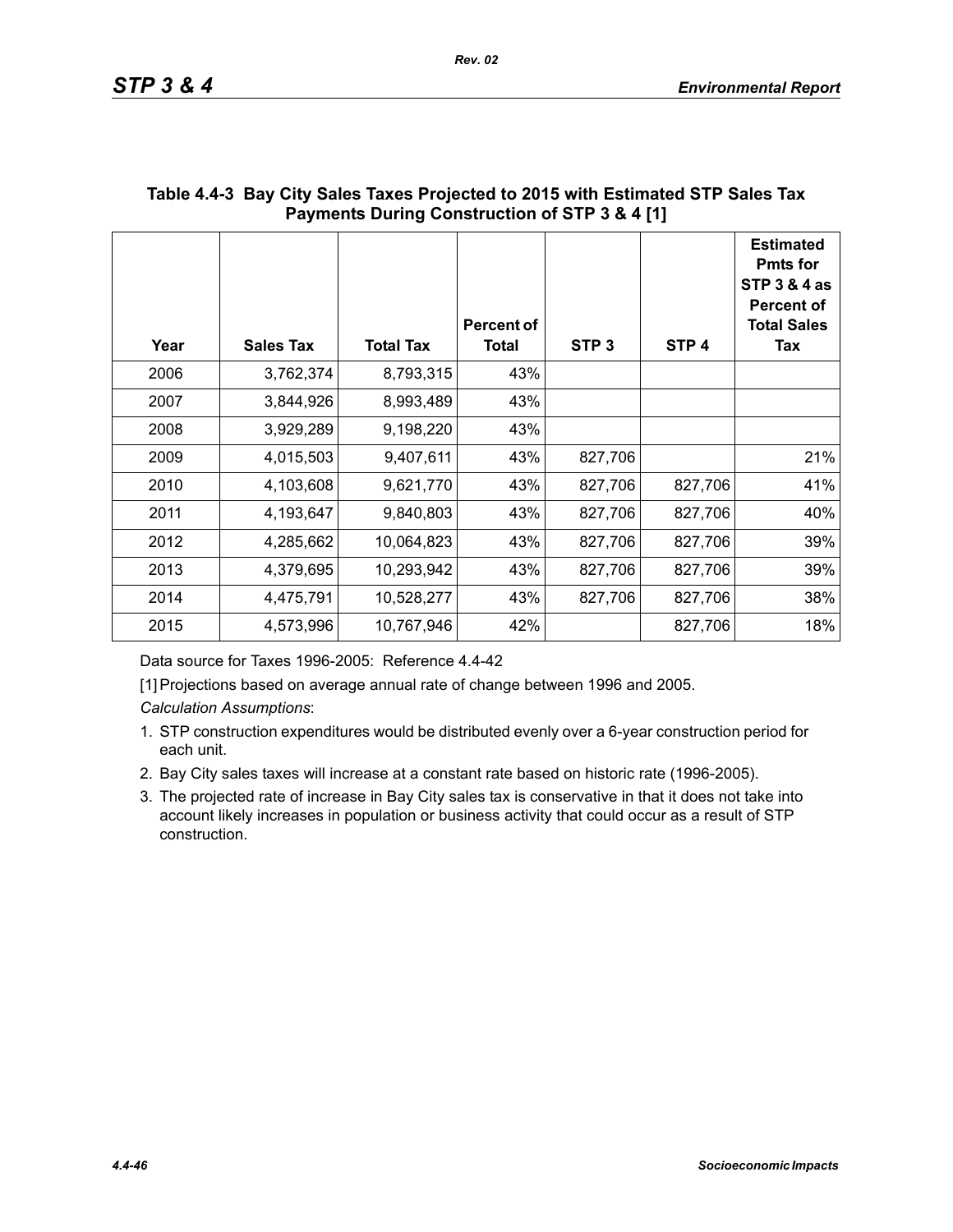| Demographic                                                                                                        | <b>ABWR</b><br>2 Units |
|--------------------------------------------------------------------------------------------------------------------|------------------------|
| Construction Labor Force Peak (Table 4.4-2)                                                                        | 5,950                  |
| Number of workers who change residence to work at site (movers) (50% of peak)<br>(assumed)                         | 2,975                  |
| Indirect jobs $(2,975 \times 0.61)$                                                                                | 1,815                  |
| 2005 unemployed in the two counties [1]                                                                            | 8,870                  |
| Total number of indirect jobs as a percent of unemployed population in two-county<br>area ((1,815 / 8,870) X 100%) | 20%                    |

# **Table 4.4-4 Direct and Indirect Employment**

[1] See Table 2.5-9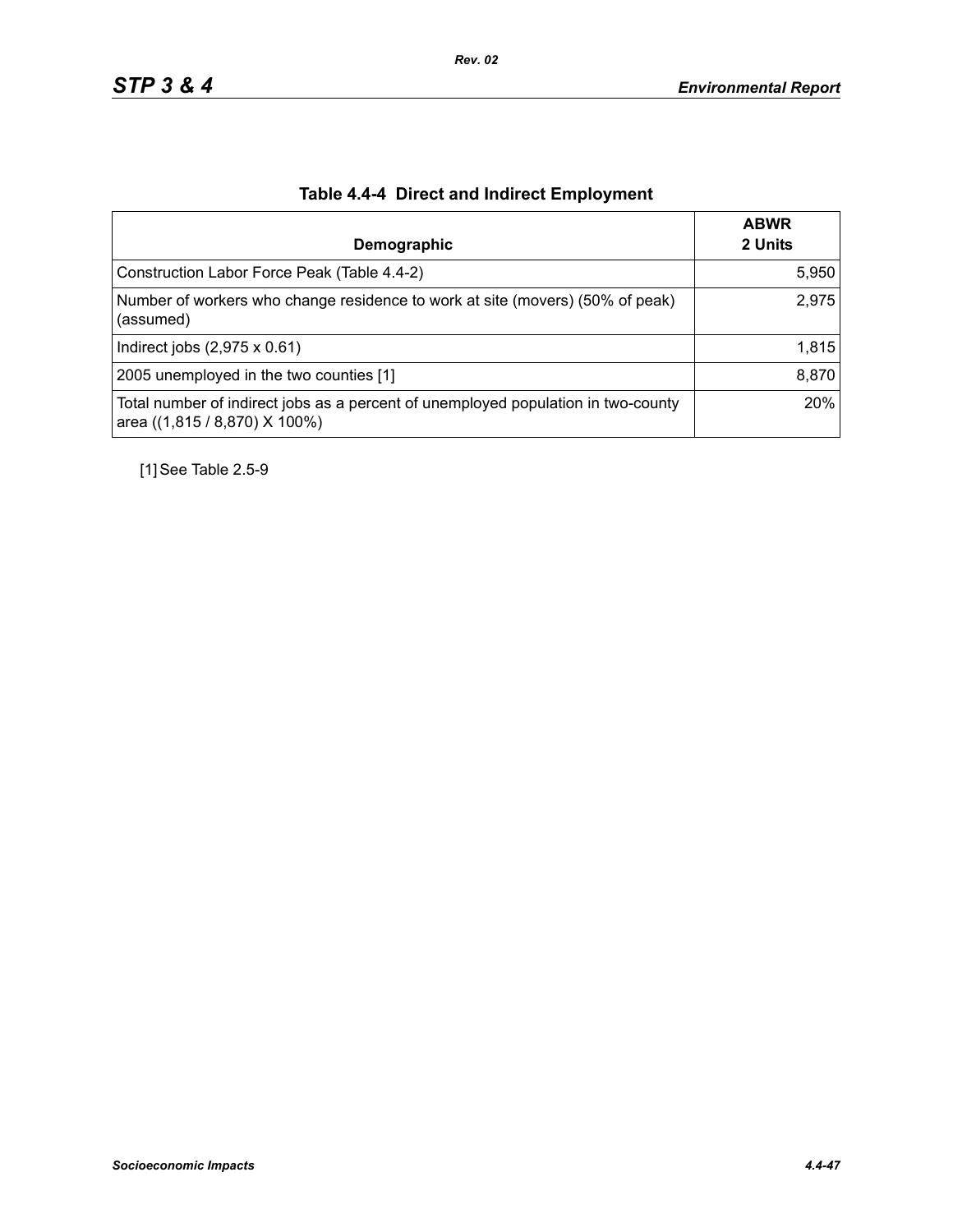| Month        | <b>Workforce</b><br>Strength | Avg. Monthly<br>Wage [2] (\$) | \$ Earned by<br><b>Construction</b><br>Workforce | Month | Workforce<br><b>Strength</b> | Avg. Monthly<br>Wage [2] (\$) | \$ Earned by<br>Construction<br>Workforce | Month | <b>Workforce</b><br>Strength | Avg. Monthly<br>Wage [2] (\$) | \$ Earned by<br>Construction<br>Workforce |
|--------------|------------------------------|-------------------------------|--------------------------------------------------|-------|------------------------------|-------------------------------|-------------------------------------------|-------|------------------------------|-------------------------------|-------------------------------------------|
| $-24$        | 50                           | \$2,999                       | \$149,950                                        | 15    | 2,240                        | \$2,999                       | \$6,717,760                               | 53    | 1,650                        | \$2,999                       | \$4,948,350                               |
| $-23$        | 100                          | \$2,999                       | \$299,900                                        | 16    | 2,305                        | \$2,999                       | \$6,912,695                               | 54    | 1,600                        | \$2,999                       | \$4,798,400                               |
| $-22$        | 150                          | \$2,999                       | \$449,850                                        | 17    | 2,370                        | \$2,999                       | \$7,107,630                               | 55    | 1,500                        | \$2,999                       | \$4,498,500                               |
| $-21$        | 200                          | \$2,999                       | \$599,800                                        | 18    | 2,435                        | \$2,999                       | \$7,302,565                               | 56    | 1,400                        | \$2,999                       | \$4,198,600                               |
| $-20$        | 250                          | \$2,999                       | \$749,750                                        | 19    | 2,500                        | \$2,999                       | \$7,497,500                               | 57    | 1,300                        | \$2,999                       | \$3,898,700                               |
| $-19$        | 300                          | \$2,999                       | \$899.700                                        | 20    | 2,565                        | \$2,999                       | \$7,692,435                               | 58    | 1,200                        | \$2,999                       | \$3,598,800                               |
| $-18$        | 350                          | \$2,999                       | \$1,049,650                                      | 21    | 2,630                        | \$2,999                       | \$7,887,370                               | 59    | 1,100                        | \$2,999                       | \$3,298,900                               |
| $-17$        | 400                          | \$2,999                       | \$1,199,600                                      | 22    | 2,695                        | \$2,999                       | \$8,082,305                               | 60    | 1,000                        | \$2,999                       | \$2,999,000                               |
| $-16$        | 450                          | \$2,999                       | \$1,349,550                                      | 23    | 2,760                        | \$2,999                       | \$8,277,240                               | 61    | 900                          | \$2,999                       | \$2,699,100                               |
| $-15$        | 500                          | \$2,999                       | \$1,499,500                                      | 24    | 2,825                        | \$2,999                       | \$8,472,175                               | 62    | 800                          | \$2,999                       | \$2,399,200                               |
| $-14$        | 550                          | \$2,999                       | \$1,649,450                                      | 25    | 2,900                        | \$2,999                       | \$8,697,100                               | 63    | 700                          | \$2,999                       | \$2,099,300                               |
| $-13$        | 600                          | \$2,999                       | \$1,799,400                                      | 26    | 2,975                        | \$2,999                       | \$8,922,025                               | 64    | 600                          | \$2,999                       | \$1,799,400                               |
| $-12$        | 650                          | \$2,999                       | \$1,949,350                                      | 27    | 2,975                        | \$2,999                       | \$8,922,025                               | 65    | 550                          | \$2,999                       | \$1,649,450                               |
| $-11$        | 700                          | \$2,999                       | \$2,099,300                                      | 28    | 2,975                        | \$2,999                       | \$8,922,025                               | 66    | 263                          | \$2,999                       | \$787,238                                 |
| $-10$        | 750                          | \$2,999                       | \$2,249,250                                      | 29    | 2,975                        | \$2,999                       | \$8,922,025                               | 67    | $\mathbf 0$                  | \$2,999                       | \$0                                       |
| $-9$         | 800                          | \$2,999                       | \$2,399,200                                      | 30    | 2,975                        | \$2,999                       | \$8,922,025                               |       |                              |                               |                                           |
| $-8$         | 850                          | \$2,999                       | \$2,549,150                                      | 31    | 2,975                        | \$2,999                       | \$8,922,025                               |       |                              |                               |                                           |
| $-7$         | 900                          | \$2,999                       | \$2,699,100                                      | 32    | 2,975                        | \$2,999                       | \$8,922,025                               |       |                              |                               |                                           |
| $-6$         | 950                          | \$2,999                       | \$2,849,050                                      | 33    | 2,975                        | \$2,999                       | \$8,922,025                               |       |                              |                               |                                           |
| $-5$         | 1,000                        | \$2,999                       | \$2,999,000                                      | 34    | 2,975                        | \$2,999                       | \$8,922,025                               |       |                              |                               |                                           |
| $-4$         | 1,050                        | \$2,999                       | \$3,148,950                                      | 35    | 2,975                        | \$2,999                       | \$8,922,025                               |       |                              |                               |                                           |
| $-3$         | 1,100                        | \$2,999                       | \$3,298,900                                      | 36    | 2,925                        | \$2,999                       | \$8,772,075                               |       |                              |                               |                                           |
| $-2$         | 1,150                        | \$2,999                       | \$3,448,850                                      | 37    | 2,875                        | \$2,999                       | \$8,622,125                               |       |                              |                               |                                           |
| $-1$         | 1,200                        | \$2,999                       | \$3,598,800                                      | 38    | 2,825                        | \$2,999                       | \$8,472,175                               |       |                              |                               |                                           |
| $\mathbf{1}$ | 1,250                        | \$2,999                       | \$3,748,750                                      | 39    | 2,725                        | \$2,999                       | \$8,172,275                               |       |                              |                               |                                           |

*4.4-48*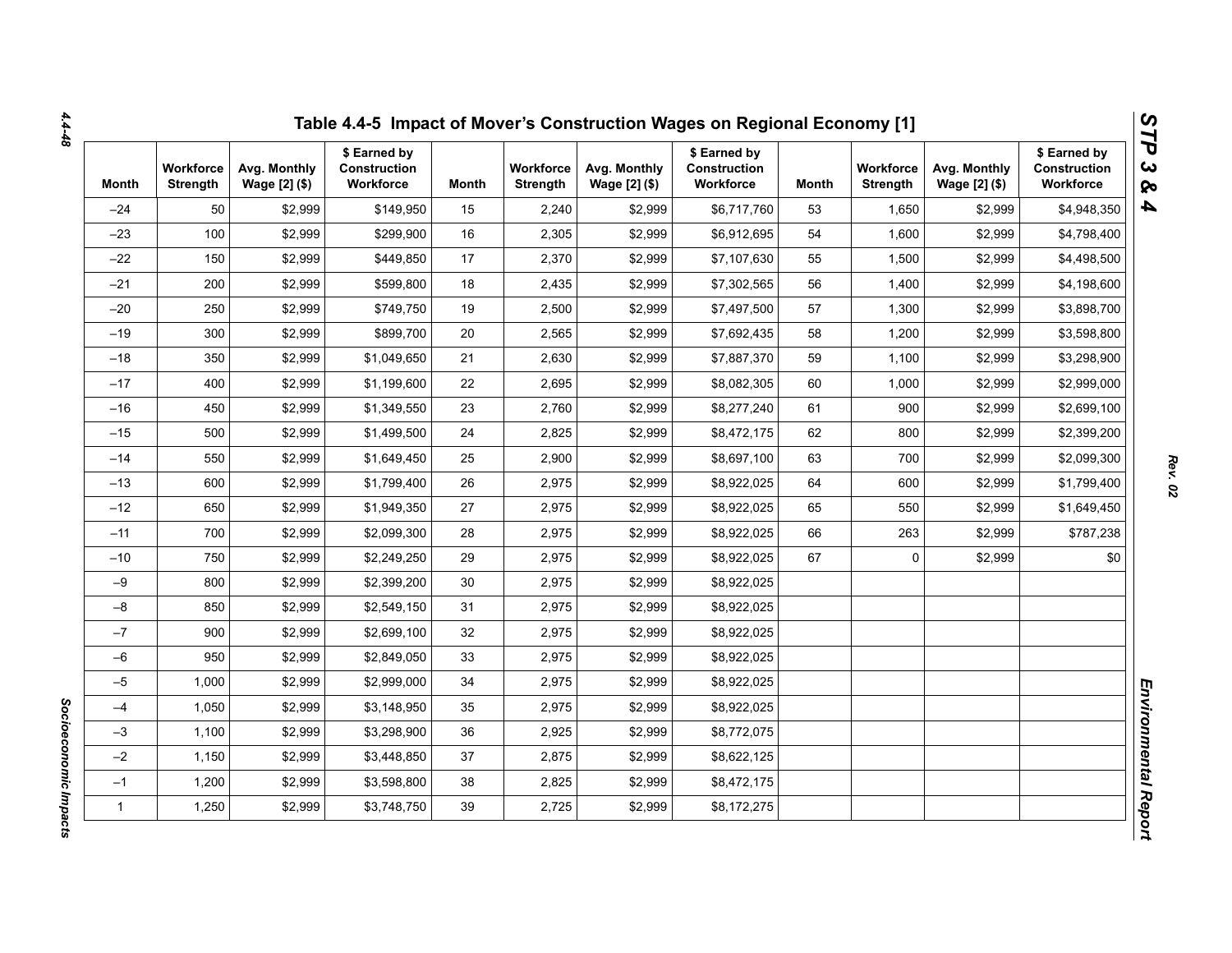| Month                     | Workforce<br>Strength | Avg. Monthly<br>Wage [2] (\$)                      | \$ Earned by<br>Construction<br>Workforce | <b>Month</b> | Workforce<br><b>Strength</b> | Avg. Monthly<br>Wage [2] (\$) | \$ Earned by<br>Construction<br>Workforce | <b>Month</b> | Workforce<br>Strength | Avg. Monthly<br>Wage [2] (\$) | \$ Earned by<br>Construction<br>Workforce |
|---------------------------|-----------------------|----------------------------------------------------|-------------------------------------------|--------------|------------------------------|-------------------------------|-------------------------------------------|--------------|-----------------------|-------------------------------|-------------------------------------------|
| $\overline{2}$            | 1,325                 | \$2,999                                            | \$3,973,675                               | 40           | 2,625                        | \$2,999                       | \$7,872,375                               |              |                       |                               |                                           |
| $\ensuremath{\mathsf{3}}$ | 1,400                 | \$2,999                                            | \$4,198,600                               | 41           | 2,525                        | \$2,999                       | \$7,572,475                               |              |                       |                               |                                           |
| 4                         | 1,475                 | \$2,999                                            | \$4,423,525                               | 42           | 2,425                        | \$2,999                       | \$7,272,575                               |              |                       |                               |                                           |
| $\mathbf 5$               | 1,550                 | \$2,999                                            | \$4,648,450                               | 43           | 2,325                        | \$2,999                       | \$6,972,675                               |              |                       |                               |                                           |
| 6                         | 1,625                 | \$2,999                                            | \$4,873,375                               | 44           | 2,225                        | \$2,999                       | \$6,672,775                               |              |                       |                               |                                           |
| $\overline{7}$            | 1,700                 | \$2,999                                            | \$5,098,300                               | 45           | 2,125                        | \$2,999                       | \$6,372,875                               |              |                       |                               |                                           |
| 8                         | 1,775                 | \$2,999                                            | \$5,323,225                               | 46           | 2,025                        | \$2,999                       | \$6,072,975                               |              |                       |                               |                                           |
| 9                         | 1,850                 | \$2,999                                            | \$5,548,150                               | 47           | 1,950                        | \$2,999                       | \$5,848,050                               |              |                       |                               |                                           |
| 10                        | 1,915                 | \$2,999                                            | \$5,743,085                               | 48           | 1,900                        | \$2,999                       | \$5,698,100                               |              |                       |                               |                                           |
| 11                        | 1,980                 | \$2,999                                            | \$5,938,020                               | 49           | 1,850                        | \$2,999                       | \$5,548,150                               |              |                       |                               |                                           |
| 12                        | 2,045                 | \$2,999                                            | \$6,132,955                               | 50           | 1,800                        | \$2,999                       | \$5,398,200                               |              |                       |                               |                                           |
| 13                        | 2,110                 | \$2,999                                            | \$6,327,890                               | 51           | 1,750                        | \$2,999                       | \$5,248,250                               |              |                       |                               |                                           |
| 14                        | 2,175                 | \$2,999                                            | \$6,522,825                               | 52           | 1,700                        | \$2,999                       | \$5,098,300                               |              |                       |                               |                                           |
|                           |                       | Subtotal =                                         | \$117,485,825                             |              |                              | Subtotal =                    | \$289,553,450                             |              |                       | Subtotal =                    | \$43,672,938                              |
|                           |                       |                                                    |                                           |              |                              |                               |                                           |              |                       |                               |                                           |
|                           |                       | Monthly \$ earned by a construction worker $[2] =$ |                                           |              |                              |                               | \$2,999                                   |              |                       |                               |                                           |
|                           |                       | Total \$ earned by construction workforce =        |                                           |              |                              |                               | \$450,712,213                             |              |                       |                               |                                           |
|                           |                       | Earnings multiplier for two-county region =        |                                           |              |                              |                               | 1.50                                      |              |                       |                               |                                           |

| Table 4.4-5 Impact of Mover's Construction Wages on Regional Economy [1] (Continued) |  |  |
|--------------------------------------------------------------------------------------|--|--|
|--------------------------------------------------------------------------------------|--|--|

| Monthly \$ earned by a construction worker $[2] =$ | \$2.999       |
|----------------------------------------------------|---------------|
| Total \$ earned by construction workforce =        | \$450,712,213 |
| Earnings multiplier for two-county region $=$      | 1.50          |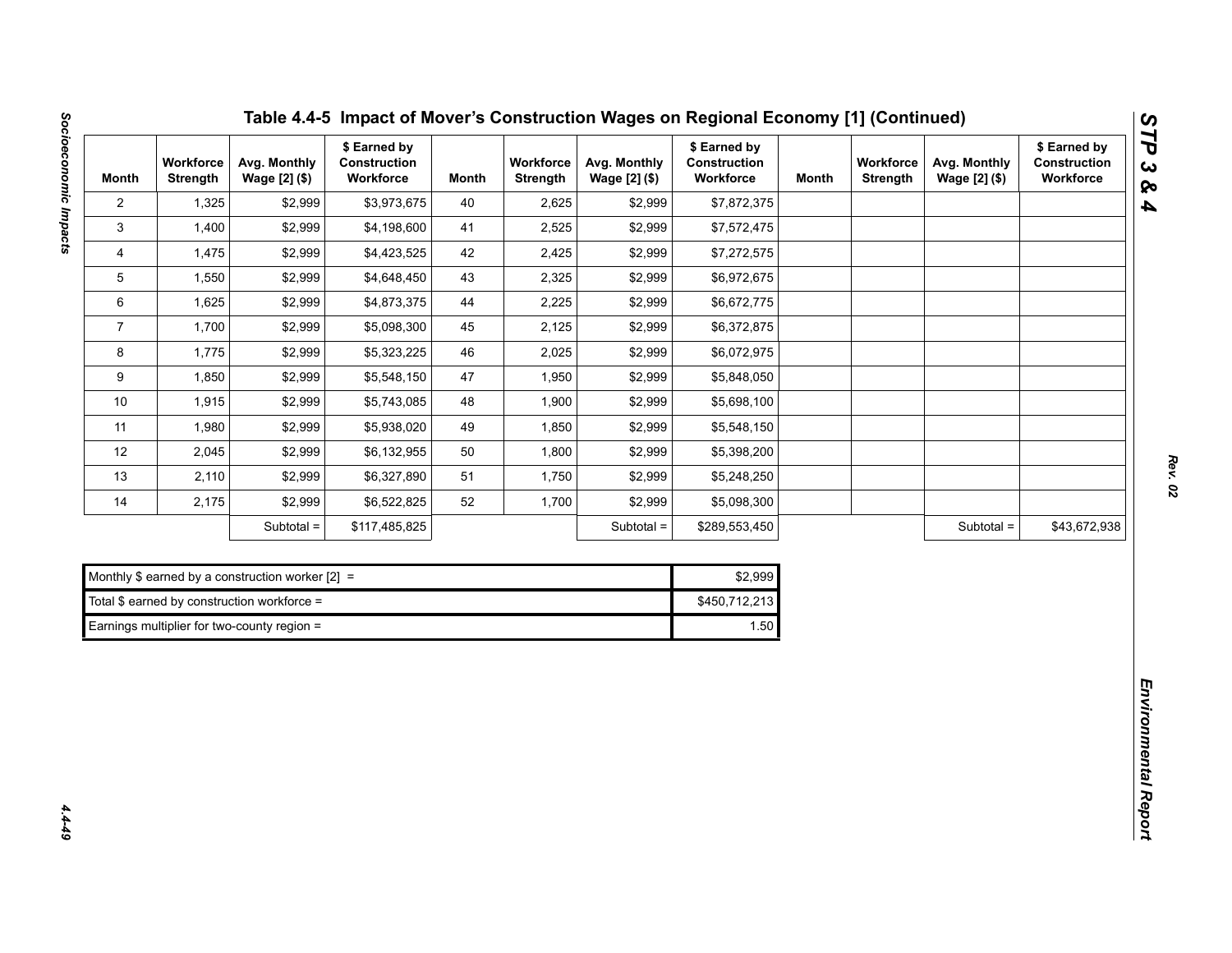| <b>Month</b> | Workforce<br>Strength | Avg. Monthly<br>Wage [2] (\$)                                            | \$ Earned by<br>Construction<br>Workforce                                                                                                                                   | Month | Workforce<br>Strength | Avg. Monthly<br>Wage [2] (\$)                                      | \$ Earned by<br>Construction<br>Workforce | <b>Month</b> | Workforce<br><b>Strength</b> | Avg. Monthly<br>Wage [2] (\$) | \$ Earned by<br><b>Construction</b><br>Workforce |
|--------------|-----------------------|--------------------------------------------------------------------------|-----------------------------------------------------------------------------------------------------------------------------------------------------------------------------|-------|-----------------------|--------------------------------------------------------------------|-------------------------------------------|--------------|------------------------------|-------------------------------|--------------------------------------------------|
|              |                       |                                                                          | <b>Sensitivity Analysis</b>                                                                                                                                                 |       |                       |                                                                    |                                           |              |                              |                               |                                                  |
|              |                       | % of Total Construction Workforce<br>Wages that could be Spent in Region | \$                                                                                                                                                                          |       |                       | <b>Dollar Impact to Region</b><br>(earnings multiplier<br>applied) |                                           |              |                              |                               |                                                  |
|              | 10                    |                                                                          | \$45,071,221                                                                                                                                                                |       |                       | \$67,606,832                                                       |                                           |              |                              |                               |                                                  |
|              | 20                    |                                                                          | \$90,142,443                                                                                                                                                                |       |                       | \$135,213,664                                                      |                                           |              |                              |                               |                                                  |
|              | $30\,$                |                                                                          | \$135,213,664                                                                                                                                                               |       |                       | \$202,820,496                                                      |                                           |              |                              |                               |                                                  |
|              | $40\,$                |                                                                          | \$180,284,885                                                                                                                                                               |       |                       | \$270,427,328                                                      |                                           |              |                              |                               |                                                  |
|              | 50                    |                                                                          | \$225,356,106                                                                                                                                                               |       |                       | \$338,034,159                                                      |                                           |              |                              |                               |                                                  |
|              | 60                    |                                                                          | \$270,427,328                                                                                                                                                               |       |                       | \$405,640,991                                                      |                                           |              |                              |                               |                                                  |
|              | $70\,$                |                                                                          | \$315,498,549                                                                                                                                                               |       |                       | \$473,247,823                                                      |                                           |              |                              |                               |                                                  |
| 80           |                       | \$360,569,770                                                            |                                                                                                                                                                             |       | \$540,854,655         |                                                                    |                                           |              |                              |                               |                                                  |
|              | $90\,$                |                                                                          | \$405,640,991                                                                                                                                                               |       |                       | \$608,461,487                                                      |                                           |              |                              |                               |                                                  |
|              | 100                   |                                                                          | \$450,712,213                                                                                                                                                               |       |                       | \$676,068,319                                                      |                                           |              |                              |                               |                                                  |
|              | [1] Reference 4.4-43  | Note: Table 4.4-5 is based on Table 3.10S-2.                             | [2] U.S. Department of Labor Bureau of Labor Statistics. 2005. "Quarterly Census of Employment and Wages." Available online at http://data.bls.gov/. Accessed March 7,2007. |       |                       |                                                                    |                                           |              |                              |                               |                                                  |
|              |                       |                                                                          |                                                                                                                                                                             |       |                       |                                                                    |                                           |              |                              |                               |                                                  |

*4.4-50*

*Rev. 02*